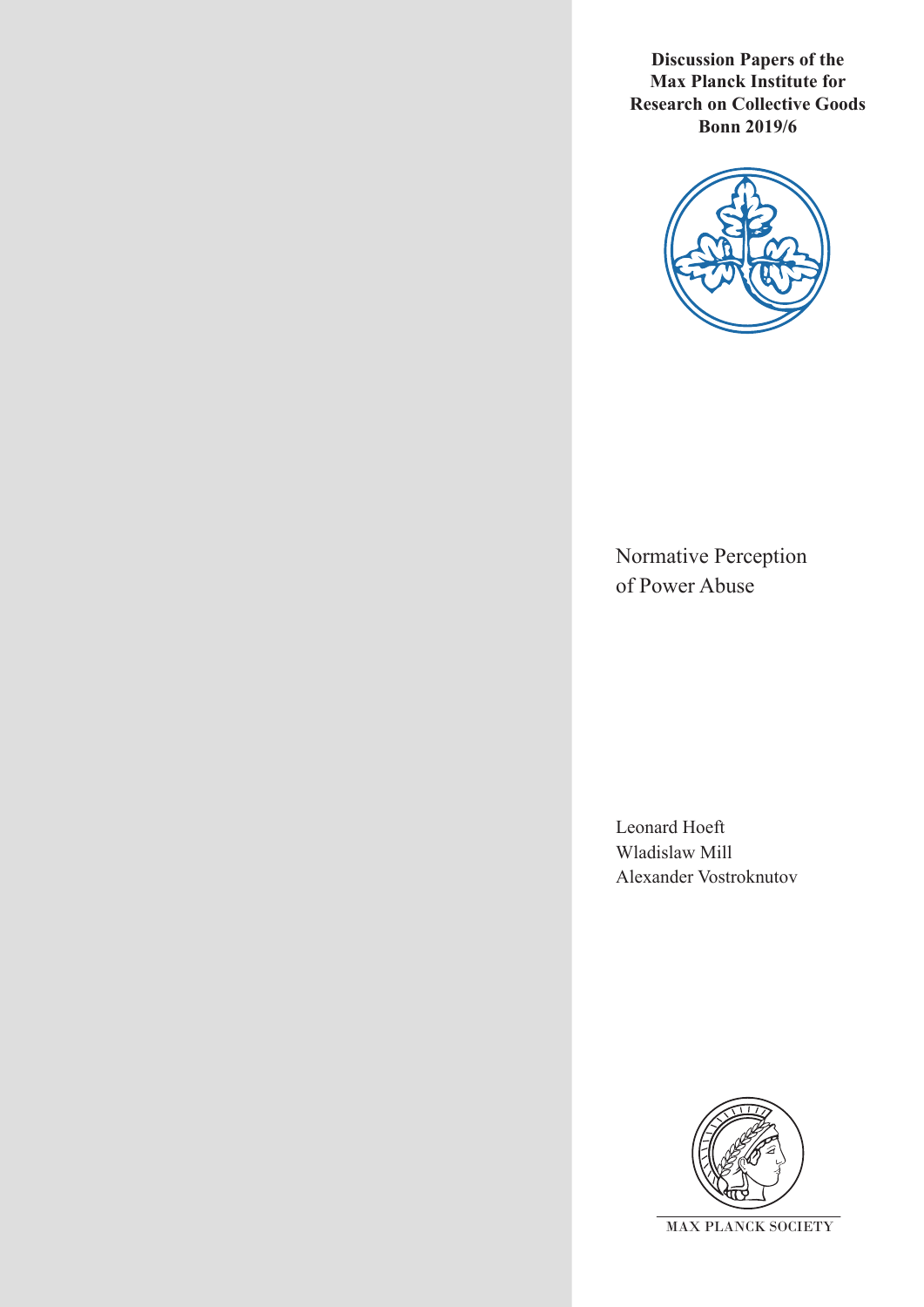

# **Normative Perception of Power Abuse**

Leonard Hoeft / Wladislaw Mill / Alexander Vostroknutov

March 2019

Max Planck Institute for Research on Collective Goods, Kurt-Schumacher-Str. 10, D-53113 Bonn http://www.coll.mpg.de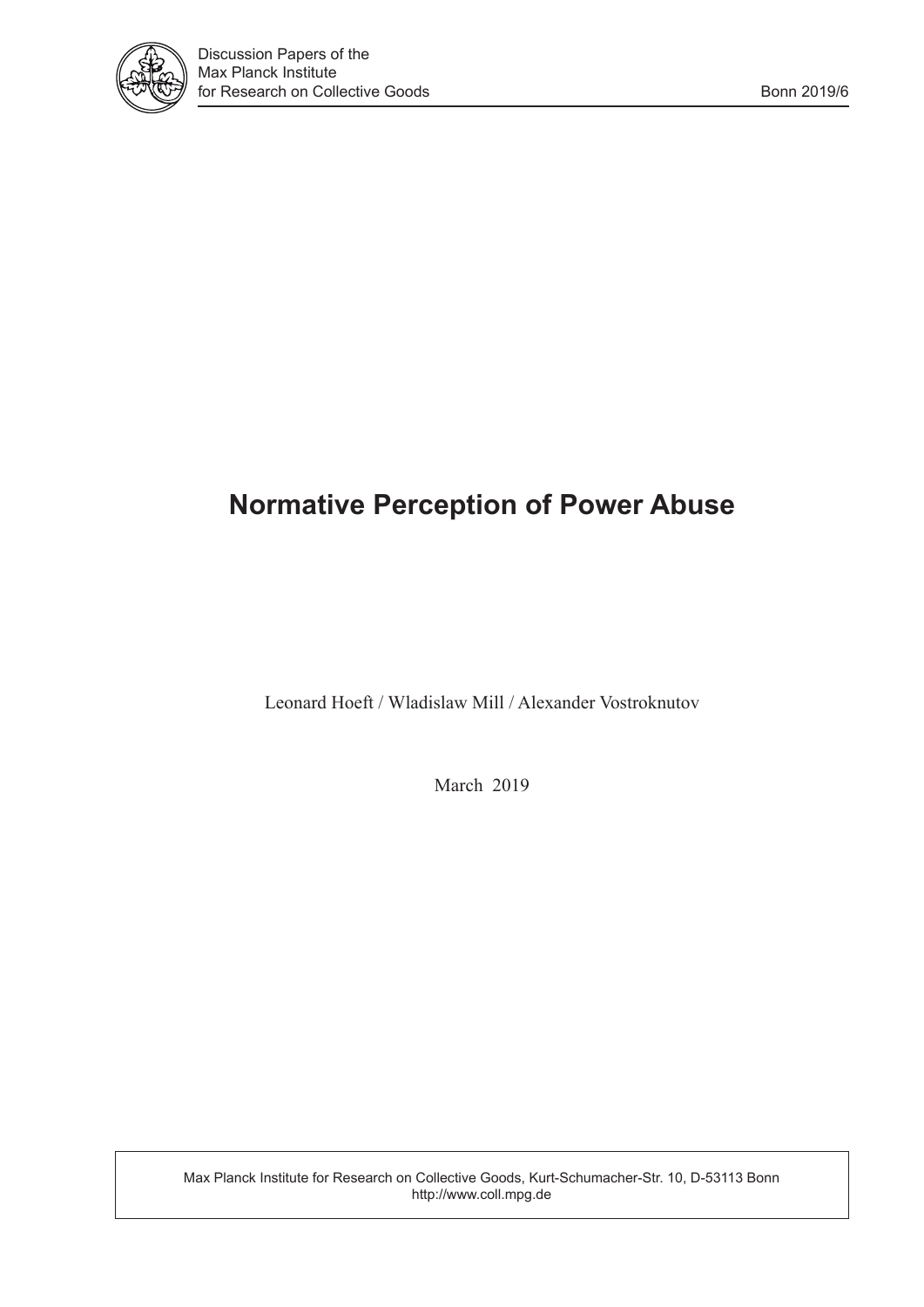# Normative Perception of Power Abuse<sup>∗</sup>

## **Leonard Hoeft**† **Wladislaw Mill**‡ **Alexander Vostroknutov**§¶

February 2019

## **Abstract**

We study how the powerful perceive power abuse, and how negative experience related to it influences the appropriateness judgments of the powerless. We create an environment conducive to unfair exploitation in a repeated Public Goods game where one player (punisher) is given a further ability to costlessly subtract money from others (victims). Punishers who abuse their power rationalize their behavior by believing that free-riding, while forcing others to contribute, is not inappropriate. More importantly, victims of such abuse also start to believe that punishers' free-riding and punishment are justifiable. Our findings demonstrate the capacity of humans to exculpate abusive behavior.

*JEL classifications: C91, C92, K42, H41, D73. Keywords: power abuse, norms, public goods, punishment.*

<sup>∗</sup>We would like to thank Benedikt Werner, Christoph Engel, Eugenio Verrina, Nan Zhang, Angelo Romano and the participants of the Behavioral and Experimental Economics Network seminar in Rome (Sep 2018), the Center for Empirical Research in Economics and Behavioral Science at the Erfurt University, the Kiel Behavioral Economics Seminar and the MPI Bonn Research Seminar for invaluable comments. We gratefully acknowledge funding from the Max-Planck Society and the IMPRS-Uncertainty. All mistakes are ours.

<sup>†</sup>Max Planck Institute for Research on Collective Goods, Kurt-Schumacher-Straße 10, 53113 Bonn Germany. email: [hoeft@coll.mpg.de](mailto:hoeft@coll.mpg.de)

<sup>‡</sup>Department of Economics, University of Mannheim, L7 3-5, 68131 Mannheim, Germany. e-mail: [mill@uni](mailto:mill@uni-mannheim.de)[mannheim.de](mailto:mill@uni-mannheim.de)

<sup>§</sup>School of Business and Economics, Maastricht University, Tongersestraat 53, 6211 LM Maastricht, Netherlands. e-mail: [a.vostroknutov@maastrichtuniversity.nl](mailto:a.vostroknutov@maastrichtuniversity.nl)

<sup>¶</sup>Corresponding author.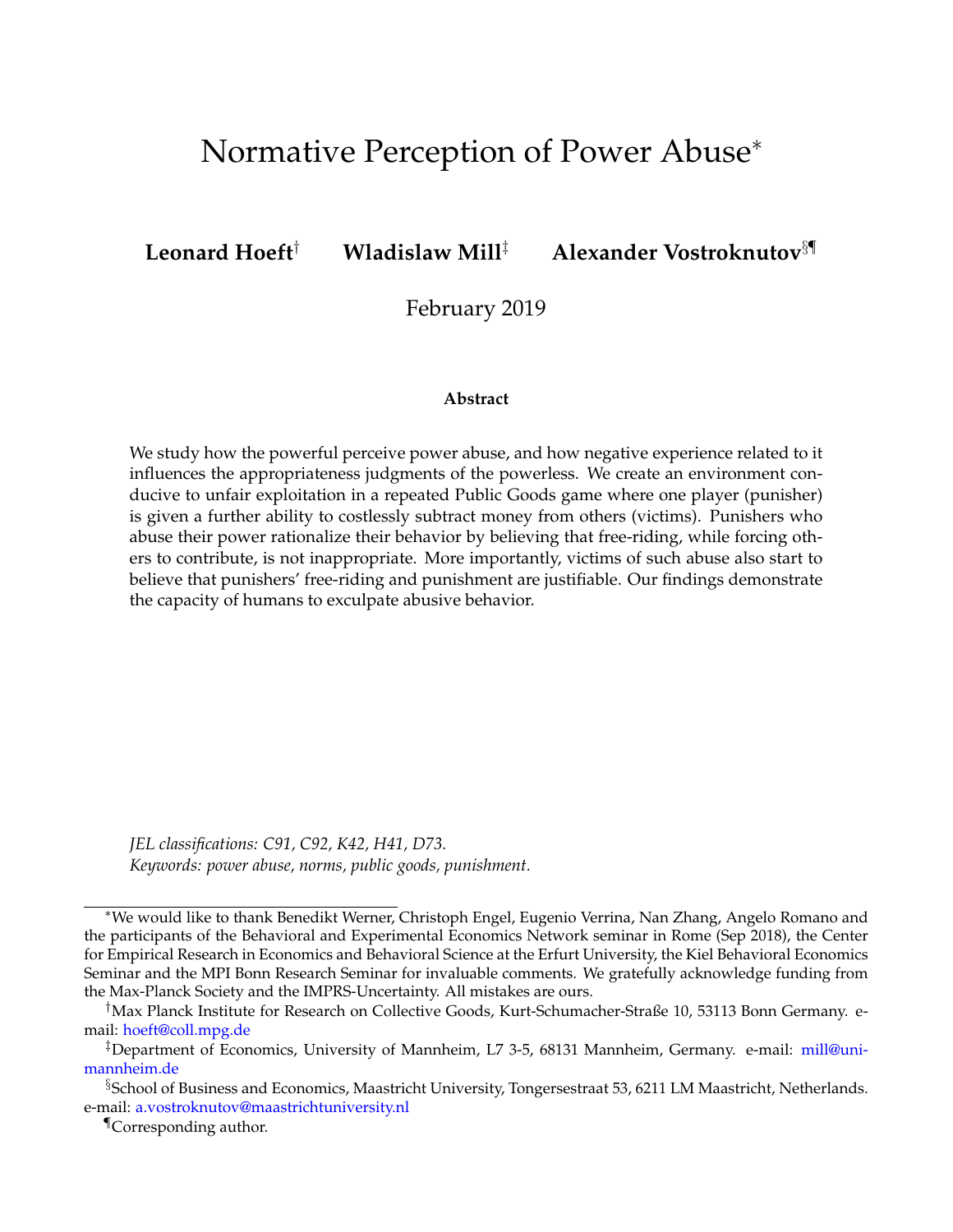# **1 Introduction**

Experimental economics has a long history of investigating prosocial behavior. The consensus is that, contrary to the predictions of models with selfish preferences, people act largely prosocially [\(Schroeder and Graziano,](#page-27-0) [2015\)](#page-27-0), which is backed by a fairly uncontroversial norm proscribing selfishness [\(Cubitt](#page-25-0) *et al.*, [2011;](#page-25-0) [Krupka and Weber,](#page-27-1) [2013\)](#page-27-1). As [Fehr and Schurtenberger](#page-26-0) [\(2018\)](#page-26-0) discuss at length, adherence to social norms seem to permeate most social interactions. Nevertheless, unjust conditions and behavior are pervasive and hard to eradicate. Even developed countries with functioning legal and social systems witness high inequality and unfair distribution of power [\(Acemoglu](#page-25-1) *et al.*, [2015;](#page-25-1) [Rose-Ackerman and Palifka,](#page-27-2) [2016\)](#page-27-2). Indeed, much of the policy debate involves arguing that some part of society is disproportionately favored, thus failing to contribute to the community: they essentially "play a rigged game" [\(Acemoglu and](#page-25-2) [Robinson,](#page-25-2) [2008;](#page-25-2) Dal Bó *et al.*, [2009\)](#page-25-3). This is true despite the fact that most modern societies feature the institutions that encourage prosocial behavior.

The mismatch between individual prosociality and corruption among the powerful may originate from the differences in the normative perception of wrongful acts. On the one hand, the direct and forceful subjugation or mistreatment of others is considered extremely morally inappropriate, which results in few such problematic behaviors in modern societies. Even authoritarian states avoid clear moral violations and choose to veil subjugation of their subjects behind normative reasons [\(Beetham,](#page-25-4) [2013\)](#page-25-4). On the societal level, only a small percentage of the population openly violate fundamental norms of fairness and respect for basic human rights in direct interactions with others. Those who steal or harm others are quickly ostracized and are often considered to be antisocial or dangerous.

However, on the other hand, institutions that promote public welfare regularly create unfair opportunities for their functionaries at the expense of the general population. The rich and the powerful are able to exploit their privileged position in questionable ways. Such behaviors often take the form of hypocritical enforcement of institutional rules that the enforcers do not adhere to themselves. Examples include politicians using their influence to attain atypical benefits, police officers using illegal violence, doctors using their connections for special treatment, and managers forcing their coworkers to invest in shared projects that they themselves skimp on. The ubiquity of this kind of practices and the ostensible perception that they are more benign than direct harm may be explained by their indirect consequences and the dilution of norms determining appropriate behavior in complex institutions. Moreover, it is easy to make excuses on the grounds that, even though an individual with power might use his position for personal benefit, he still provides an important social service. In support of these views of normative perception of power abuse, previous research has shown that in complex environments moral disagreement is pervasive [\(Reuben and Riedl,](#page-27-3) [2013\)](#page-27-3); people are reluctant to harm others in a personal and direct way, while harming them as a side effect seems more permissible [\(Greene](#page-26-1) *et al.*,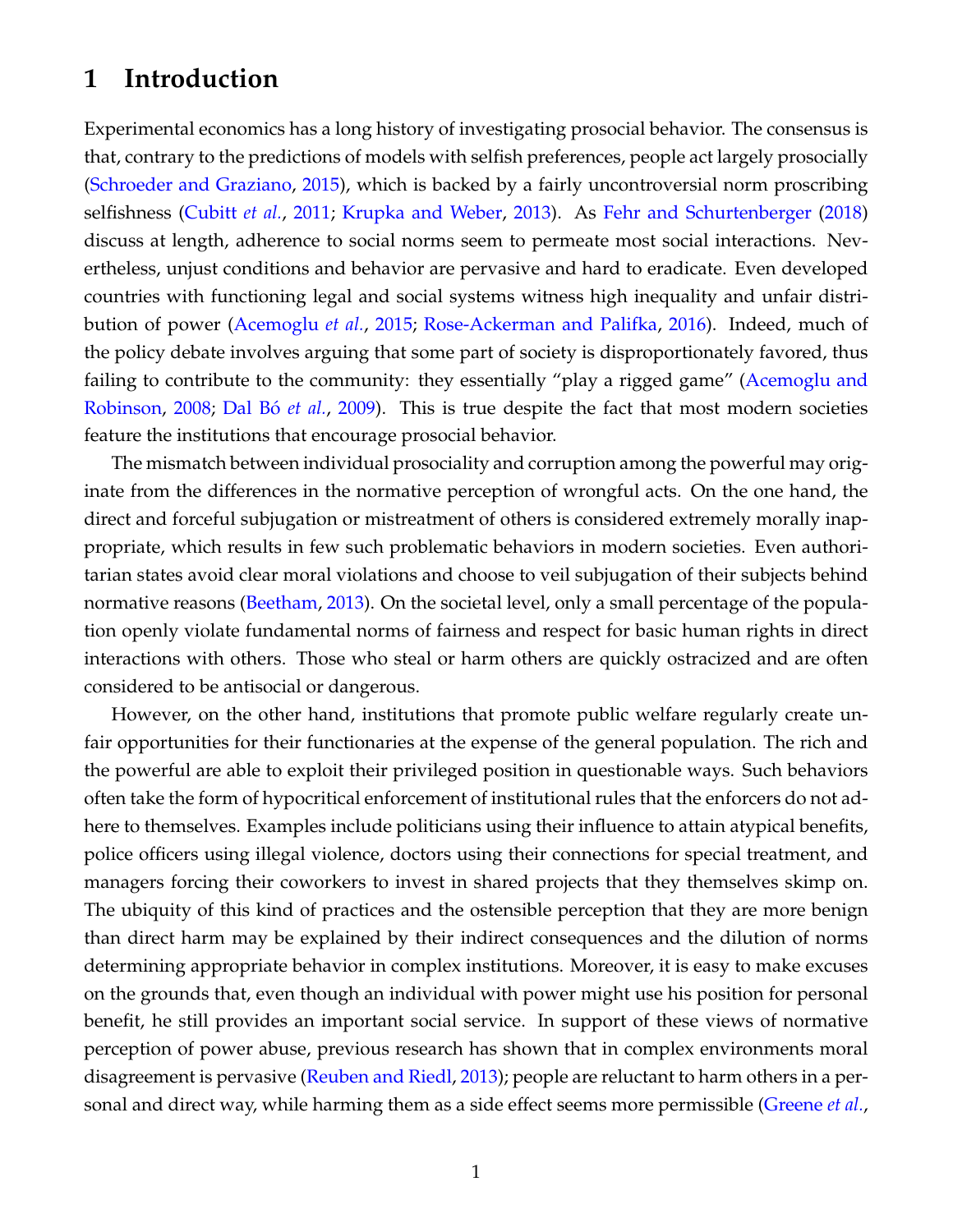[2009\)](#page-26-1); there is a tendency to justify one's questionable actions with self-serving beliefs about the behavior of others [\(Di Tella](#page-25-5) *et al.*, [2015\)](#page-25-5). There is also substantial evidence that people victimized by an unfair treatment may be influenced by and become more accepting of it: experiencing unfair behavior makes the punishment of similar acts in the future less likely [\(Herz and Taubin](#page-26-2)[sky,](#page-26-2) [2017\)](#page-26-2); witnessing social norm violations leads to less trust [\(Banerjee,](#page-25-6) [2016\)](#page-25-6); experimental subjects from countries with a high corruption index are more likely to lie (Gächter and Schulz, [2016\)](#page-26-3). The reaction to observed norm violations can be "contagious": criminal behavior is often spatially correlated [\(Glaeser](#page-26-4) *et al.*, [1996;](#page-26-4) [Zenou,](#page-27-4) [2003\)](#page-27-4), which, according to the proponents of the "broken windows" hypothesis, is due to norm violations signaling a lack of commitment of a society to follow norms [\(Wilson and Kelling,](#page-27-5) [1982\)](#page-27-5). Similarly, [Fisman and Miguel](#page-26-5) [\(2007\)](#page-26-5) observed that diplomats from corrupt countries committed more parking violations. On the institutional level, [Tabellini](#page-27-6) [\(2008,](#page-27-6) [2010\)](#page-27-7) shows that normative values in the regions that experienced the rule of despotic institutions in the past are less likely to be consistent with "generalized morality," or the norms of good conduct, than those in the countries that did not endure such rule. $<sup>1</sup>$  $<sup>1</sup>$  $<sup>1</sup>$ </sup>

In spite of all this evidence that shows how detrimental corruption can be, the relationship between abuse of institutional power and associated normative perceptions of it remains unclear for the most part. Does everybody agree on the norms regarding indirect harm and abuse of power? Do the abusers simply use their advantageous position out of selfishness, or rationalize their behavior? Do victims of the abuse stay true to their moral convictions or assimilate bad norms after being exposed to corrupt institutions?

In this study we tackle these questions by experimentally investigating abuse of power and its causal relationships with normative perceptions by various parties. We implement a Public Goods game that allows one powerful participant (punisher), who fulfills the role of a sanctioning authority, to dictate contribution norms, while being free to exempt himself from them [\(Hoeft and Mill,](#page-26-6) [2017\)](#page-26-6). Unlike the established designs, where all players have the means to pun-ish others (e.g., Fehr and Gächter, [2000\)](#page-26-7), this game models the ambivalence of indirect abuse of power: not contributing while forcing others to do so is unfair, but enforcing high contribution norms is beneficial, even if the punisher does not himself comply. In this setting, we investigate the motives of power abusers, the effect that experience of abuse has on the perceived appropriateness of punisher's actions, and the normative perceptions of outsiders who do not play the Public Goods game. Specifically, in order to understand how the powerful, the powerless, and uninvolved third parties perceive power abuse, or its absence, we elicit their beliefs about the prevalent norms of behavior *in their own reference group*. This allows us to see if there are differences in normative perceptions of the same situation generated by either being assigned to the position of power or experiencing the effects of presence/absence of power abuse. In

<span id="page-4-0"></span><sup>&</sup>lt;sup>1</sup>See also [Becker](#page-25-7) *et al.* [\(2015\)](#page-25-7). It should be mentioned that the opposite process has also been documented: [Lowes](#page-27-8) *et al.* [\(2017\)](#page-27-8) report the results of a field experiment showing that strong institutions in the past crowd out rule-following behavior today.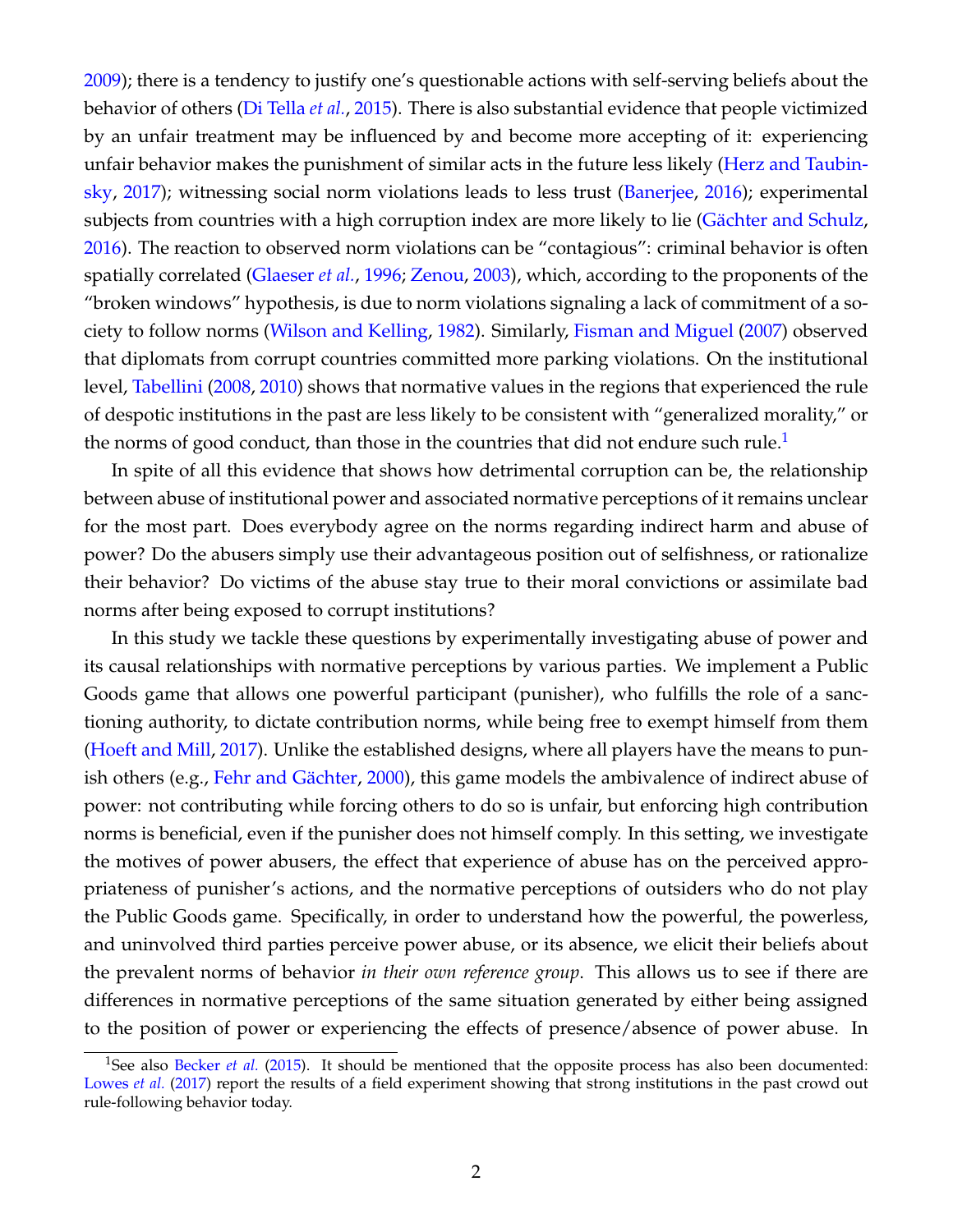addition, we use the same method to elicit normative beliefs of these three types of subjects *in other reference groups*, which allows us to test whether they are aware of possible changes in these normative perceptions.<sup>[2](#page-5-0)</sup>

We find that punishers who abuse power and those who do not differ in their perception of the social norms related to free-riding: abusive punishers believe that it is more appropriate to contribute less than the amounts contributed by the powerless subjects. Players who experienced abuse also believe that it is more appropriate for punishers to free-ride *and to punish others* than players whose punisher contributed more than them. In fact, the norms elicited from abusive punishers and the victims of their abuse are statistically indistinguishable, as are the norms in groups where no abuse took place. Thus, the norms of the powerless converge to those of the powerful. We also find that punishers, regardless of their behavior, are of an opinion that outsiders, who did not experience the Public Goods game, share their normative beliefs, which is not true for the powerless players. This shows that *simply being in power* already changes the way people think about the appropriateness of their actions. However, we also find that both punishers and the powerless players think that the normative beliefs in the opposite group are different from those in their own group. Given that the norms of abusive punishers and their victims are the same in their own reference groups, as are the norms of non-abusive punishers and the subjects who played with them, this result demonstrates that punishers and other players *do not notice* that their own beliefs have been "corrected" by their experience in the Public Goods game.

Our main finding, namely that both powerful and powerless players adjust their beliefs in order to rationalize what they do or what is done to them, dovetails nicely with *the Belief in a Just World* theory (BJW) proposed by social psychologist Melvin J. Lerner and described in his book of the same title [\(Lerner,](#page-27-9) [1980\)](#page-27-9). The main tenet of BJW, which is supported by recent evidence [\(Friesen](#page-26-8) *et al.*, [2018;](#page-26-8) [Konow](#page-26-9) *et al.*, [2018\)](#page-26-9), is that people have a strong tendency to believe that "there is a pattern to events which conveys not only a sense of orderliness or predictability, but also the compelling experience of appropriateness expressed in the typically implicit judgment, "Yes, that is the way it should be." [\(Lerner,](#page-27-9) [1980,](#page-27-9) p. vii). In other words, this is a desire to maintain a coherent and orderly picture of reality in which good acts are praised and bad ones always punished. In our experiment, where abusive punishers can impose a high contribution norm on others without suffering any consequences from breaking it themselves, such desire to maintain an orderly picture of the world translates into rationalization of abusive behavior by the punishers, and its exculpation by the powerless, who are unable to punish the abuser.

Our findings draw a rather grim picture in which the powerful abuse their position, believing that they have done nothing wrong, while the powerless suffer from the abuse, but consider their situation normatively appropriate. If our results can be extrapolated to real economic environ-

<span id="page-5-0"></span><sup>&</sup>lt;sup>2</sup>At least one other study uses a design reminiscent of ours and analyzes the effects of corruption on pro-social behavior [\(Cagala](#page-25-8) *et al.*, [2017\)](#page-25-8).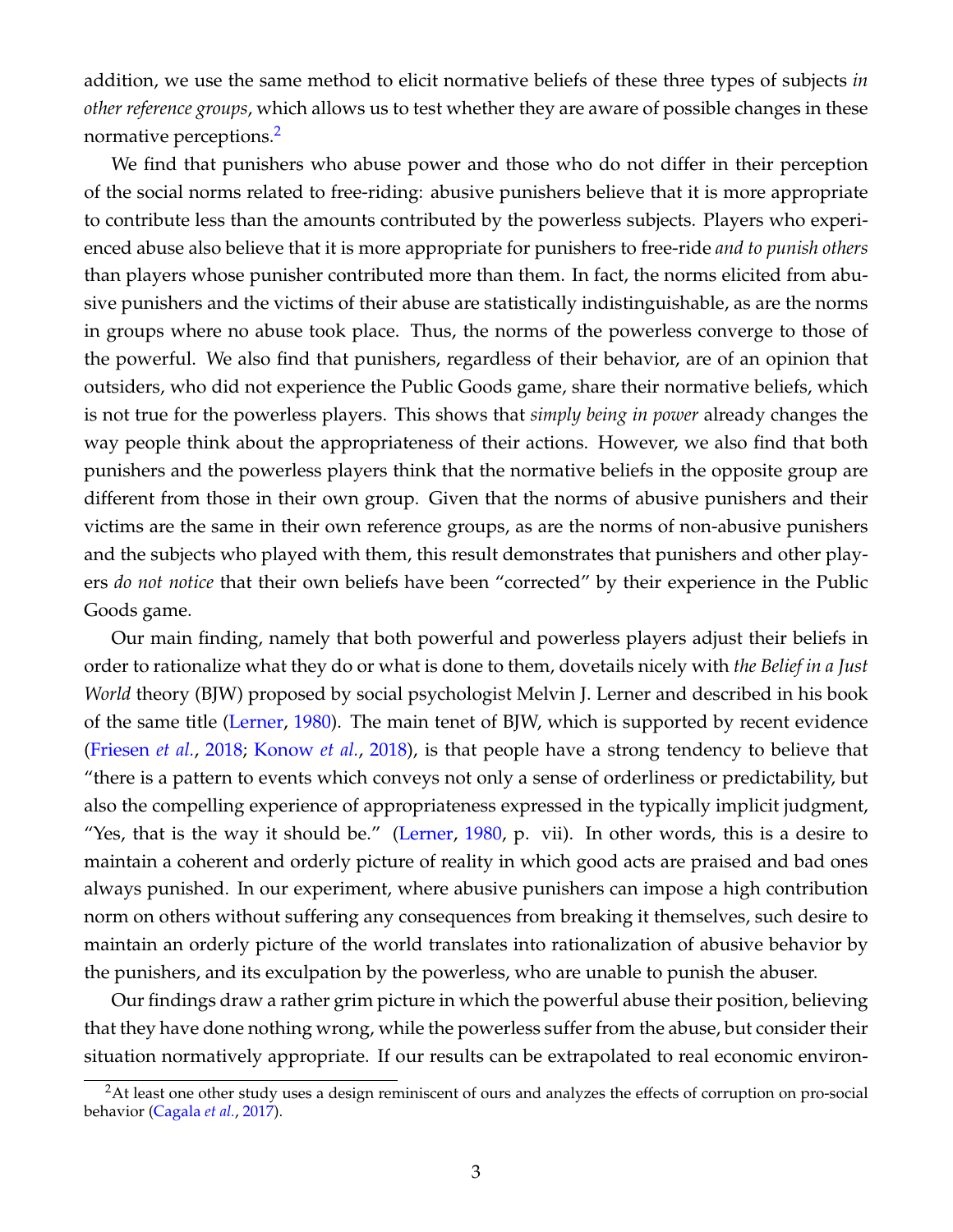ments, they can explain a relative stability of corrupt institutions, since no party involved feels that anyone is doing anything inappropriate. This idea finds support in a recent World Bank report [\(World Bank Group,](#page-27-10) [2017\)](#page-27-10), which claims that top-down attempts at fighting corruption fail due to social norms that support it on all levels of social hierarchy.

# **2 Experimental Design**

To study the abusive behavior and the normative perception of power, we conducted a two-part experiment. The first part is very similar to the design used in [Hoeft and Mill](#page-26-6) [\(2017\)](#page-26-6). In particular, a standard Public Goods game (the PGG) is implemented for 15 rounds with one subject assigned to the additional role of punisher throughout the game. The second part utilizes the design of [Krupka and Weber](#page-27-1) [\(2013\)](#page-27-1) to elicit subjects' normative perceptions of different actions in the game. More specifically, subjects in power, subjects not in power, and unrelated outsiders are asked to provide normative evaluations of several situations that could take place in the PGG.<sup>[3](#page-6-0)</sup>

# **2.1 Public Goods Game**

All participants are randomly assigned a fixed role, either punisher or non-punisher, and appointed to a group of four, in which they remain for the 15 rounds of the PGG (partner matching). Each round of the PGG consists of three stages.

**Stage 1. Contribution to the Public Good.** The first stage is a standard PGG. Each of the four participants is endowed with 20 tokens and is asked to allocate this endowment between private and public accounts (1 token = 20 Euro cents). Tokens allocated to the private account are the subject's to keep. Tokens allocated to the public account (*c<sup>i</sup>* ) have a marginal per-capita return (MPCR) of 0.5, so that each group member receives 0.5 times the total contribution. The payoff *π<sup>i</sup>* of participant *i* is defined as

<span id="page-6-2"></span>
$$
\pi_i = 20 - c_i + 0.5 \cdot \sum_{j \in \{1..4\}} c_j. \tag{1}
$$

**Stage 2. Punishment.** In the second stage, the punishment decisions are made. While the three non-punishing group members (participants *A*, *B*, and *C*) are just shown a blank screen asking them to wait for the decision of the punisher, the punisher (participant *D*) is shown the contributions and current payoffs of all group members. The punisher is then asked to indicate how many points he would like to deduct from the payoff of subject  $i$  ( $\sigma_i$ ,  $i \neq D$ ). $^4$  $^4$  To rule out

<span id="page-6-0"></span> $3$ Subjects only learned the nature of the task in the second part after the first part was concluded.

<span id="page-6-1"></span> $4$ To avoid framing and demand effects, we referred to the act as "reducing the payoff" and not as "punishment."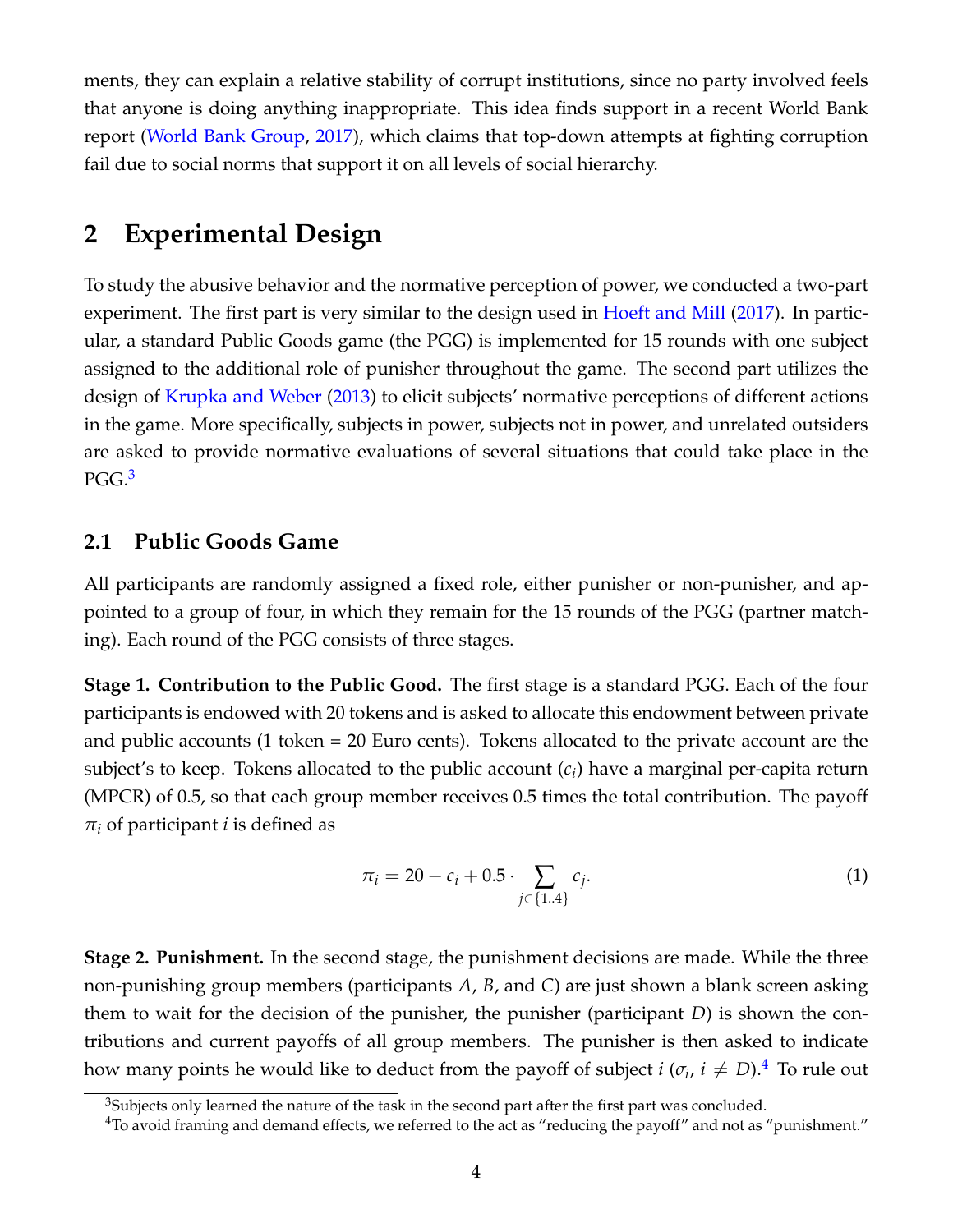reputation effects from previous rounds, the information about non-punishing participants is presented to the punisher in random order in each round (Fehr and Gächter, [2000\)](#page-26-7). The overall maximal possible deduction in every round is restricted to 30 tokens, which is enough to deter every participant from free-riding.<sup>[5](#page-7-0)</sup> The punishment is costless for *D* and unused punishment tokens are forfeited.<sup>[6,](#page-7-1)[7](#page-7-2)</sup> Thus, the punisher could reduce the payoff of the non-punishers by 30 tokens at most, but his payoff would not be directly influenced by punishing (as punishment is costless) or not punishing (as unused tokens are forfeited). This is to ensure that the contributions of the punisher can be directly compared to the contributions of others.

The payoff  $\pi_i$  of a non-punisher  $i \neq D$  is given by

$$
\pi_i = 20 - c_i + 0.5 \cdot \sum_{j \in \{1..4\}} c_j - \sigma_i. \tag{2}
$$

The payoff of the punisher is described by equation [\(1\)](#page-6-2).

**Stage 3. Feedback.** The third stage provides feedback to the participants. More specifically, they are informed about their own contribution to the private and group accounts, their own punishment (reduction), and their resulting payoff. Further, they are also informed about the contributions of all other group members labeled as players *A*, *B*, *C*, and *D* throughout all rounds. Importantly, subjects are able to track the contribution behavior of the punisher. Non-punishers are not informed about the punishments meted out to others.

## **2.2 Norm Elicitation Task**

To elicit normative perception, we utilize the norm elicitation task by [Krupka and Weber](#page-27-1) [\(2013\)](#page-27-1). More specifically, subjects have to indicate how socially appropriate they find a certain action (five actions are assessed) in a certain situation (three situations are assessed). In order to be paid, participants are asked to indicate the *modal* appropriateness estimation of a specific group of other participants. If their assessment of the social appropriateness of a specific action in a specific situation in a specific group was identical to the modal response of other participants in this group, they are paid  $\in$  8, otherwise they are paid  $\in$  0. The three situations, with the corresponding five actions to be normatively assessed, are as follows:

<span id="page-7-0"></span><sup>&</sup>lt;sup>5</sup>Note that the individual benefit of free-riding, compared to full contribution, is 10 tokens. If the punisher were confronted with three free-riders and utilized all 30 punishment tokens, he could make every free-rider indifferent between free-riding and fully contributing by subtracting 10 tokens from each of them. As soon as one subject contributes more than zero, the punisher can already make contributing a preferential option. Hence, 30 tokens are sufficient to ensure punishment to be a deterrent.

<span id="page-7-1"></span><sup>&</sup>lt;sup>6</sup>Making punishment costly would change the budget constraint of the punisher, thus making his contribution decisions incomparable to the contribution decision of the non-punishers.

<span id="page-7-2"></span> $^{7}$ In the alternative case of not forfeiting punishment tokens, the punisher could contribute more in stage one, anticipating extra gains in the second stage, which again would make the contribution decisions of punishers and non-punishers incomparable.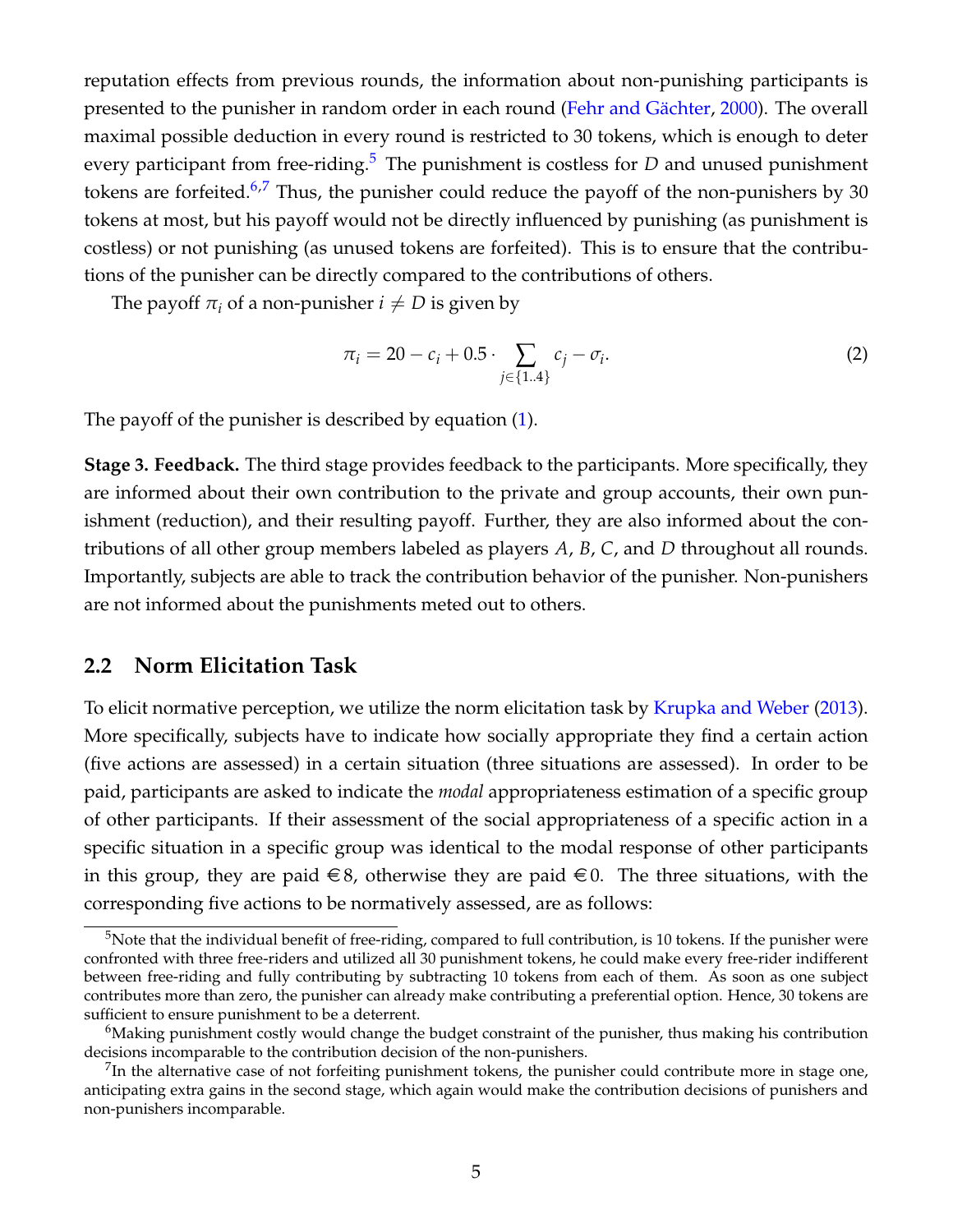- **Question 20** Suppose the others (*A*, *B*, *C*) contributed 20 tokens each to the group account in the previous round. How socially appropriate are the following decisions by *D*? D contributes 0, 5, 10, 15, 20 tokens to the group account.
- **Question 10** Suppose the others (*A*, *B*, *C*) contributed 10 tokens each to the group account in the previous round. How socially appropriate are the following decisions by *D*? D contributes 0, 5, 10, 15, 20 tokens to the group account.
- **Punishment Question** Suppose the others (*A*, *B*, *C*) contributed 10 tokens each to the group account in the previous round. How socially appropriate is it for *D* to reduce the payoff of *A*, *B*, or *C*, if he contributed the following amounts?

D contributes 0, 5, 10, 15, 20 tokens to the group account and reduces the payoff of *A*, *B*, or *C*.

In each of the three situations, subjects rate the social appropriateness of each action (contribution by *D* of 0, 5, 10, 15, 20). For each action, the appropriateness is chosen on a seven-point Likert scale: very socially inappropriate, socially inappropriate, somewhat socially inappropriate, neither appropriate nor inappropriate, somewhat socially appropriate, socially appropriate, very socially appropriate.<sup>[8](#page-8-0)</sup>

In the first task, to assess the social appropriateness of these situations, punishers indicate what level of appropriateness they think the mode of other punishers in the current session would choose (punishers' own reference group). Similarly, players *A*, *B*, and *C* indicate the level of appropriateness that they think the mode of other such players in the current session would choose (ABCs' own reference group). Next, punishers/non-punishers are asked to evaluate the levels of appropriateness chosen by the mode of the non-punishers/punishers in the current session. After that, both punishers and non-punishers evaluate the levels of appropriateness expressed by the mode of a third group of people. This group consists of independent outsiders who did not participate in Part 1 of the experiment (the PGG), but were given the same instructions as punishers and non-punishers. These subjects simply had to indicate the appropriateness levels that they thought the mode of punishers, non-punishers, and other independent outsiders in their session have chosen.

Thus, subjects were randomly assigned to three groups: punishers, non-punishers, and independent outsiders, who did not take part in the PGG. All subjects in these groups first had to evaluate social appropriateness ratings of subjects in the same role. Then, subjects in each group evaluated social appropriateness in the other two groups.

<span id="page-8-0"></span> $8$ We chose seven instead of five statements to reduce a possible demand effect, i.e., choosing different appropriateness levels for each of the five actions. See Tables [4,](#page-28-0) [5,](#page-28-1) and [6](#page-29-0) in Appendix [A](#page-28-2) for further details.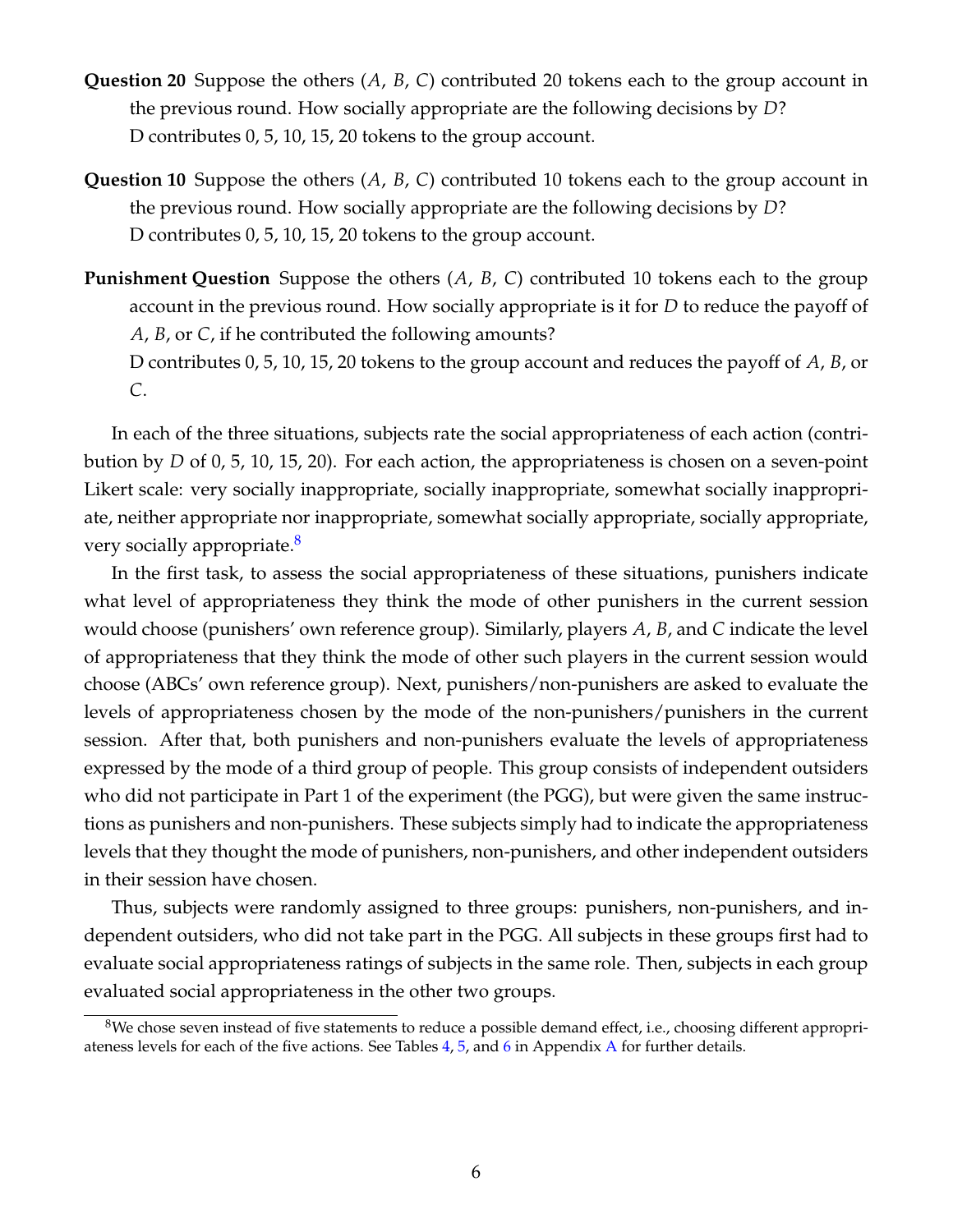# **2.3 Payment**

At the end of the experiment, subjects were paid for three tasks: the PGG, the appropriateness evaluation in their own reference group, and the guess of the appropriateness evaluation in the other two reference groups.

- 1. Subjects in the role of punishers and non-punishers were paid for one randomly chosen round of the PGG.
- 2. One random action from one random situation of Part 2 was drawn to determine the payment. In case a subject evaluated the payoff-relevant action in the payoff-relevant situation as the mode of other subjects *in the same role*, she obtained  $\in$  8, and zero otherwise.
- 3. To determine the payoff for the guess of the appropriateness evaluation in other reference groups, one random situation and one random action was drawn in one random reference group. If a subject evaluated the payoff-relevant action in the payoff-relevant situation as the mode of others *in the randomly determined payoff-relevant group* she obtained  $\in$  8 and zero otherwise.

Overall, the average payoff for punishers and non-punishers was  $\in$  16.50 (including a showup fee of  $\epsilon$ 5). The average payoff for independent outsiders (who did not take part in the PGG) was  $\in$  9.30 (including the show-up fee).

## **2.4 Subjects**

289 participants (60% female) were recruited with the online registration software Hroot [\(Bock](#page-25-9) *[et al.](#page-25-9)*, [2014\)](#page-25-9). The experiment was conducted at the Bonn DecisionLab and consisted of 9 sessions. The first session was run with 17 subjects who participated only in the second part and only in the appropriateness evaluation (not the guess of the appropriateness evaluation) to make fur-ther payments possible.<sup>[9](#page-9-0)</sup> 7 sessions were conducted with participants in the roles of punishers and non-punishers (4 sessions with 32 subjects and 3 sessions with 28 subjects), and a further 2 sessions with 30 participants each were conducted in the role of independent outsiders.

The participants' age ranged from 17 to 73 years (median = 22). Most were bachelor students (semester median = 3). The average earnings were  $\in$  14.50 (including a  $\in$  5 show-up fee). The experiment lasted 1.5 hours (including seating, instructions, payoff, etc.). All measurements were computerized with the experimental software z-Tree [\(Fischbacher,](#page-26-10) [2007\)](#page-26-10).

Participants were randomly assigned to computer cubicles. They received written instructions separately and were given an opportunity to ask questions for each task in the experi-

<span id="page-9-0"></span> $9$ To determine the payoff of punishers and non-punishers if their guess of the appropriateness evaluations of independent outsiders was deemed payoff-relevant, we needed the actual appropriateness evaluation of this group.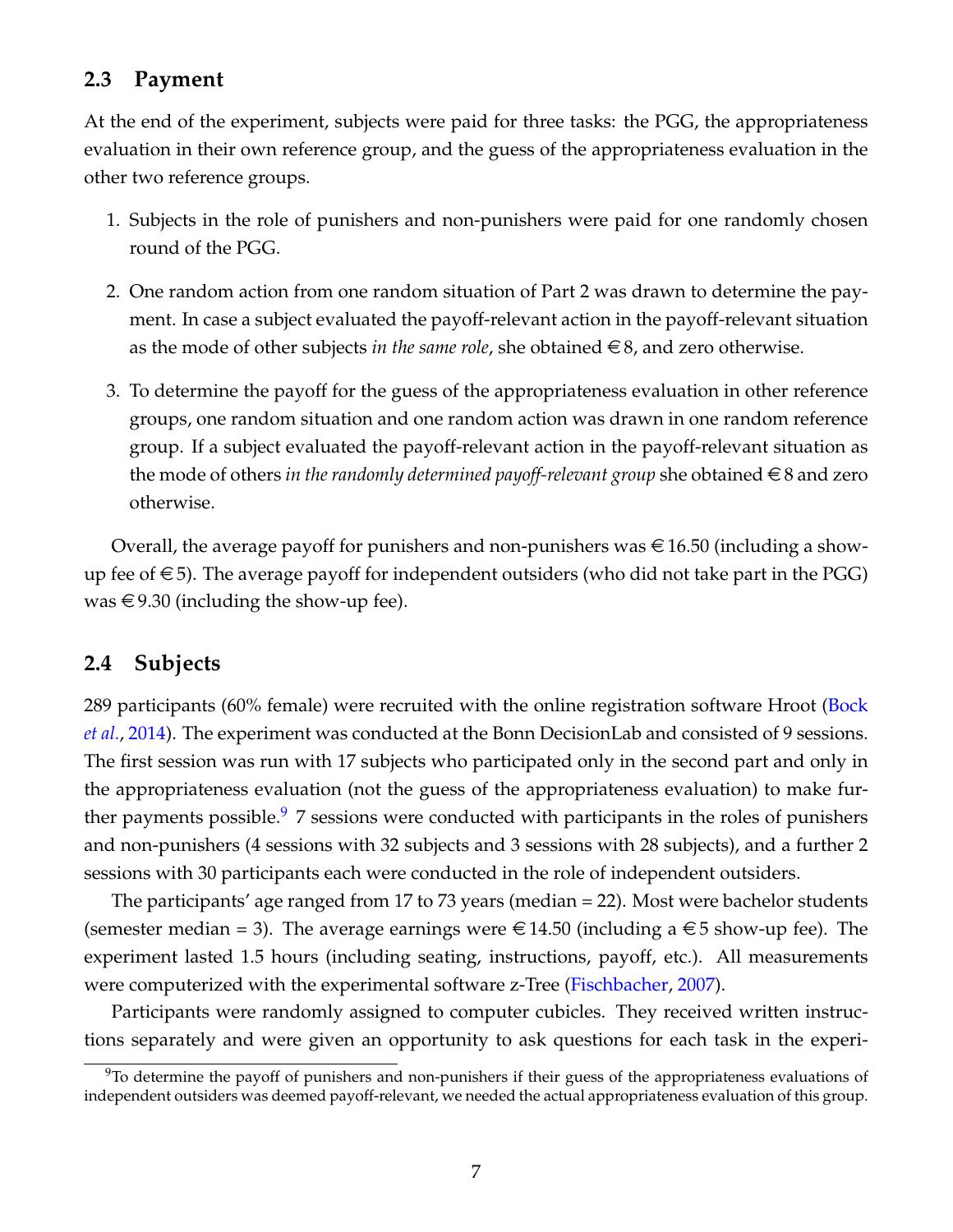ment.<sup>[10](#page-10-0)</sup> After taking part in the PGG subjects were given on-screen instructions for the norm elicitation task and made their decisions in this task. After that, they filled in sociodemographic information and then were presented with their payoff information and received their payoff privately.

# **3 Hypotheses and Predictions**

Let us call subjects who played in role *D* in the PGG *punishers*, subjects who played in roles *A*, *B*, and *C victims*, and subjects who did not participate in the PGG *outsiders*. Since the focus of this study is on understanding the motives behind abusive behavior of punishers and, more importantly, on its consequences for victims' normative perception we will call punishers who contribute less than victims *bad punishers*, and punishers who contribute at par with or more than victims *good punishers*. Respectively, *bad victims* are subjects in a group with a bad punisher, and *good victims* are those in a group with a good punisher. We will refer to these groups as *good* and *bad groups*.

In the PGG punishers are free to choose any level of contribution and punishment in the sense that they are not influenced by punishment from other subjects. Victims, on the other hand, can be forced to contribute a certain amount under threat of punishment. Therefore, it is reasonable to assume that punishers, if they care about following norms, will base their choices in the PGG on what they perceive as socially appropriate. A particular experience during the game should not influence punishers' norms, since they are never coerced into choosing any specific action.<sup>[11](#page-10-1)</sup> Victims, however, can be forced to do the punisher's bidding, which can be inconsistent with what they would have done if they could choose freely. Thus, their experience can have an effect on the perception of norms.

Our null hypothesis is that subjects have robust and common beliefs about social appropriateness of actions in the PGG. Hence, good and bad punishers are expected to have the same social appropriateness evaluations, while difference in their behavior comes from bad punishers' not caring about following norms in general [\(Kimbrough and Vostroknutov,](#page-26-11) [2016\)](#page-26-11). Similarly, good and bad victims are expected to have the same social appropriateness evaluations. Some victims experience power abuse while others do not, but they all agree on how socially appropriate the actions in the PGG are. The same should hold for outsiders: just understanding the rules of the game without playing it is sufficient to know how socially appropriate different ac-

<span id="page-10-0"></span> $10$ The instructions, as well as an English version of the handout and the screenshots of the experiment, can be found in Appendix [E.](#page-38-0)

<span id="page-10-1"></span> $11$ As [Kimbrough and Vostroknutov](#page-26-11) [\(2016\)](#page-26-11) we think of normative values of actions in each period of the PGG as being *conditional* on the behavior observed in the previous period. In this sense, conditional cooperation, for example, is part of the norm. So, when we say that punishers' norms are not changed by their experience we imply that punishers have fixed normative beliefs that, nevertheless, may still depend on the choices of other players in the previous period.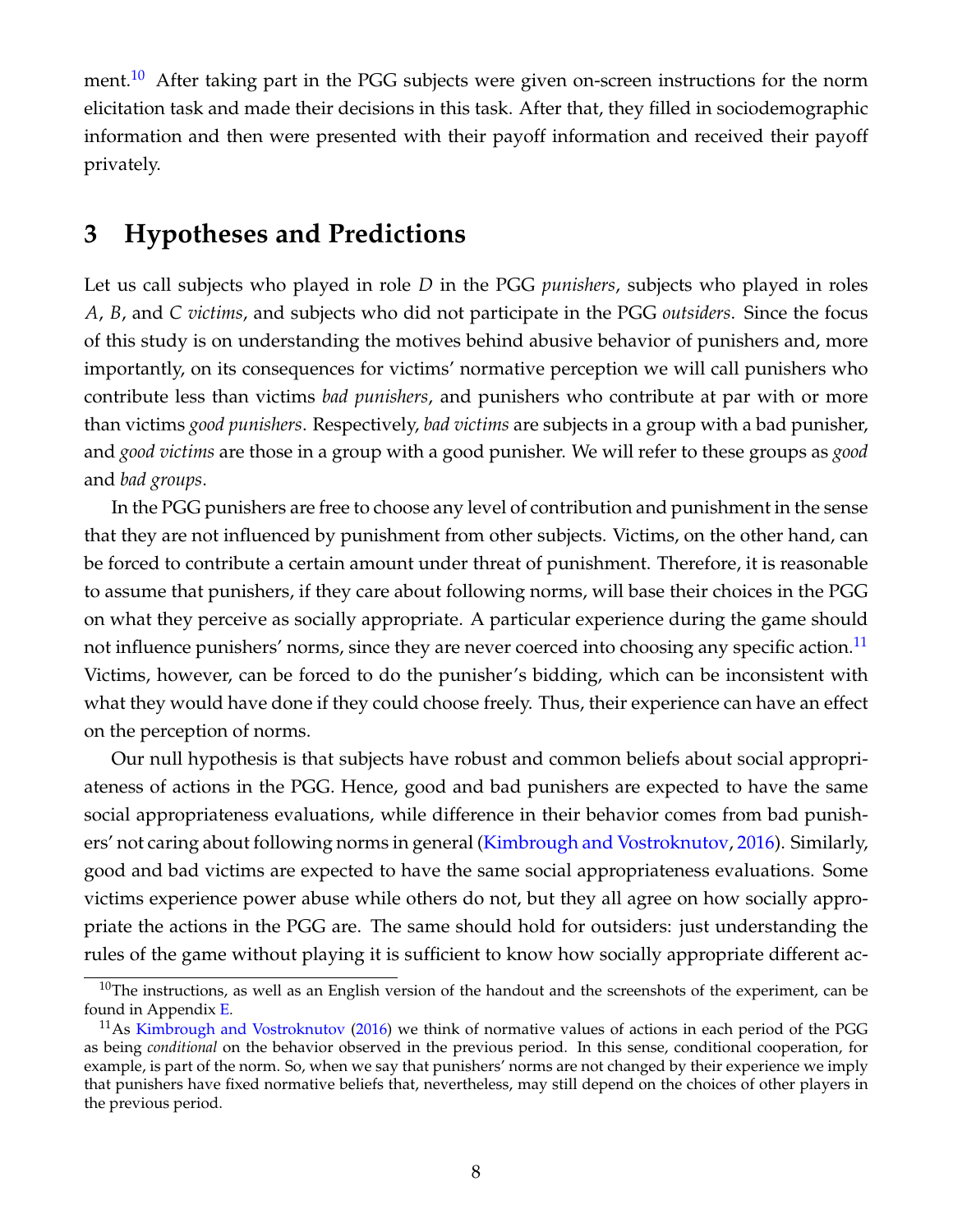tions are. Thus, the appropriateness evaluations of punishers and victims in both good and bad groups as well as outsiders are expected to be identical.

# **Hypothesis H0** *All types of subjects have common beliefs about social appropriateness that are not modulated by experience.*

The alternative hypothesis is that the normative perception of power abuse is different for good and bad punishers and that the experience of abuse changes normative beliefs of victims. Specifically, bad punishers think that it is socially appropriate for them to contribute less than victims, while good punishers think that it is not. This difference in beliefs instead of the difference in the propensity to follow norms, as was hypothesized in H0, drives their behavior (though, see the discussion in Section [5\)](#page-22-0). Victims' normative beliefs are changed by their experience. Here there are two possibilities. The first one is that victims who experienced abuse realize how bad it is and start to believe that it is *less* appropriate for punishers to contribute less than them as compared to good victims, who never experienced abuse. The second possibility is that bad victims rationalize their situation by starting to believe that power abuse is normatively acceptable, thus thinking that it is *more* appropriate for punishers to contribute less as compared to good victims. Given this intuition we formulate the set of alternative hypotheses.

- **Hypothesis P1** *Bad punishers consider it more socially appropriate to contribute less than victims, while good punishers find it inappropriate.*
- **Hypothesis V1** *Bad victims think that it is less appropriate for punishers to contribute less than them as compared to good victims.*
- **Hypothesis V2** *Bad victims think that it is more appropriate for punishers to contribute less than them as compared to good victims.*

# **4 Results**

# **4.1 Good and Bad Groups**

In this section we present the summary of results for the PGG and explain the method of analyzing the data for elicited norms. In order to see whether punishers' norms shape their behavior, we classify them according to their average contribution to the public good. Notice that for punishers the choice of how much to contribute is not constrained by punishment coming from other subjects. Moreover, this choice does not have to depend on the contributions of others, since a punisher can, in principle, force them to contribute any amount she wishes by applying punishment. Therefore, if punishers adhere to the norms in their choices, the average contribution should reflect this connection.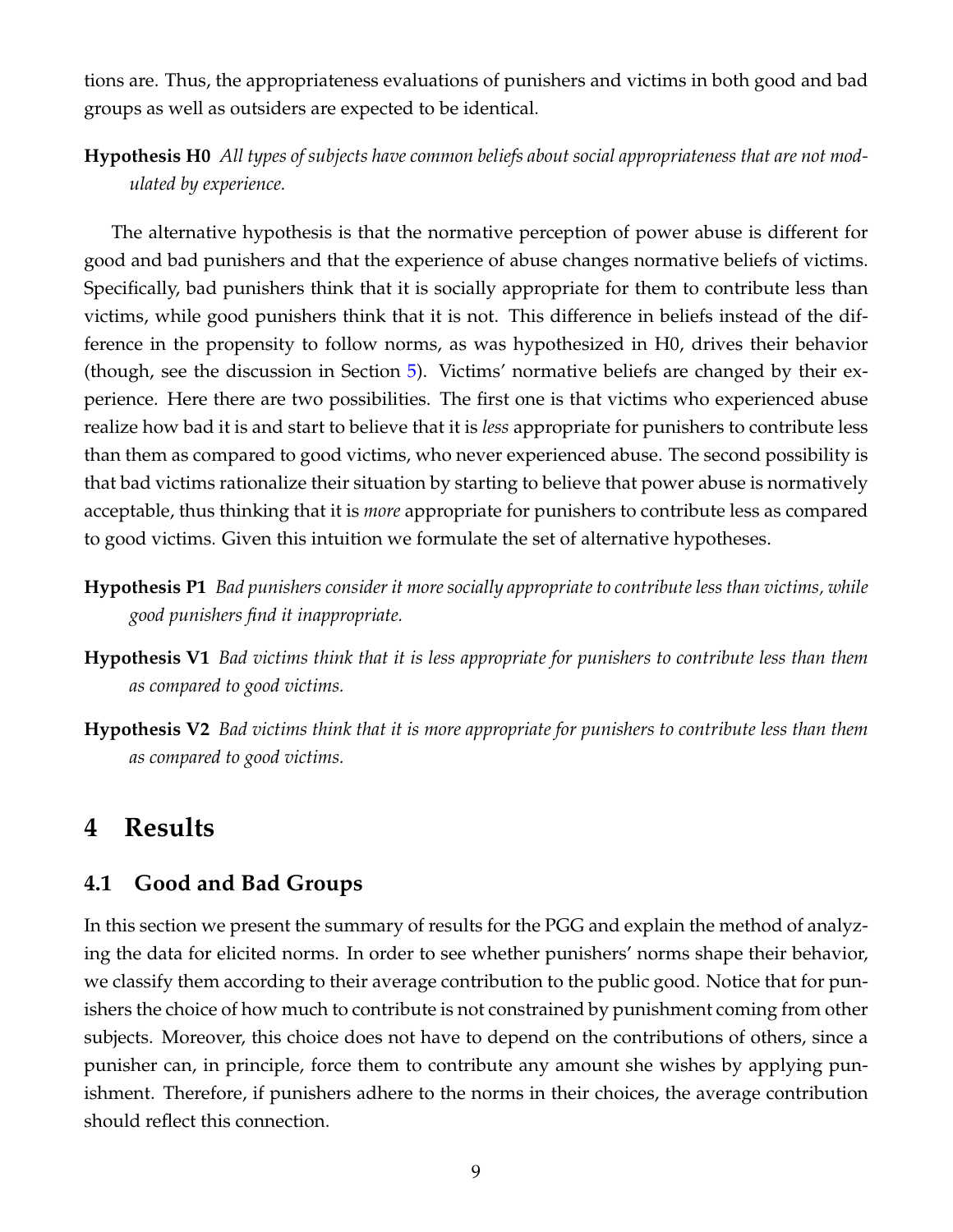

<span id="page-12-0"></span>Figure 1: Histogram of average contributions by punishers divided into terciles.

Figure [1](#page-12-0) shows the histogram of the average contributions by punishers (53 of them). The two red lines represent the division of the distribution into terciles. In most of the analyses that follow, we will compare choices in the PGG groups that belong to either the bottom tercile (average contribution less or equal to 15.13) or the top tercile (average contribution greater or equal to 19).<sup>[12](#page-12-1)</sup> In line with the previous section, we will refer to the groups of subjects from bottom and top terciles as *bad* and *good* groups with the corresponding adjectives for punishers and victims.



<span id="page-12-2"></span>Figure 2: **Left panel.** Average contributions by punishers and victims in the top and bottom terciles of the distribution of punishers' average contributions. **Right panel.** Average total punishment in the same terciles. The error bars stand for  $\pm$ 1SE.

First, we look at the dynamics of contributions in good and bad groups. Figure [2](#page-12-2) (left panel) shows the average contributions of good and bad punishers and victims. There is a large difference in contributions of good and bad punishers. The former act very cooperatively and contribute on average more than victims in their groups. In addition, they apply punishment to increase the contributions of victims to their level, which is evident from the fact that good

<span id="page-12-1"></span> $12$ We chose to use the top and bottom terciles for expositional reasons. All main results go through with the punishers' average contributions taken as a continuous variable.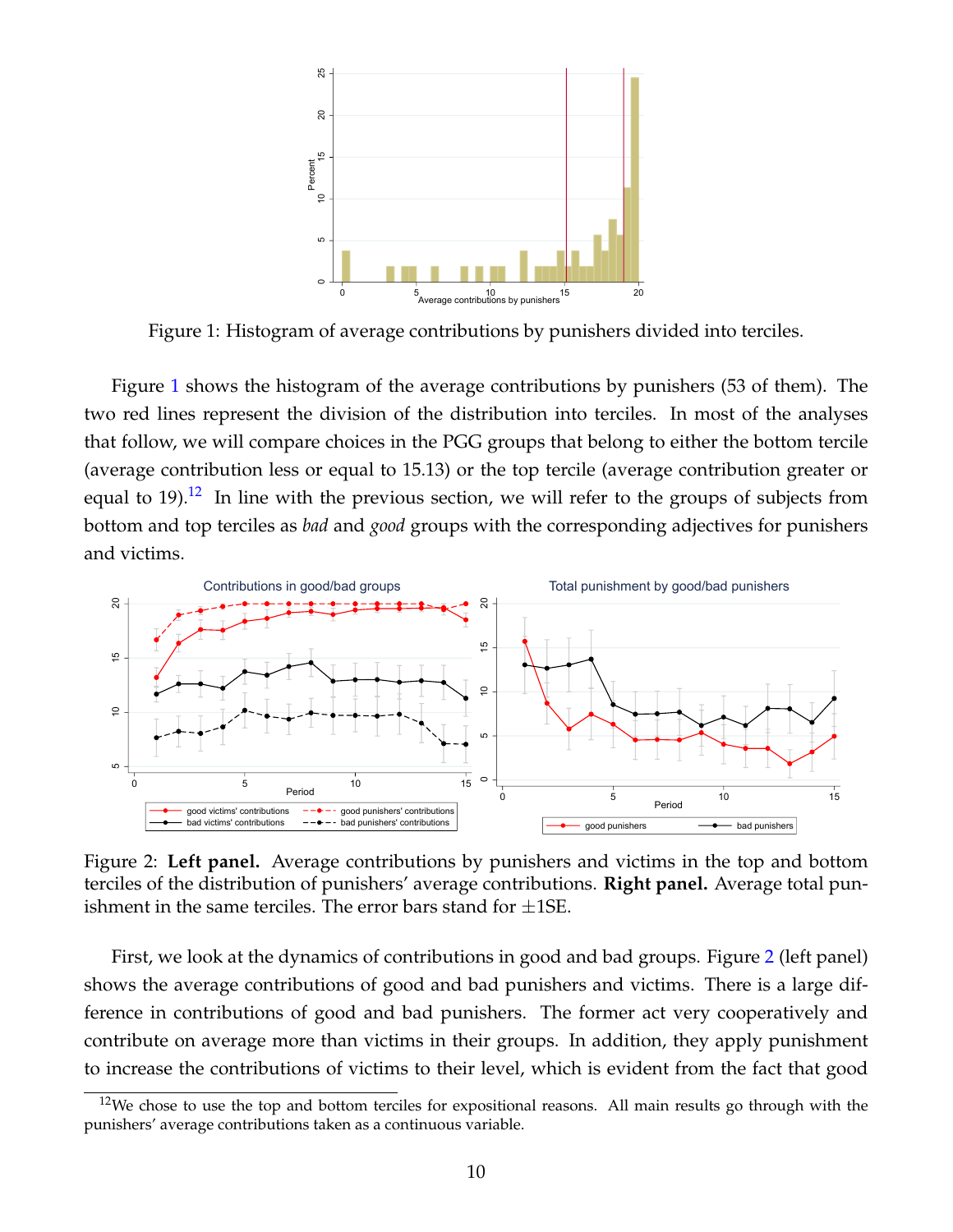victims' contributions increase with time. Bad punishers contribute little themselves, but try to push the contributions of victims above their own contribution level. These observations make our choice of classifying the punishers into good and bad groups consistent with the previous section: good punishers do not abuse their power, since they contribute on average more than good victims, while bad punishers do abuse their power since they contribute less than their victims. The right panel of Figure [2](#page-12-2) shows that more punishment is used by bad than by good punishers, though, taken period-by-period and together, the amounts subtracted are not significantly different. Overall, we can conclude that the victims in the bad groups continuously feel that the cooperative norm imposed on them by their punishers keeps being violated by punishers themselves, and there is nothing victims can do about it. Conversely, in the good groups, punishers, if anything, serve as role cooperative models. This suggests that the victims in bad and good groups have rather different experiences and that it can have consequences for their perception of norms.



<span id="page-13-0"></span>Figure 3: Norms expressed by good and bad punishers in their own reference group.

Next, we look at the norms elicited with the norm elicitation tasks [\(Krupka and Weber,](#page-27-1) [2013\)](#page-27-1). Figure [3](#page-13-0) shows the norms expressed by good and bad punishers with the reference group being other punishers (own reference group). The leftmost graph shows the answers to Question 20. We see that everyone finds full contribution to be very socially appropriate and zero contribution to be very inappropriate. The difference between the two groups is noticeable for the intermediate answers: good punishers find it less appropriate than bad punishers to contribute intermediate amounts. From the perspective of the norm-dependent utility maximization [\(Kessler and Lei](#page-26-12)[der,](#page-26-12) [2012;](#page-26-12) [Kimbrough and Vostroknutov,](#page-26-11) [2016;](#page-26-11) [Thomsson and Vostroknutov,](#page-27-11) [2017\)](#page-27-11), this means that good punishers should make higher contributions than bad punishers since the derivative of the good punishers' norm function is higher in the vicinity of full contribution, assuming that the norms are equal in the endpoints (hypothetical punishers' contributions of 0 and 20).<sup>[13](#page-13-1)</sup> The answers to Question 10 (middle graph) show that both bad and good punishers are conditional

<span id="page-13-1"></span><sup>&</sup>lt;sup>13</sup>We have in mind the utility of the form  $u(x) + \phi_i g(x)$ , where *x* is the amount kept in the private account;  $u(x)$ is the consumption utility;  $\phi_i \geq 0$  is the subject-specific propensity to follow norms; and  $g(x)$  is the norm function shown on the left graph of Figure [3](#page-13-0) (reversed, since the graph shows appropriateness as a function of contributions instead of money kept).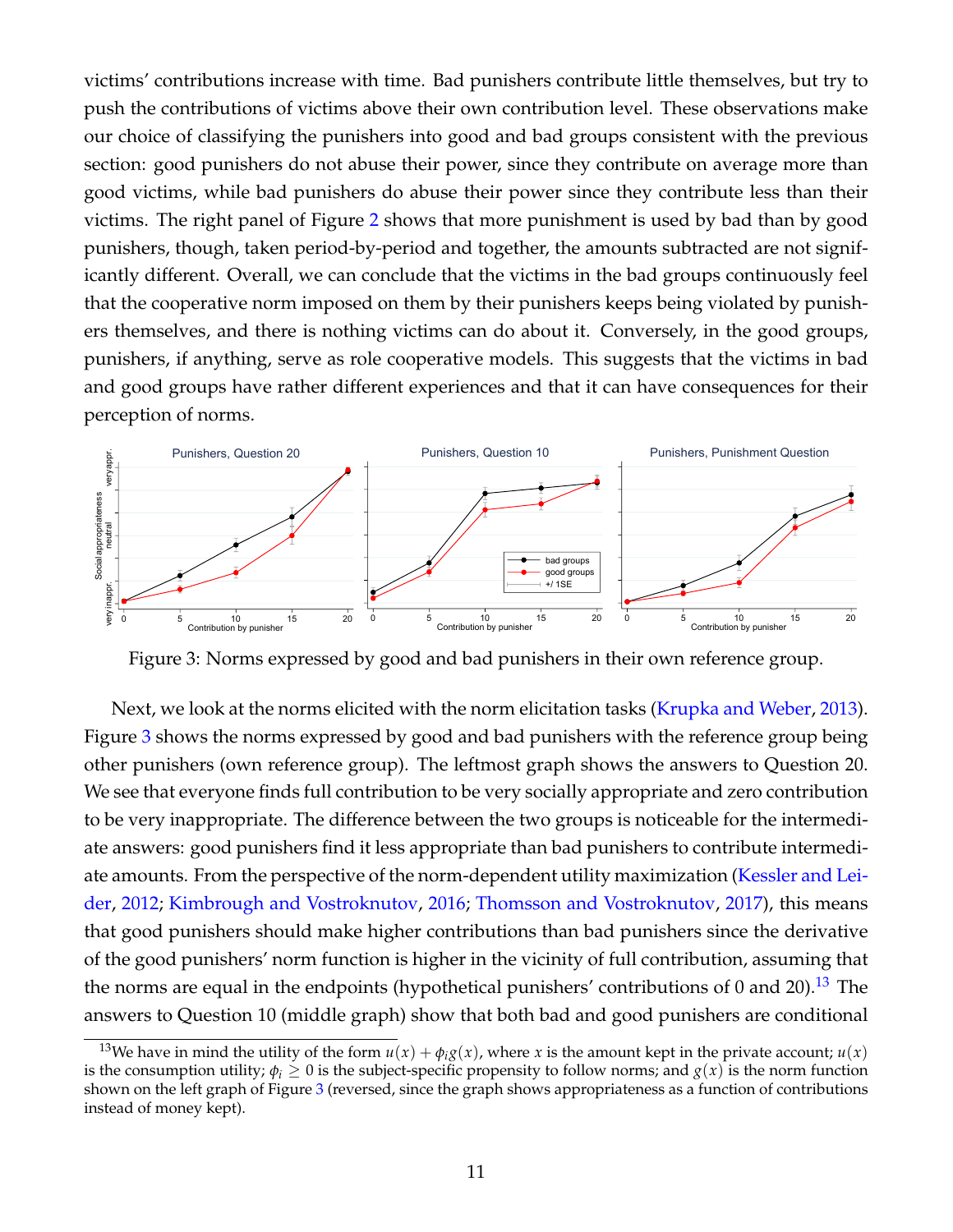cooperators: they consider contributing anything above 10 tokens as approximately equally appropriate, but contributing less than 10 as inappropriate. If norm-dependent utility is maximized, such a norm should lead to contributions of no more than 10, since contributing more decreases consumption payoff, but does not increase utility from norm compliance. Similarly to Question 20, good punishers consider it less appropriate to contribute any intermediate amount between 0 and 20, while at these endpoints the norms are roughly the same. By the above argument, this again implies that good punishers should contribute more than bad ones. Finally, the rightmost graph shows the answers to the Punishment Question. We see that all punishers agree that punishing after punisher contributed 0 herself is very inappropriate, but good punishers find punishing in general less appropriate than bad punishers. Since punishment does not influence the consumption utility of the punishers, this should lead to less punishment by good punishers than by bad punishers given the same contributions of others.

Finally, we demonstrate that the connection between the expressed norms and behavior is indeed in accordance with the norm-dependent utility maximization. Notice that the norms, expressed by the participants in our experiment, are functions. Therefore, in order to relate them to contributions and punishment levels in the PGG, we need to transform them into single numbers. We consider the *average norms* over five levels of hypothetical punisher's contributions. Appendix  $\overline{B}$  $\overline{B}$  $\overline{B}$  provides argumentation for why this is a legitimate way to measure normative perceptions.

Since the norms we elicit concern the beliefs of punishers, we can only use punishers' behavior to test the norm-dependent utility specification, as this is the only group that provides normative evaluations of their own choices. We start with punishers' attitudes towards freeriding, which are elicited by means of Question 20 in their own reference group. We expect that punishers' average contributions should be correlated with how socially appropriate they find different levels of contributions after victims have contributed all 20 tokens in the previous period.<sup>[14](#page-14-0)</sup> The Spearman's rank correlation between the average contributions and the average norms is  $\rho = -0.32$  ( $p = 0.020$ ), which means that the lower the average norm, the higher is the average contribution, exactly in line with the norm-dependent utility specification. The linear regression in Table [1](#page-15-0) (the leftmost column) shows that the average norm predicts average contribution (the descriptions of all variables used in the regressions can be found in Appendix [C\)](#page-32-0). The smallest average norm among punishers is 2.2 and the highest is 5. Thus, the regression predicts contributions in the interval [9.7, 18], which means that the norms have a large influence on contributions. For Question 10 we find similar results. The Spearman's correlation between punishers' average norms and average contributions is  $ρ = −0.33 (p = 0.015)$ . The middle column in Table [1](#page-15-0) shows the effect close in size to Question 20.

For the norms expressed by punishers in the answers to Punishment Question, we find

<span id="page-14-0"></span> $14$ This directly follows from the tests of norm-dependent utility performed in previous studies (e.g., [Thomsson](#page-27-11) [and Vostroknutov,](#page-27-11) [2017\)](#page-27-11).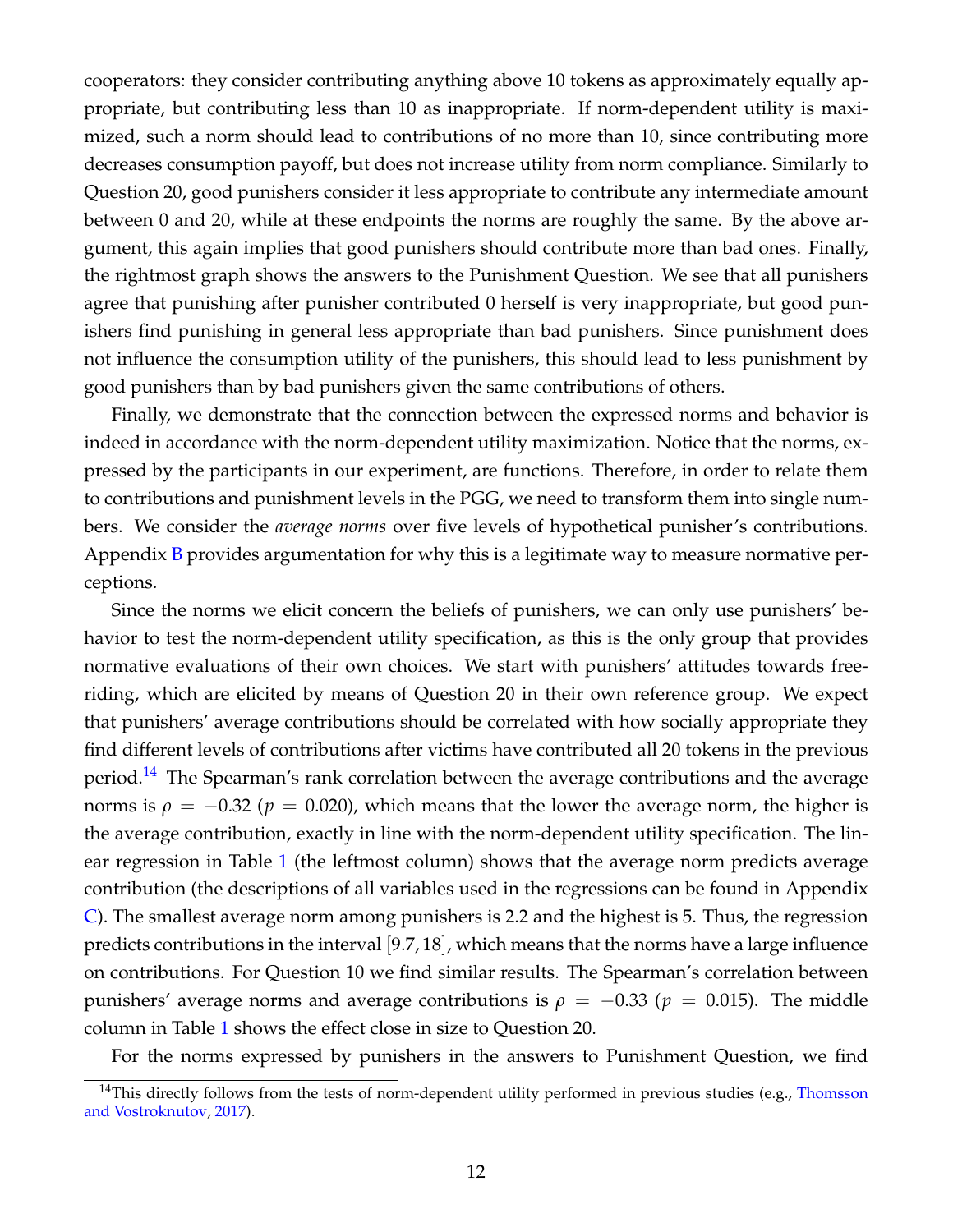| Dependent variable: | punishers'<br>average<br>contribution | punishers'<br>average<br>contribution | punishers'<br>total<br>punishment |
|---------------------|---------------------------------------|---------------------------------------|-----------------------------------|
| $pp-q20$            | $-2.693**$<br>(1.162)                 |                                       |                                   |
| $pp-q10$            |                                       | $-2.098*$<br>(1.189)                  |                                   |
| pp-qpun             |                                       |                                       | 2.328**<br>(1.154)                |
| constant            | 24.591***<br>(3.781)                  | 24.547***<br>(5.087)                  | $-0.821$<br>(3.552)               |
| N punishers         | 53                                    | 53                                    | 53                                |

<span id="page-15-0"></span>Table 1: OLS regressions of punishers' average contributions and total punishment on the punishers' average norms in own reference group. Errors are robust. Standard errors in parentheses. \* –  $p < 0.1$ ; \*\* –  $p < 0.05$ ; \*\*\* –  $p < 0.01$ .

that they are positively correlated with the amount of total punishment (Spearman's  $\rho = 0.29$ ,  $p = 0.037$ , which is again consistent with norm-dependent utility: the more appropriate the punishment, the more of it is being used. The regression in Table [1](#page-15-0) (the rightmost column) also supports this finding. For the range of average punishment norms [1, 4.4], the regression predicts total punishment in the interval [1.5, 9.4], which again is non-negligible.

These results not only support the validity of our measurement of norms and the normdependent utility specification, but also provide the first evidence for Hypothesis P1: punishers who think that it is appropriate to free-ride and punish do so to a larger extent than those who consider these behaviors inappropriate. This suggests that the difference in punishers' behavior comes from the difference in their normative beliefs.

**Result 1.** *The norms expressed by punishers do reflect how much they contribute to the public good and how much they punish the victims, which supports norm-dependent utility specification and constitutes the first evidence of Hypothesis P1.*

## **4.2 Punishers' Norms**

Result 1 provides some support for Hypothesis P1. However, the existence of a correlation does not guarantee that there is a significant difference in norms between good and bad groups.

Figure [4](#page-16-0) shows punishers' average norms for the three questions in their own reference group (Figure [3](#page-13-0) shows same norms as functions). We see that there is a significant difference in the average norms between good and bad groups for Question 20 (permutation test,  $p = 0.025$ ): bad punishers consider it more appropriate than good punishers to free-ride after others have con-tributed the full amount.<sup>[15](#page-15-1)</sup> A similar difference can be observed for Question 10 (permutation

<span id="page-15-1"></span><sup>&</sup>lt;sup>15</sup>Here and below, all tests are two-tailed. We chose a permutation test over a rank-sum test, since the latter is not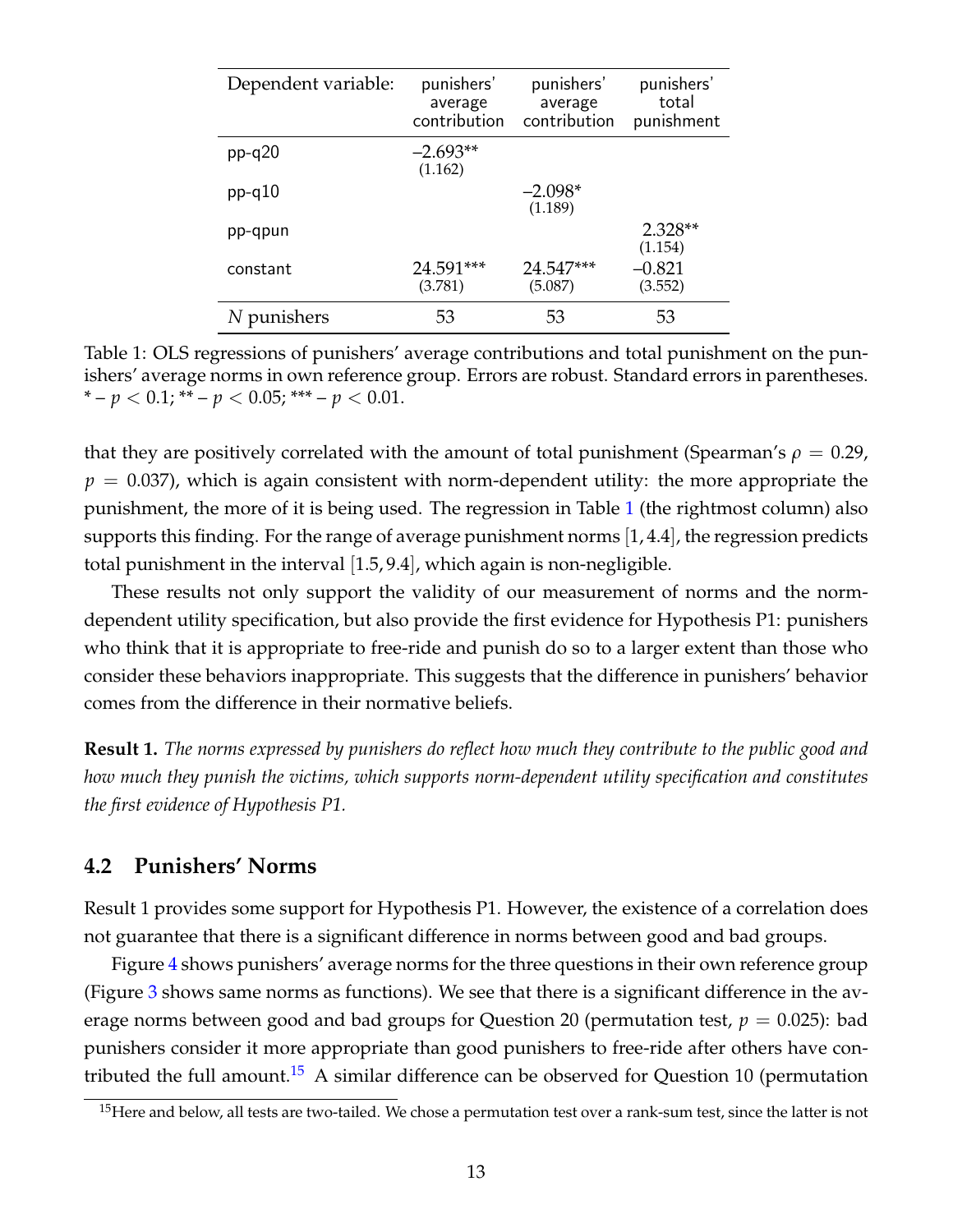

<span id="page-16-0"></span>Figure 4: Average punishers' norms in own reference group. For each question, *y*-axis ranges from minimum to maximum value of the corresponding average norm. Significance levels of the permutation tests of means are reported.  $** - p < 0.05$ .

test,  $p = 0.016$ : bad punishers consider it more appropriate than good punishers to contribute small amounts after victims have contributed 10 tokens in the previous period. For the Punishment Question the difference is not significant (permutation test,  $p = 0.132$ ). Table [8](#page-33-0) in Appendix [D](#page-33-1) reports similar results as regressions for all punishers (not only good and bad ones) and with punishers' average contribution treated as continuous variable. These findings support Hypothesis P1: bad punishers justify their behavior to themselves by believing that contributing little is not that bad from the moral perspective.

**Result 2.** *Punishers' norms are in line with Hypothesis P1. Bad punishers free-ride and believe that their behavior is socially appropriate. Good punishers contribute a lot and believe that doing otherwise is inappropriate.*

# **4.3 Victims' Norms**

All our results concerning punishers' norms stemmed, to some extent, from the fact that we divided the groups into bad and good according to punishers' average contributions. This, however, is not true for victims, who were assigned randomly to good and bad groups. Therefore, any differences in norms that we detect between good and bad victims must be due to the expe-

a test of difference in means, but of difference in distributions. Therefore, it can be significant even when the means are not statistically different. The permutation test that we use is a direct test of difference in means.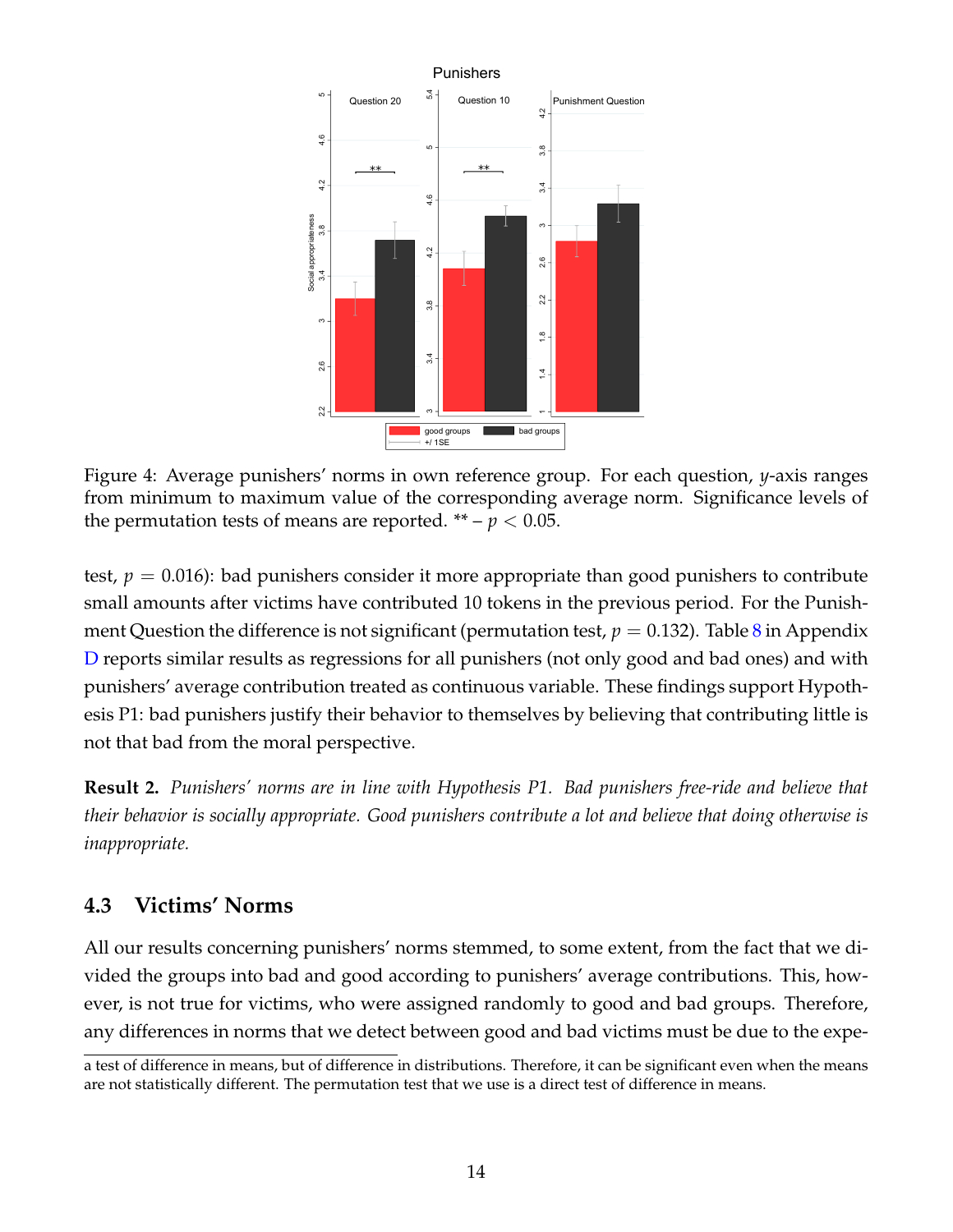rience that they had during the PGG.<sup>[16](#page-17-0)</sup> This gives us an opportunity to see how the oppressive and corrupt behavior of bad punishers and the cooperative behavior of good punishers changes the victims' perception of the appropriateness of the punishers' actions.



<span id="page-17-1"></span>Figure 5: Average victims' norms in own reference group. For each graph, *y*-axis ranges from minimum to maximum value of the corresponding average norm. Significance levels of the permutation test of means are reported.  $** - p < 0.05$ ; \*\*\*  $-p < 0.01$ .

Figure [5](#page-17-1) shows the average victims' norms in their own reference group (Figure [9](#page-33-2) in Appendix [D](#page-33-1) shows the same norms as functions). Answers to Question 20 tell us what victims believe is the common attitude among the victims towards the *punishers'* free-riding. We see that bad victims consider it significantly *more* appropriate than good victims (permutation test,  $p = 0.002$ ). This result is in support of Hypothesis V2: bad victims justify the low contributions of punishers by believing that this is socially appropriate. The leftmost column in Table [9,](#page-33-3) Appendix [D,](#page-33-1) demonstrates the same point with a regression and a rank correlation that use all data instead of only good and bad groups and treats punishers' average contribution as a continuous variable.

Figure [5](#page-17-1) shows that bad victims also consider it significantly more appropriate than good victims when punishers subtract money from them (the results are the same for all data: the rightmost column in Table [9,](#page-33-3) Appendix [D\)](#page-33-1). Importantly, unlike punishers, *the victims are not those who punish, but those who receive the punishment*. Therefore, bad victims, instead of seeing the hypocritical punishment, which comes from a person who contributes less than them, as

<span id="page-17-0"></span> $16$ In fact, the contributions of good and bad victims are statistically identical in the first round of the PGG: they do not differ in their mean, median, minimum, or maximum contribution. Hence, all results for victims can be *causally* attributed to the behavior of their punishers.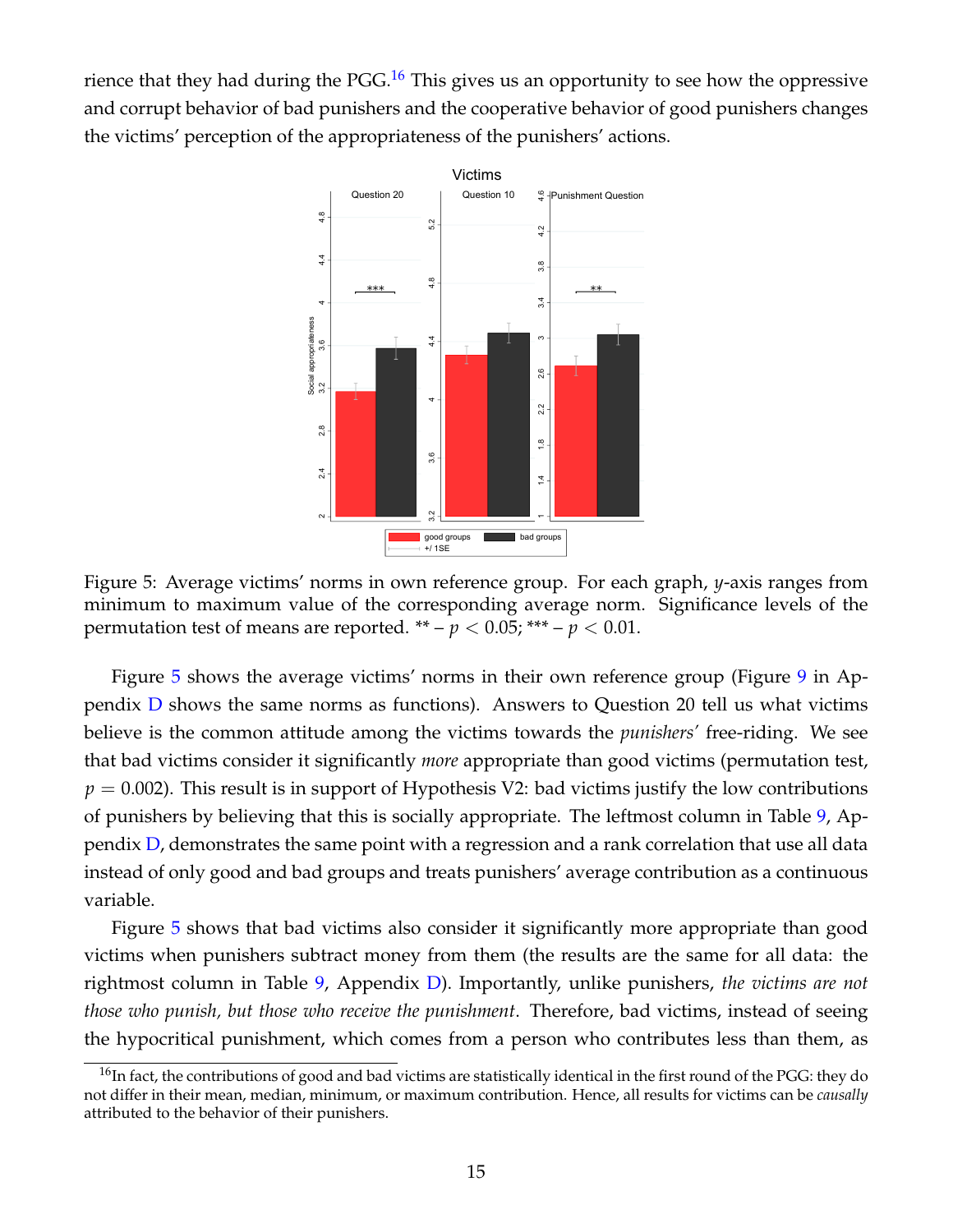"unfair" and thus inappropriate, start to believe that it is actually justified (Hypothesis V2). These two results demonstrate an astounding effect that negative experiences can have on the perception of appropriateness.

**Result 3.** *The victims' norms are in line with Hypothesis V2. Bad victims see low contributions of the punishers and the punishment that they receive as more appropriate than good victims.*

# **4.4 Comparison of Victims' and Punishers' Norms**

We have seen that victims' norms are modulated by the experience in the PGG, and that the bad victims' norms are higher than the good victims' ones, exactly same relationship that we found between punishers' norms in good and bad groups. The next logical step is to test if the norms of victims and punishers are similar in good and bad groups.

| Group:                     |           | Good  | Bad   | All   |
|----------------------------|-----------|-------|-------|-------|
| Question 20                | Victims   | 3.172 | 3.576 | 3.302 |
|                            | Punishers | 3.200 | 3.717 | 3.385 |
| Question 10                | Victims   | 4.309 | 4.458 | 4.379 |
|                            | Punishers | 4.084 | 4.482 | 4.325 |
| <b>Punishment Ouestion</b> | Victims   | 2.691 | 3.043 | 2.868 |
|                            | Punishers | 2.831 | 3.235 | 3.068 |
|                            |           |       |       |       |

<span id="page-18-0"></span>Table 2: Average norms of victims and punishers in own reference groups. No significant differences in permutation tests except good groups comparison for Question 10 ( $p = 0.094$ ).

Table [2](#page-18-0) shows victims' and punishers' average norms in their own respective reference groups. We see that the norms, when considered separately in good and bad groups, are not significantly different from each other (except for one comparison with  $p = 0.094$ ). For example, for Question 20, the good victims' average norm is 3.127 and the good punishers' average norm is 3.200, which are almost identical. Similarly, bad victims' and punishers' norms are 3.576 and 3.717, respectively. This clearly demonstrates that the victims' norms in good and bad groups have converged to the norms of good and bad punishers. The norms expressed by all victims and punishers (the rightmost column in Table [2\)](#page-18-0) are also not significantly different from each other.

**Result 4.** *Victims' norms in good and bad groups converge to the norms of good and bad punishers.*

# **4.5 Norms in Other Reference Groups**

In this section we conduct additional analyses in order to see if subjects are able to correctly anticipate the normative convergence that we reported in the previous section. To do that we analyze the subjects' normative evaluations in other reference groups. This, however, cannot be done by simply comparing average norms in the own and the other reference groups. The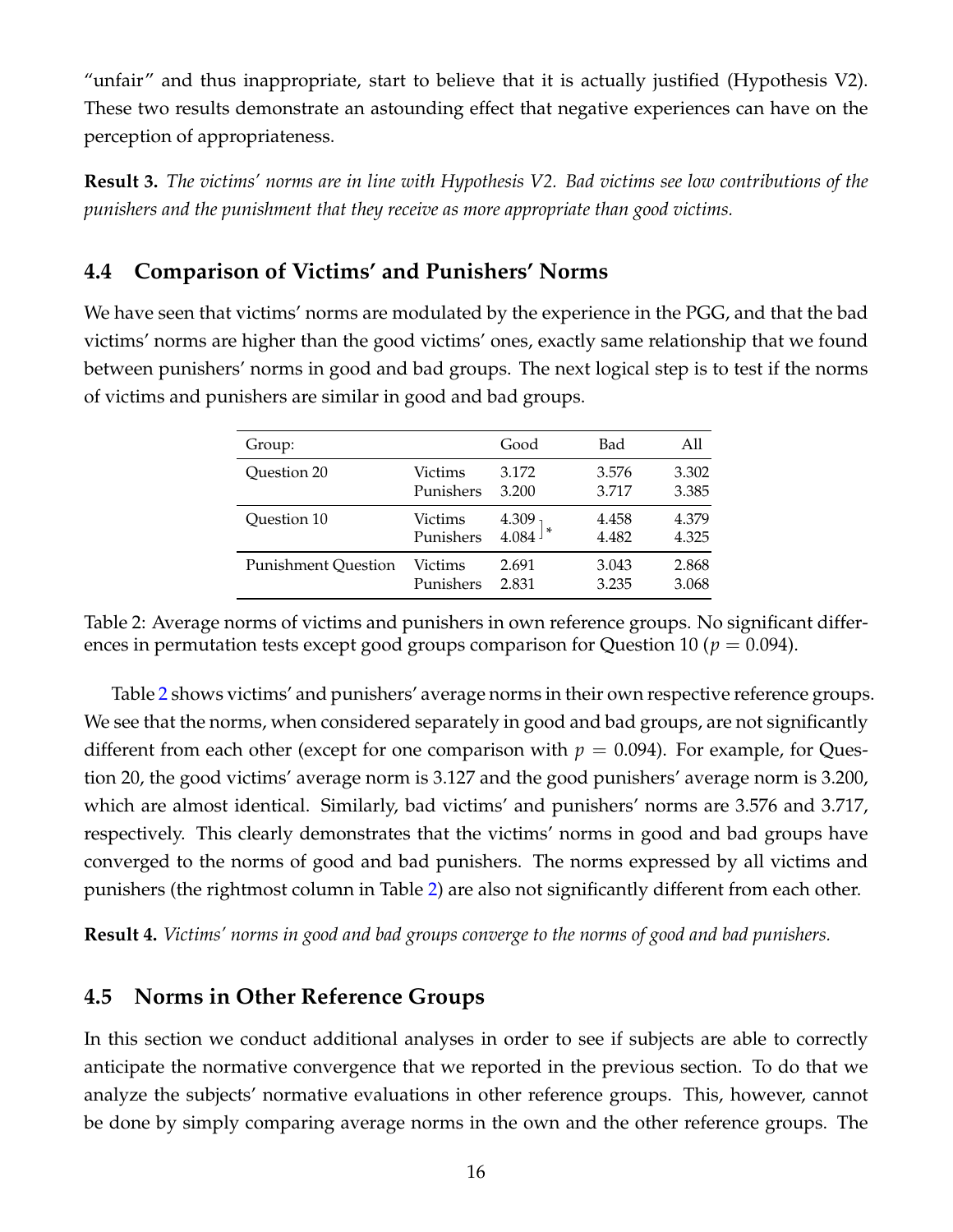reason is that subjects, when they decide which norms are prevalent in other groups, might be biased by the norm that they think exists in their own reference group.<sup>[17](#page-19-0)</sup> It can happen that a norm that a subject thinks is in place in his own group weighs in her judgement about the norms in other groups.

| Group:                     |         | Punishers |           | Victims   |         | Outsiders |  |
|----------------------------|---------|-----------|-----------|-----------|---------|-----------|--|
| Reference group:           | Victims | Outsiders | Punishers | Outsiders | Victims | Punishers |  |
| Question 20                | 0.776   | 0.821     | 0.610     | 0.706     | 0.672   | 0.460     |  |
| Question 10                | 0.602   | 0.647     | 0.400     | 0.465     | 0.440   | 0.341     |  |
| <b>Punishment Question</b> | 0.561   | 0.620     | 0.453     | 0.590     | 0.816   | 0.615     |  |
| $N$ subjects               | 53      | 53        | 159       | 159       | 59      | 59        |  |

<span id="page-19-1"></span>Table 3: Spearman's rank correlations of average norms between own reference group and other two reference groups. All  $p < 0.001$ .

Table [3](#page-19-1) shows Spearman's rank correlations of norms between the own reference group and the two other reference groups. The correlations are indeed rather high for all questions and groups. Thus, it is true that subjects, when assessing what norms other reference groups may have, rely heavily on the individual perception of the norm in their own reference group. It does not necessarily mean that they do not understand that other subjects might have different ideas about what is socially appropriate. However, this does imply that subjects with extreme opinions about the prevailing norm will under- or overestimate how distant they are from the average opinions about social appropriateness.

In order to estimate the "true" norm that subjects think is present in other groups, we propose a method of de-biasing the expressed norms. Suppose that subject *i* of type *τ* (a punisher, victim, or outsider) expresses an average norm  $x_i$  in her own reference group. Assume also that there is a true average norm  $g<sub>\tau</sub>$  that all subjects of type  $\tau$  try to express when guessing the norm in some other group. However, subject *i* is biased, in that instead of expressing  $g<sub>\tau</sub>$  she expresses some convex combination  $y_i = \alpha_\tau x_i + (1 - \alpha_\tau)g_\tau$ , which we observe. The problem now is to find estimates of  $g_\tau$  and  $\alpha_\tau$  from known pairs  $(y_i, x_i)$ . Let us regress  $y_i$  on  $x_i$  and obtain the parameters of the linear fit:  $y_i = c + bx_i$ , where *b* and *c* are the coefficients from a linear regression. Then,  $g_{\tau}$ and  $\alpha_{\tau}$  are easily expressed in terms of *b* and *c* as  $\alpha_{\tau} = b$  and  $g_{\tau} = c/(1-b)$ . Thus, all we need to do is to run linear regressions of norms expressed by subjects in other groups on the norms from their own group and calculate  $\alpha_{\tau}$  and  $g_{\tau}$  for each case.

Table [10](#page-34-0) in Appendix [D](#page-33-1) shows the regressions of average norms in victims'/punishers' reference groups on the average norm in the own reference group for punishers/victims. Each regression estimates a single parameter  $b = \alpha_{\tau}$  (coefficient on the variable average norm) and

<span id="page-19-0"></span><sup>&</sup>lt;sup>17</sup>For example, [Eijkelenboom](#page-25-10) *et al.* [\(2018\)](#page-25-10) find that in a social responsibility experiment, where subjects make risky choices for others, those with extreme risk preferences think that the average risk attitude in the population is much closer to their own risk preference than it actually is. Their own risk preferences bias their estimates of the population average.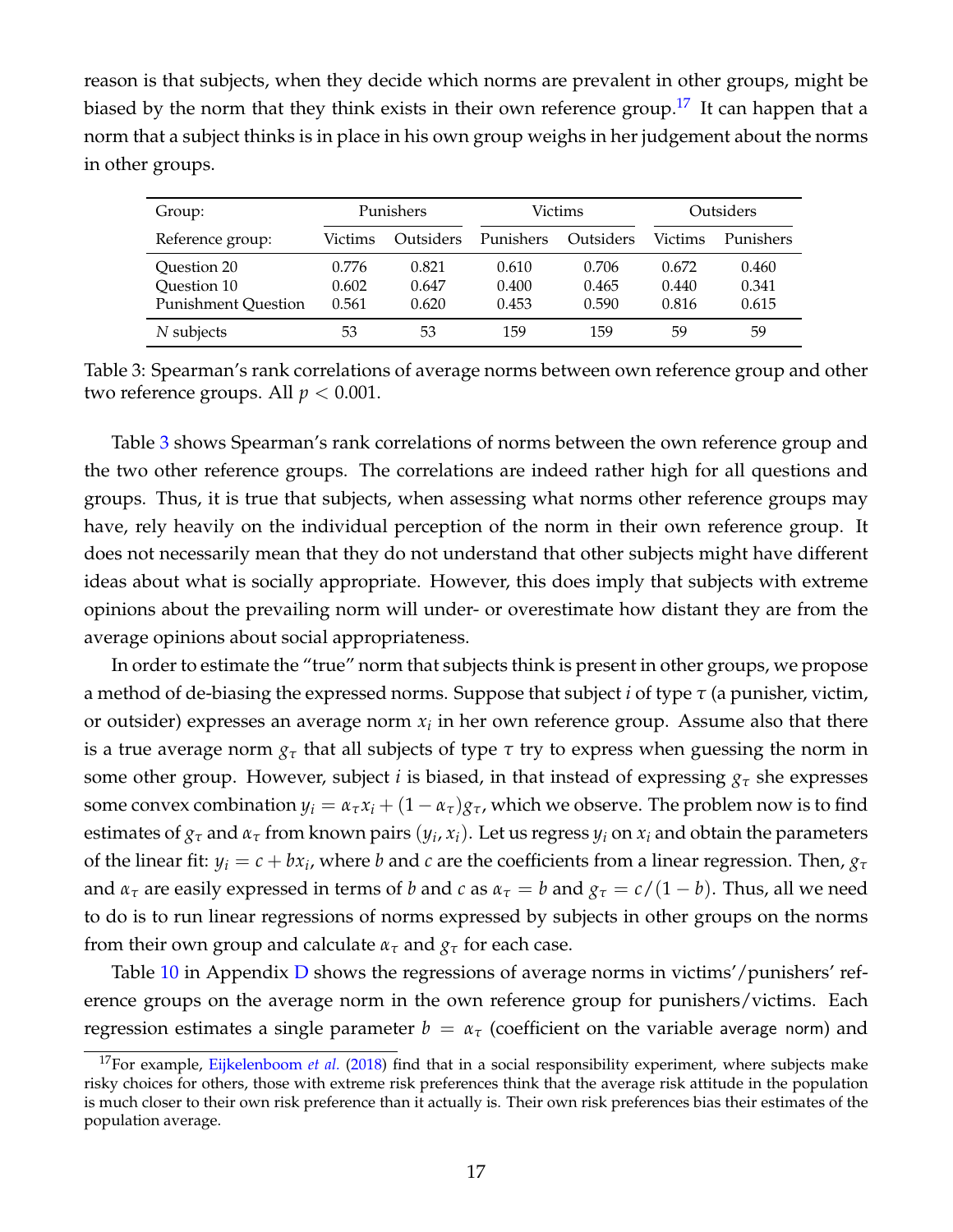different intercepts *c*. The coefficients on the variable average norm, the estimates of *α<sup>τ</sup>* for each question, are rather high. However, we are interested in the estimates of *g<sup>τ</sup>* and how they compare to the average norms that punishers and victims express in their own groups.



<span id="page-20-0"></span>Figure 6: Estimates of  $g<sub>\tau</sub>$  minus the average norms in own reference group for punishers and victims. Above/below zero values mean that punishers/victims think that victims/punishers consider actions in a given question more/less socially appropriate than they themselves do in their own reference group. \*\*\* and \*\* denote the statistical significance at the 1 and 5 percent level.

Figure [6](#page-20-0) shows the values of  $g<sub>\tau</sub>$  minus the average norm in the own reference group for pun-ishers and victims.<sup>[18](#page-20-1)</sup> We see that both victims and punishers think that the norms in the other group are different from their own. Specifically, victims think that punishers consider free-riding and punishing more appropriate than other victims. This suggests that victims realize that punishers may abuse their power because they consider it socially appropriate. Punishers think the opposite about the normative evaluations of victims. They seem to realize that victims might consider punishers' free-riding and punishment less appropriate than other punishers. Nevertheless, the most important observation about these results is that the normative evaluations in other reference groups are *inconsistent* with the fact that victims' and punishers' norms are in fact the same, as we have shown in the previous section. This demonstrates that both punishers and victims do not notice that their choices and experience in the PGG have had influence on their own and others' normative perception and that their normative beliefs have converged.

To provide more evidence of this effect we look at the normative evaluations of outsiders, who did not choose in the PGG (Table [13](#page-36-0) in Appendix [D](#page-33-1) shows the regressions of outsiders' norms in punishers' and victims' groups on their own norms). Figure [7](#page-21-0) shows the differences between the estimates of *gτ*'s and respective average norms in outsiders' own reference group. We see that outsiders think that victims consider it less appropriate to free-ride and punish than

<span id="page-20-1"></span> $18$ We do not consider bad and good groups separately, since the estimates are roughly the same for both. See Figure [10](#page-35-0) in Appendix [D.](#page-33-1)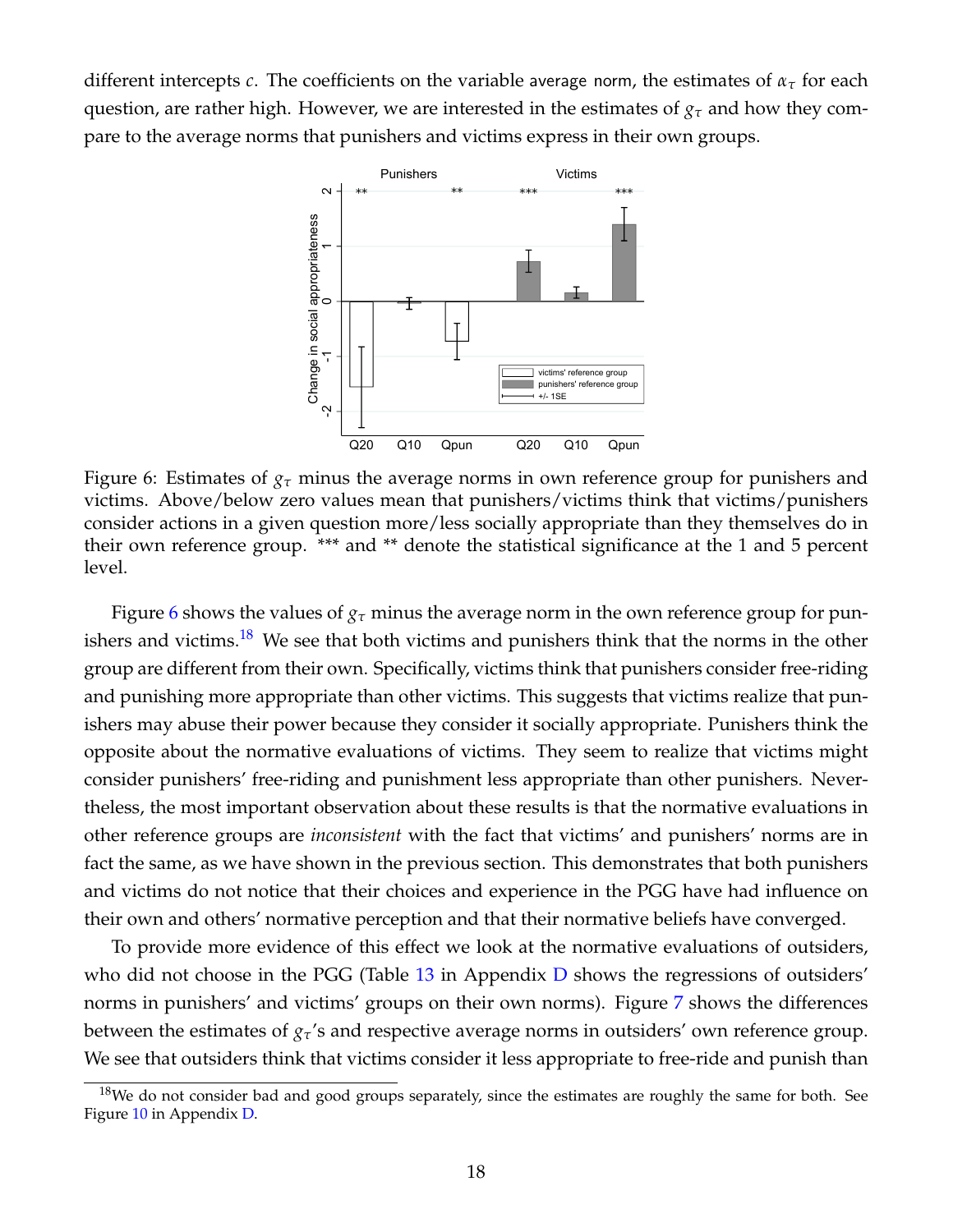

<span id="page-21-0"></span>Figure 7: Estimates of *g<sup>τ</sup>* minus the average norms in own reference group for outsiders. \*\*\*, \*\*, and \* denote the statistical significance at the 1, 5, and 10 percent level.

themselves and the (roughly) opposite for punishers. The important fact though is that outsiders think that victims' and punishers' beliefs diverge from their own in different directions, which is again inconsistent with the finding that victims' and punisher's norms are the same. Thus, outsiders are also oblivious to the influence that experience in the PGG has on normative beliefs.

**Result 5.** *Punishers and victims do not realize that their choices and experience in the PGG have an effect on their normative evaluations. The same is true for outsiders' normative evaluations of victims' and punishers' norms.*

It may seem strange that the normative perception of power abuse is identical between punishers and victims but they are not aware of this fact. This is an important finding, but we leave its discussion for Section [5](#page-22-0) and continue with the last piece of evidence regarding punishers' and victims' beliefs about outsiders' norms. Notice that in this case both punishers and victims are asked exactly the same question. Thus, the differences that we might observe should come from the assigned roles.

We see from Figure [8](#page-22-1) that punishers do not show any significant deviations from the norms in their own reference group when asked about the norms among outsiders.<sup>[19](#page-21-1)</sup> For example, for Question 20 the coefficient on the variable average norm is 0.977 and intercept is insignificant (the leftmost column of Table [11](#page-34-1) in Appendix [D\)](#page-33-1). Thus, most punishers are just repeating the norm that they expressed in their own reference group. As a result, the estimate of  $g<sub>\tau</sub>$  is very large, negative, and not significant ( $\approx -10$ , not shown on the graph). Similarly, for Question 10 and the Punishment Question we do not detect any significant difference between the punishers' estimates in the own reference group and in the outsiders' group. Victims, however, think that outsiders consider free-riding less appropriate than themselves, and punishing more appropri-

<span id="page-21-1"></span><sup>&</sup>lt;sup>19</sup>The same graph for bad and good groups separately is shown in Figure [11](#page-37-0) in Appendix [D.](#page-33-1)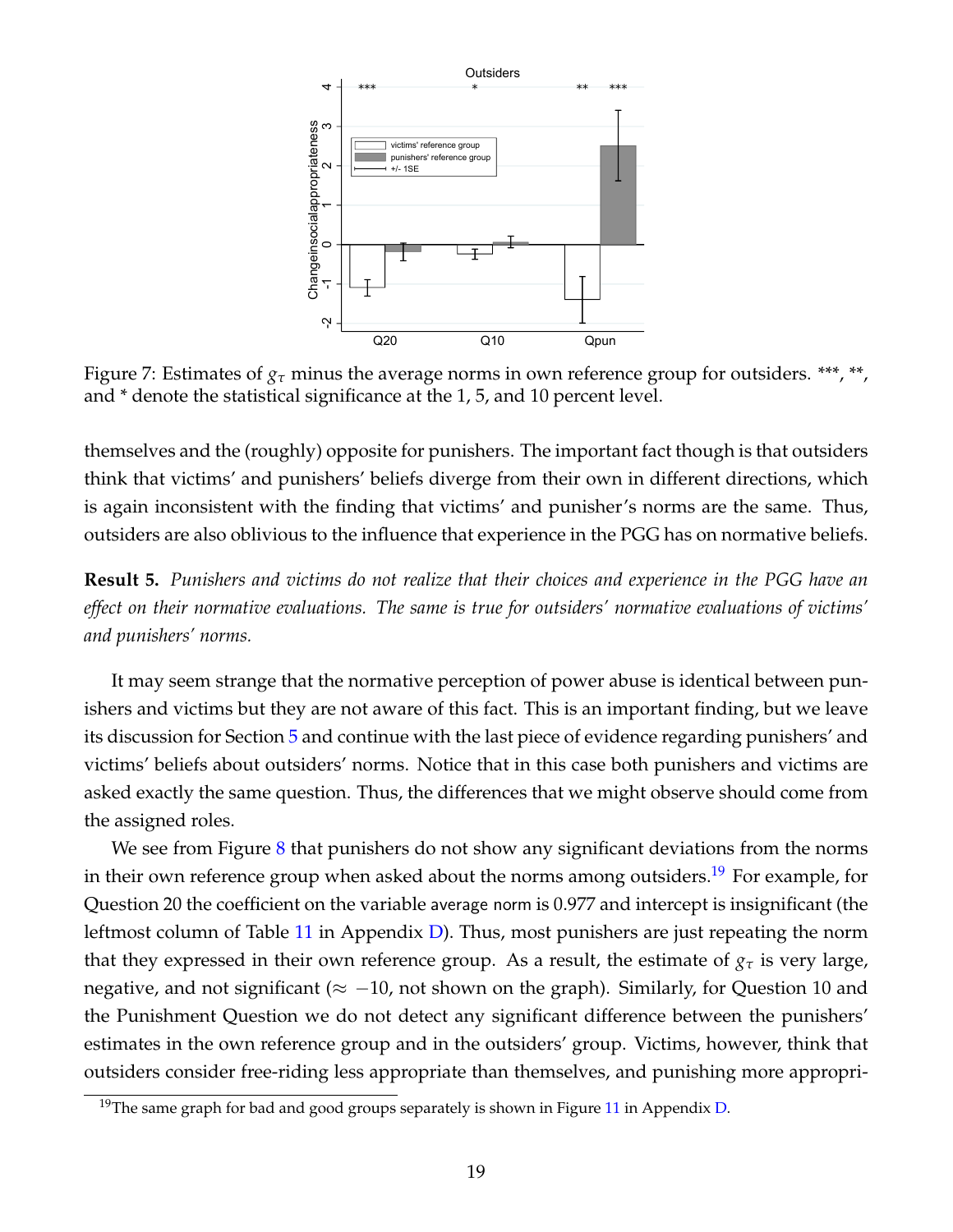

<span id="page-22-1"></span>Figure 8: Estimates of  $g<sub>\tau</sub>$  in outsiders' reference group minus the average norms in own reference group for punishers and victims. \*\*\*, \*\*, and \* denote the statistical significance at the 1, 5, and 10 percent level.

ate. This is very different from punishers' opinion on outsiders and makes us conclude that being assigned the role of a punisher has an impact on normative beliefs. In particular, punishers start to believe that uninvolved outsiders share their normative convictions, which serves as an additional self-rationalization of their behavior.

**Result 6.** *Punishers believe that outsiders have the same norms as themselves, which is an additional way to rationalize their behavior.*

# <span id="page-22-0"></span>**5 Discussion**

**Summary of the Results.** The six results above provide a coherent picture of how the possibility to abuse power influences punishers, victims, and their beliefs about the appropriateness of abusive behavior. The power over others has a significant influence on the social beliefs of punishers. Those who actually choose to abuse their power convince themselves that they are not violating any norms by doing so, while punishers who contribute more than others believe that abusing power is inappropriate (Results 1 and 2). The victims' beliefs about the appropriateness of free-riding and punishment are changed by their experience in the PGG (Result 3) and converge to those of their punishers, good or bad (Result 4). This convergence can be seen as a defensive mechanism that restores a meaningful world view when unfair circumstances cannot be changed [\(Lerner,](#page-27-9)  $1980$ ).<sup>[20](#page-22-2)</sup> This presents the main finding of this paper: experiencing abuse that cannot be prevented or punished results in its acceptance.

<span id="page-22-2"></span><sup>20</sup>Importantly, [Lerner](#page-27-9) [\(1980\)](#page-27-9) also demonstrates that when victims of unfair treatment or outside observers *do have the means* to punish wrongdoing, their beliefs *do not* adjust in the direction of justifying such behavior.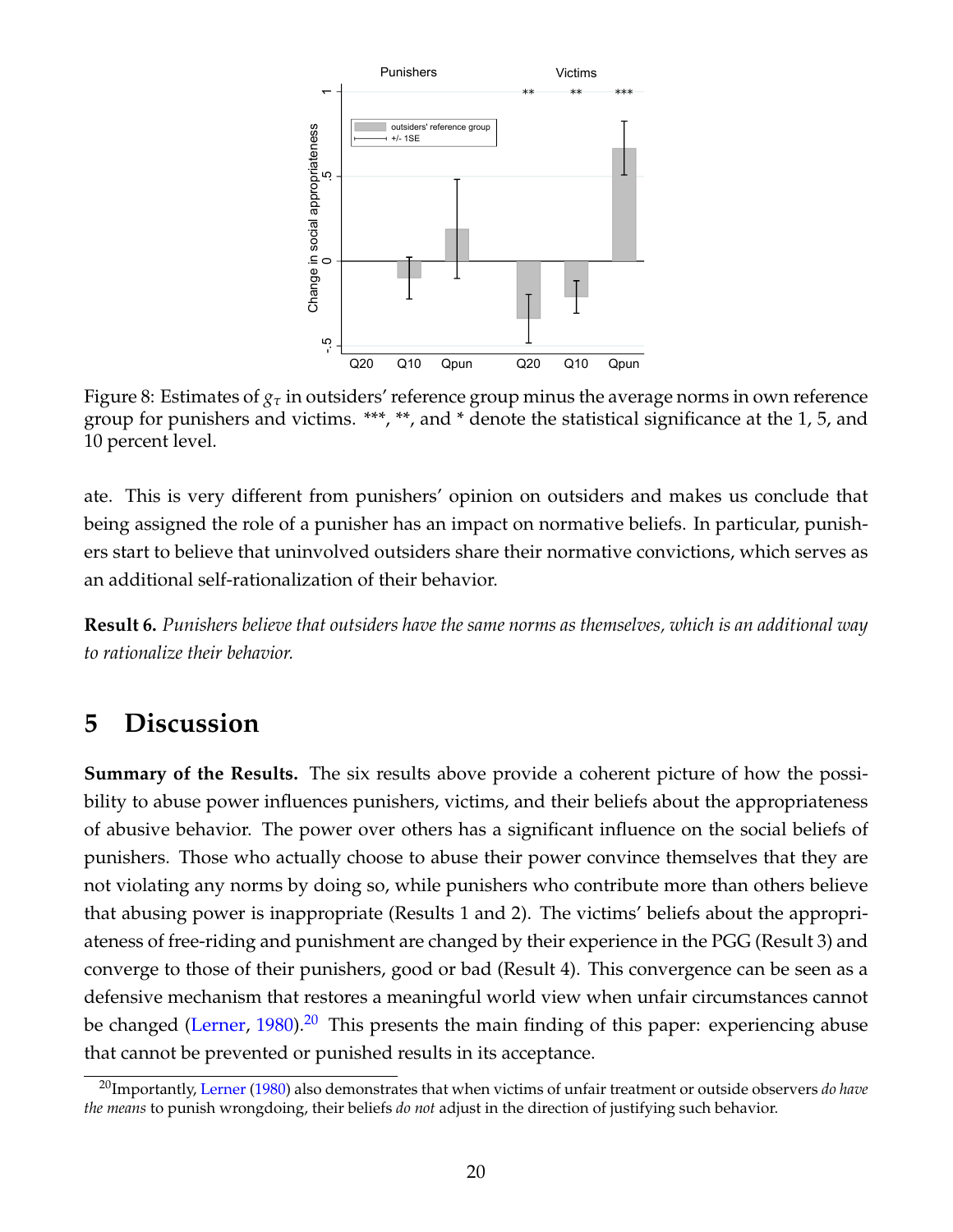When we analyze the beliefs about norms in other reference groups, we find that punishers hold an opinion that victims consider free-riding and punishment less appropriate, while victims think that punishers consider them more appropriate (Result 5). However, we know that the punishers' and the victims' beliefs in their own reference groups are identical (Result 4). Therefore, it seems that both victims and punishers are *not aware* that belief adjustment takes place, which results in all of them having *wrong* beliefs about the other reference group. This being said, we still think that there might be circumstances in which these beliefs, albeit incorrect, can nevertheless reveal themselves through actions with tangible consequences.

Finally, we find a significant difference in how punishers and victims express their beliefs about the norms of the outsiders. The punishers think that the outsiders' norms are the same as their own, which suggests that *just being assigned to a position of power* convinces them that what they do, abusing the power or not, is "right" in the eyes of outside observers (Result 6). Such self-deception can lie at the core of the mechanism that sustains power abuse. At the same time, the victims are sensitive to the fact that the outsiders, who did not directly experience the actions of the powerful, might have a different opinion about the appropriateness of the punishers' choices. This further strengthens the conclusion that the powerful use any means to justify their behavior to themselves.

**Rule-Following Propensity and the Belief in a Just World.** From many studies (e.g., [Kim](#page-26-11)[brough and Vostroknutov,](#page-26-11) [2016;](#page-26-11) Gürdal *et al.*, [2018\)](#page-26-13), we know that the propensity to follow rules correlates with pro-social behavior. This means that rule-followers exhibit cooperative tendencies supported by the corresponding norms, while rule-breakers act selfishly. Theoretically, a selfish agent, who maximizes her own payoff in the role of punisher in our PGG, should contribute nothing and push others to contribute full amounts. This is very close to the behavior of bad punishers that we observe. Thus, there are two explanations for the bad punishers' behavior. The first is that bad punishers are rule-breakers, no matter what their beliefs are; and the second is the one that we proposed, namely that bad punishers think that free-riding is not inappropriate, no matter what their rule-following propensity is.

Our design does not allow us to cleanly distinguish which of the two factors, rule-following propensity or beliefs, drives the behavior of the bad punishers. However, the result on the norms elicited in the Dictator game and presented in Figure 4 of [Kimbrough and Vostroknutov](#page-26-14) [\(2018\)](#page-26-14), suggests that there is a connection between being a rule-breaker and believing that behaving selfishly is appropriate. In particular, rule-breakers tend to think that selfishness is more appropriate than rule-followers do. If the same is true in our setting, then bad punishers should be mostly rule-breakers, or selfish individuals, who think that free-riding is appropriate. Thus, the two explanations for abusive behavior might not be mutually exclusive, but actually constitute one explanation: inherently selfish individuals, who are nevertheless not exempt from the influence of the Belief in a Just World, rationalize their selfishness by believing that acting anti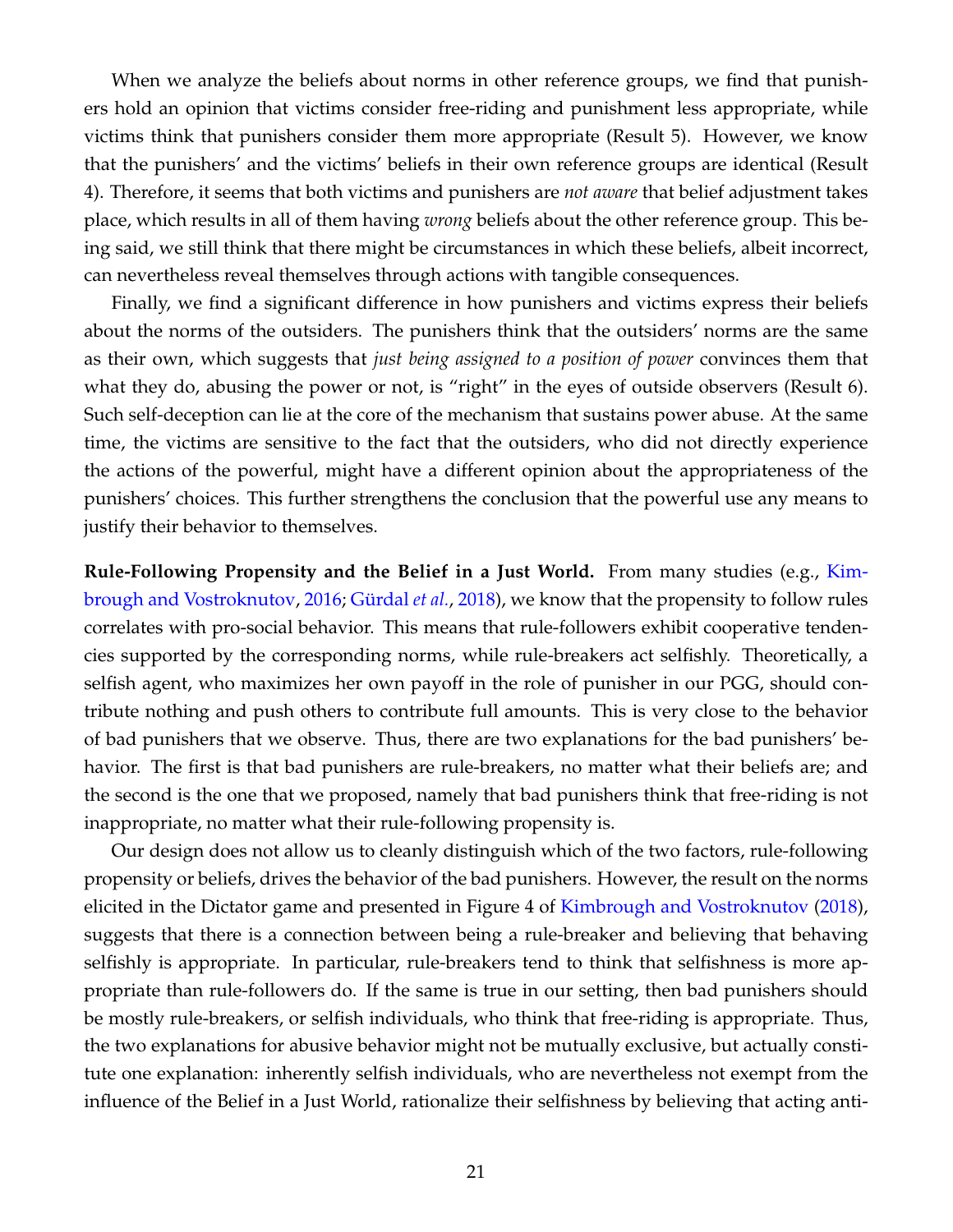socially is appropriate, while norm-abiding individuals reinforce their pro-social behavior by believing that it is inappropriate to do otherwise. Additional experiments are needed to confirm or disconfirm this hypothesis.

**Comparison to the Broken Windows Theory (BWT).** The broken windows theory, which found certain experimental support (e.g., [Funk and Kugler,](#page-26-15) [2003;](#page-26-15) [Corman and Mocan,](#page-25-11) [2005;](#page-25-11) [Engel](#page-25-12) *et al.*, [2014\)](#page-25-12), states that when people see the results of others not following norms (broken windows that stay unfixed), they also stop following norms *in other domains*, thus hurting the community. This might sound similar to our results; however, there is a conceptual difference. BWT focuses on the idea that the appearance of run-down communities that are not properly maintained sends a signal that bad behavior stays unpunished, thus granting an exemption from following norms. This does not mean that individuals who break norms in these circumstances start considering such behavior appropriate. Indeed, it may well be that, when they move to an appropriately maintained neighborhood, they start to behave accordingly. Thus, BWT does not make any claims with regard to the *change in normative perception* that we emphasize in this paper.

What we find is, in a sense, more serious than the effect of BWT. This can be illustrated by the example of bad victims who, after experiencing free-riding on the part of bad punishers and their unfair punishment, start to believe that *the mode of other victims think* that such acts are normatively justifiable. Notice that these are the subjects who actually suffer from the abuse of power. Nevertheless, they start to share the viewpoint of bad punishers on such behavior. This suggests that corruption can breed more corruption even among those who never exercised it, but instead experienced it. Undoubtedly, with our results we cannot support this statement, nor make any claims about how deep and lasting the effect of the bad victims' negative experience is. However, we hope that our study can be the first step on the path to understanding these issues better.

# **6 Conclusion**

We study normative perceptions of power abuse in an experiment where only one player in a repeated Public Goods game (punisher) has the power to punish others, conditional on their contributions. After the Public Goods game, we measure the normative beliefs of all subjects about the appropriateness of the punisher's actions by means of a norm elicitation task [\(Krupka and](#page-27-1) [Weber,](#page-27-1) [2013\)](#page-27-1). We hypothesize that the beliefs of the punishers and their victims are influenced by the experience of power abuse. We find that punishers who abuse their power by contributing little and forcing others to contribute a lot hold beliefs that this behavior is appropriate, while punishers who contribute more than others believe that abusing power is inappropriate. More importantly, other players, who experience the actions of the powerful, i.e. their abuse, start to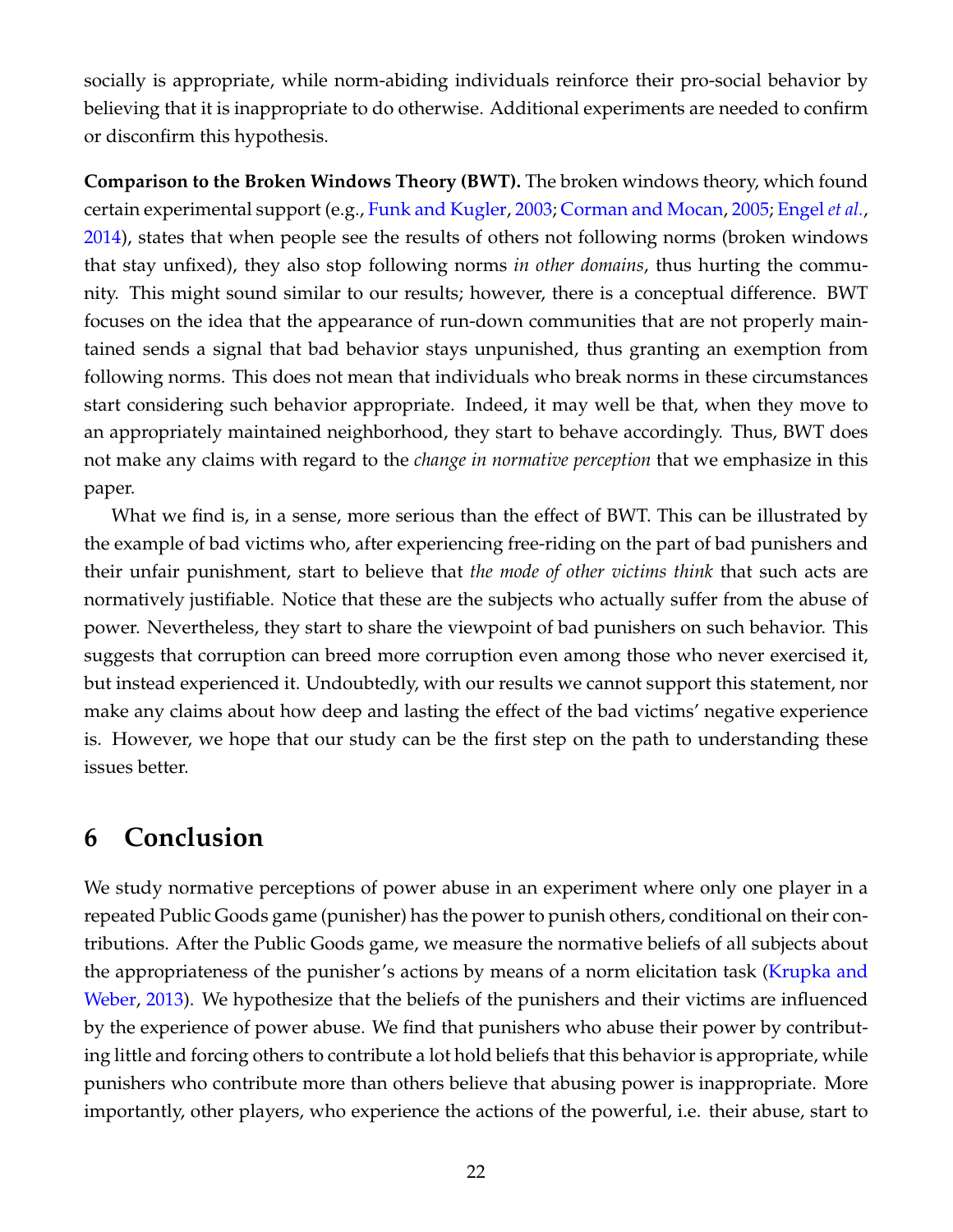believe that these actions are justified no matter how abusive they are. Interestingly, we find that neither punishers nor other players notice that their beliefs about the norms are getting influenced in this way. Our results unveil a mechanism that might be responsible for many failed attempts to fight corruption on an international level, and point toward a reason why inefficient institutions endure.

# **References**

- <span id="page-25-1"></span>ACEMOGLU, D., NAIDU, S., RESTREPO, P. and ROBINSON, J. A. (2015). Democracy, redistribution, and inequality. In *Handbook of income distribution*, vol. 2, Elsevier, pp. 1885–1966.
- <span id="page-25-2"></span>— and ROBINSON, J. A. (2008). Persistence of power, elites, and institutions. *American Economic Review*, **98** (1), 267–93.
- <span id="page-25-6"></span>BANERJEE, R. (2016). Corruption, norm violation and decay in social capital. *Journal of Public Economics*, **137**, 14–27.
- <span id="page-25-7"></span>BECKER, S. O., BOECKH, K., HAINZ, C. and WOESSMANN, L. (2015). The empire is dead, long live the empire! Long-run persistence of trust and corruption in the bureaucracy. *The Economic Journal*, **126** (590), 40–74.
- <span id="page-25-4"></span>BEETHAM, D. (2013). *The legitimation of power*. Macmillan International Higher Education.
- <span id="page-25-9"></span>BOCK, O., BAETGE, I. and NICKLISCH, A. (2014). Hroot: Hamburg Registration and Organization Online Tool. *European Economic Review*, **71** (C), 117–120.
- <span id="page-25-8"></span>CAGALA, T., GLOGOWSKY, U., GRIMM, V., RINCKE, J. and TUSET CUEVA, A. (2017). Does corruption affect the private provision of public goods?
- <span id="page-25-11"></span>CORMAN, H. and MOCAN, N. (2005). Carrots, sticks, and broken windows. *The Journal of Law and Economics*, **48** (1), 235–266.
- <span id="page-25-0"></span>CUBITT, R. P., DROUVELIS, M., GÄCHTER, S. and KABALIN, R. (2011). Moral judgments in social dilemmas: How bad is free riding? *Journal of Public Economics*, **95** (3?4), 253–264.
- <span id="page-25-3"></span>DAL BÓ, E., DAL BÓ, P. and SNYDER, J. (2009). Political dynasties. *The Review of Economic Studies*, **76** (1), 115–142.
- <span id="page-25-5"></span>DI TELLA, R., PEREZ-TRUGLIA, R., BABINO, A. and SIGMAN, M. (2015). Conveniently upset: avoiding altruism by distorting beliefs about others' altruism. *American Economic Review*, **105** (11), 3416–3442.
- <span id="page-25-10"></span>EIJKELENBOOM, G., ROHDE, I. and VOSTROKNUTOV, A. (2018). The impact of the level of responsibility on choices under risk: the role of blame. *Experimental Economics*, **forthcoming**.
- <span id="page-25-12"></span>ENGEL, C., BECKENKAMP, M., GLÖCKNER, A., IRLENBUSCH, B., HENNIG-SCHMIDT, H., KUBE, S., KURSCHILGEN, M., MORELL, A., NICKLISCH, A., NORMANN, H.-T. *et al.* (2014). First impressions are more important than early intervention: qualifying broken windows theory in the lab. *International Review of Law and Economics*, **37**, 126–136.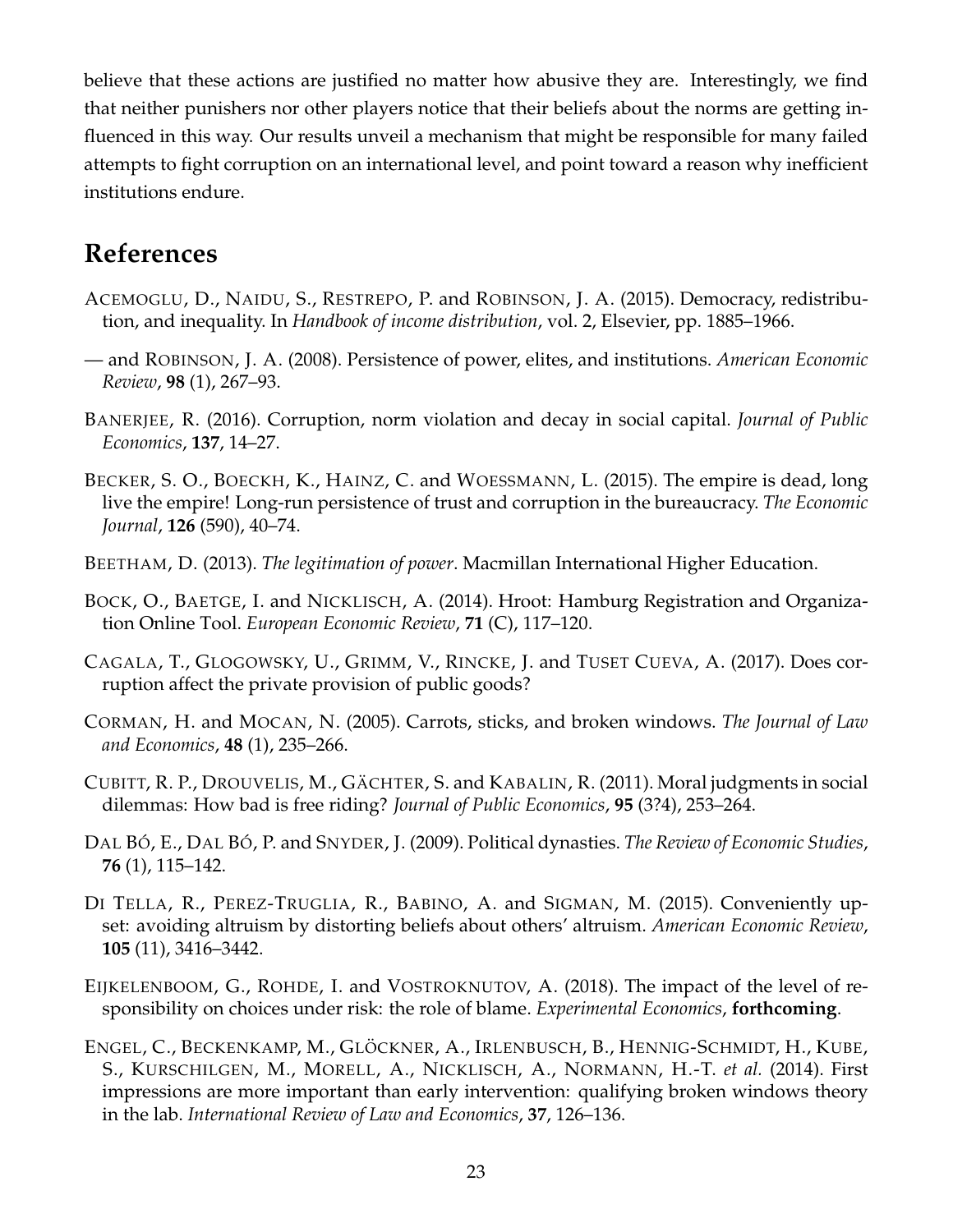- <span id="page-26-7"></span>FEHR, E. and GÄCHTER, S. (2000). Cooperation and punishment in public goods experiments. *American Economic Review*, **90** (4), 980–994.
- <span id="page-26-0"></span>— and SCHURTENBERGER, I. (2018). Normative foundations of human cooperation. *Nature Human Behaviour*, **2** (7), 458–468.
- <span id="page-26-10"></span>FISCHBACHER, U. (2007). z-tree: Zurich toolbox for ready-made economic experiments. *Experimental Economics*, **10** (2), 171–178.
- <span id="page-26-5"></span>FISMAN, R. and MIGUEL, E. (2007). Corruption, Norms, and Legal Enforcement: Evidence from Diplomatic Parking Tickets. *Journal of Political Economy*, **115** (6), 1020–1048.
- <span id="page-26-8"></span>FRIESEN, J. P., LAURIN, K., SHEPHERD, S., GAUCHER, D. and KAY, A. C. (2018). System justification: Experimental evidence, its contextual nature, and implications for social change. *British Journal of Social Psychology*.
- <span id="page-26-15"></span>FUNK, P. and KUGLER, P. (2003). Dynamic interactions between crimes. *Economics Letters*, **79** (3), 291–298.
- <span id="page-26-3"></span>GÄCHTER, S. and SCHULZ, J. F. (2016). Intrinsic honesty and the prevalence of rule violations across societies. *Nature*, **531** (7595), 496–499.
- <span id="page-26-4"></span>GLAESER, E. L., SACERDOTE, B. and SCHEINKMAN, J. A. (1996). Crime and social interactions. *The Quarterly Journal of Economics*, **111** (2), 507–548.
- <span id="page-26-1"></span>GREENE, J. D., CUSHMAN, F. A., STEWART, L. E., LOWENBERG, K., NYSTROM, L. E. and CO-HEN, J. D. (2009). Pushing moral buttons: The interaction between personal force and intention in moral judgment. *Cognition*, **111** (3), 364–371.
- <span id="page-26-13"></span>GÜRDAL, M. Y., TORUL, O. and VOSTROKNUTOV, A. (2018). Norm compliance, enforcement, and the survival of redistributive institutions, mimeo, Boğaziçi University and University of Trento.
- <span id="page-26-2"></span>HERZ, H. and TAUBINSKY, D. (2017). What Makes a Price Fair? An Experimental Study of Transaction Experience and Endogenous Fairness Views. *Journal of the European Economic Association*, pp. 1–37.
- <span id="page-26-6"></span>HOEFT, L. and MILL, W. (2017). Abuse of power–an experimental investigation of the effects of power and transparency on centralized punishment, mimeo, University of Mannheim and MPI Bonn.
- <span id="page-26-12"></span>KESSLER, J. B. and LEIDER, S. (2012). Norms and contracting. *Management Science*, **58** (1), 62–77.
- <span id="page-26-14"></span>KIMBROUGH, E. and VOSTROKNUTOV, A. (2018). A portable method of eliciting respect for social norms. *Economics Letters*, **168**, 147–150.
- <span id="page-26-11"></span>KIMBROUGH, E. O. and VOSTROKNUTOV, A. (2016). Norms make preferences social. *Journal of the European Economic Association*, **14** (3), 608–638.
- <span id="page-26-9"></span>KONOW, J., JOHANSSON-STENMAN, O., MARTINSSON, P. and MEDHIN, H. (2018). The Just World Hypothesis: Theory and a natural field experiment, working Paper, Loyola Marymount University.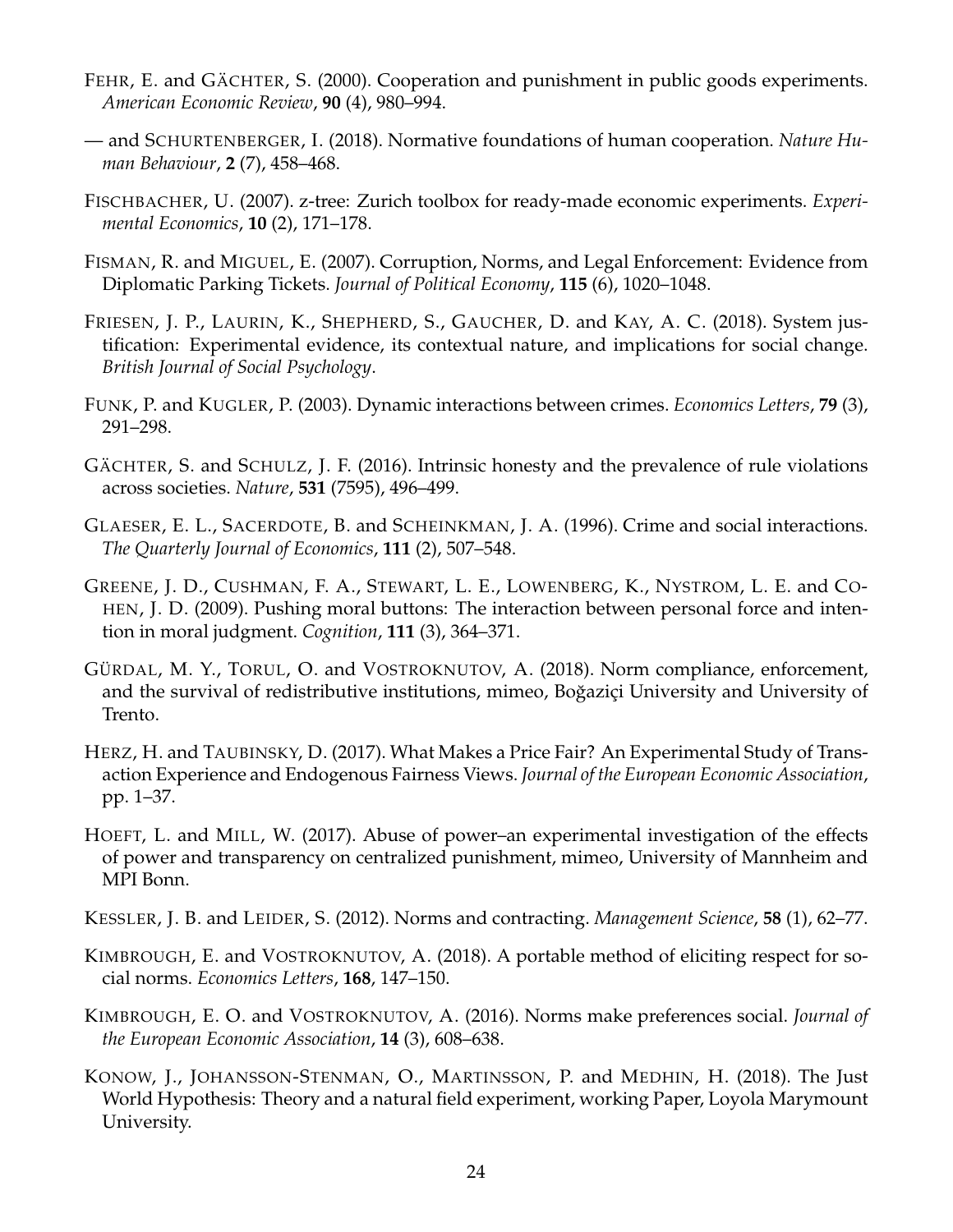- <span id="page-27-1"></span>KRUPKA, E. L. and WEBER, R. A. (2013). Identifying social norms using coordination games: why does dictator game sharing vary? *Journal of European Economic Association*, **11** (3), 495– 524.
- <span id="page-27-9"></span>LERNER, M. J. (1980). *The belief in a just world*. Springer Science+Business Media New York.
- <span id="page-27-8"></span>LOWES, S., NUNN, N., ROBINSON, J. A. and WEIGEL, J. L. (2017). The Evolution of Culture and Institutions: Evidence From the Kuba Kingdom. *Econometrica*, **85** (4), 1065–1091.
- <span id="page-27-3"></span>REUBEN, E. and RIEDL, A. (2013). Enforcement of contribution norms in public good games with heterogeneous populations. *Games and Economic Behavior*, **77** (1), 122–137.
- <span id="page-27-2"></span>ROSE-ACKERMAN, S. and PALIFKA, B. J. (2016). *Corruption and government: Causes, consequences, and reform*. Cambridge university press.
- <span id="page-27-0"></span>SCHROEDER, D. A. and GRAZIANO, W. G. (2015). *The Oxford Handbook of Prosocial Behavior*. Oxford ; NewYork: Oxford Library of Psychology.
- <span id="page-27-6"></span>TABELLINI, G. (2008). Institutions and culture. *Journal of the European Economic Association*, **6** (2- 3), 255–294.
- <span id="page-27-7"></span>— (2010). Culture and Institutions: Economic Development in the Regions of Europe. *Journal of the European Economic Association*, **8** (4), 677–716.
- <span id="page-27-11"></span>THOMSSON, K. and VOSTROKNUTOV, A. (2017). Small-world conservatives and rigid liberals: Attitudes towards sharing in self-proclaimed left and right. *Journal of Economic Behavior and Organization*, **135**, 181–192.
- <span id="page-27-5"></span>WILSON, J. Q. and KELLING, G. L. (1982). Broken windows. *The Atlantic Monthly*, **249** (3), 29–38.
- <span id="page-27-10"></span>WORLD BANK GROUP (2017). *World Development Report 2017 : Governance and the Law*. Washington, DC: World Bank.
- <span id="page-27-4"></span>ZENOU, Y. (2003). The Spatial Aspects of Crime. *Journal of the European Economic Association*, **1** (2-3), 459–467.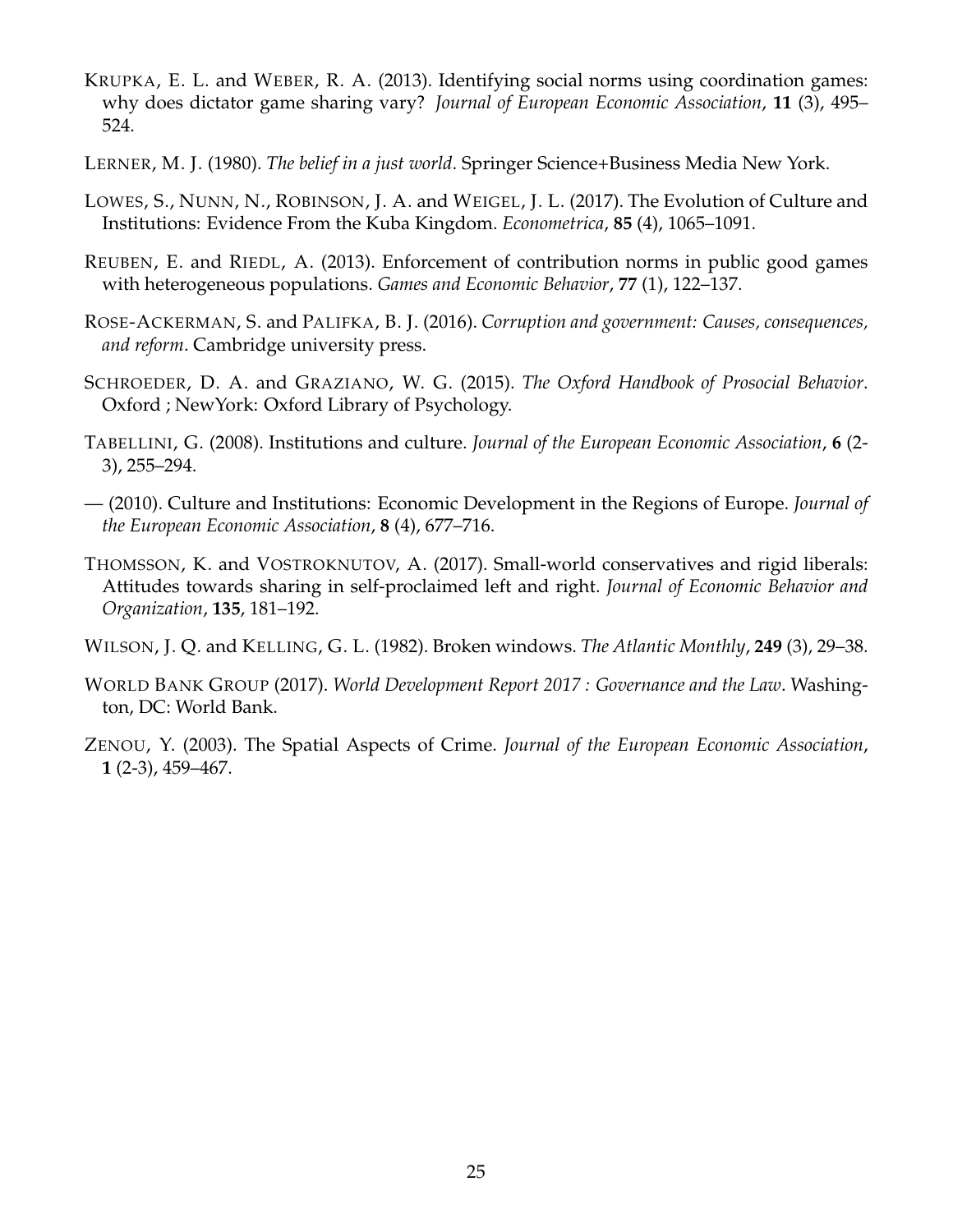# **Appendix (for online publication)**

# <span id="page-28-2"></span>**A Details of the Design**

Suppose the others (*<sup>A</sup>*, *<sup>B</sup>*, *<sup>C</sup>*) contributed **<sup>20</sup>** tokens each into the group account in the previous decision. How socially appropriate are the following decisions by *<sup>D</sup>*?

|                         | Very<br>socially<br>inappropriate | Socially<br>inappropriate | Somewhat<br>socially<br>inappropriate | Neither<br>appropriate<br>nor<br>appropriate | Somewhat<br>socially<br>appropriate | Socially<br>appropriate | Very<br>socially<br>appropriate |
|-------------------------|-----------------------------------|---------------------------|---------------------------------------|----------------------------------------------|-------------------------------------|-------------------------|---------------------------------|
| D contributes 0 tokens  | √                                 |                           |                                       |                                              |                                     |                         |                                 |
| to the Group account    |                                   |                           |                                       |                                              |                                     |                         |                                 |
| D contributes 5 tokens  |                                   |                           |                                       |                                              |                                     |                         |                                 |
| to the Group account    |                                   |                           |                                       |                                              |                                     |                         |                                 |
| D contributes 10 tokens |                                   |                           |                                       |                                              |                                     |                         |                                 |
| to the Group account    |                                   |                           |                                       |                                              |                                     |                         |                                 |
| D contributes 15 tokens |                                   |                           |                                       |                                              |                                     |                         |                                 |
| to the Group account    |                                   |                           |                                       |                                              |                                     |                         |                                 |
| D contributes 20 tokens |                                   |                           |                                       |                                              |                                     |                         |                                 |
| to the Group account    |                                   |                           |                                       |                                              |                                     |                         |                                 |

<span id="page-28-0"></span>Table 4: Example of norm elicitation, Question 20.

Suppose the others (*<sup>A</sup>*, *<sup>B</sup>*, *<sup>C</sup>*) contributed **<sup>10</sup>** tokens each into the group account in the previous decision. How socially appropriate are the following decisions by *<sup>D</sup>*?

|                         | Very<br>socially<br>inappropriate | Socially<br>inappropriate | Somewhat<br>socially<br>inappropriate | Neither<br>appropriate<br>nor<br>appropriate | Somewhat<br>socially<br>appropriate | Socially<br>appropriate | Very<br>socially<br>appropriate |
|-------------------------|-----------------------------------|---------------------------|---------------------------------------|----------------------------------------------|-------------------------------------|-------------------------|---------------------------------|
| D contributes 0 tokens  | √                                 |                           |                                       |                                              |                                     |                         |                                 |
| to the Group account    |                                   |                           |                                       |                                              |                                     |                         |                                 |
| D contributes 5 tokens  |                                   |                           |                                       |                                              |                                     |                         |                                 |
| to the Group account    |                                   |                           |                                       |                                              |                                     |                         |                                 |
| D contributes 10 tokens |                                   |                           |                                       |                                              |                                     |                         |                                 |
| to the Group account    |                                   |                           |                                       |                                              |                                     |                         |                                 |
| D contributes 15 tokens |                                   |                           |                                       |                                              |                                     |                         |                                 |
| to the Group account    |                                   |                           |                                       |                                              |                                     |                         |                                 |
| D contributes 20 tokens |                                   |                           |                                       |                                              |                                     |                         |                                 |
| to the Group account    |                                   |                           |                                       |                                              |                                     |                         |                                 |

<span id="page-28-1"></span>Table 5: Example of norm elicitation, Question 10.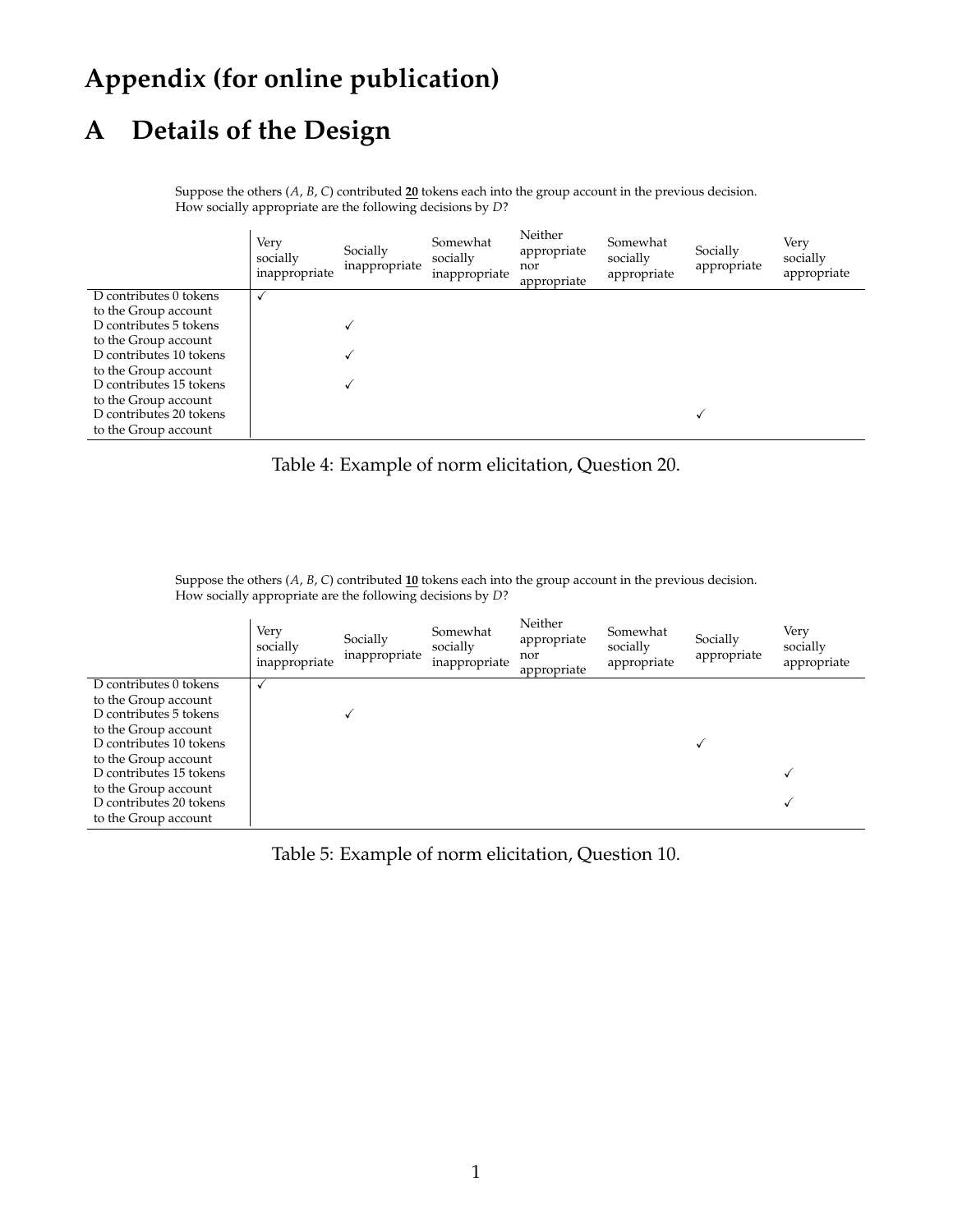Suppose the others (*<sup>A</sup>*, *<sup>B</sup>*, *<sup>C</sup>*) contributed **<sup>10</sup>** tokens each into the group account in the previous decision. How socially appropriate is it for *<sup>D</sup>* **to reduce the payoff of** *<sup>A</sup>***,** *<sup>B</sup>***, or** *<sup>C</sup>* if he contributed the following amounts?

|                                                | Verv<br>socially<br>inappropriate | Socially<br>inappropriate | Somewhat<br>socially<br>inappropriate | Neither<br>appropriate<br>nor<br>appropriate | Somewhat<br>socially<br>appropriate | Socially<br>appropriate | Very<br>socially<br>appropriate |
|------------------------------------------------|-----------------------------------|---------------------------|---------------------------------------|----------------------------------------------|-------------------------------------|-------------------------|---------------------------------|
| D contributes 0 tokens to the Group account    |                                   |                           |                                       |                                              |                                     |                         |                                 |
| and reduces the payoff of $A$ , $B$ , or $C$ . |                                   |                           |                                       |                                              |                                     |                         |                                 |
| D contributes 5 tokens to the Group account    |                                   |                           |                                       |                                              |                                     |                         |                                 |
| and reduces the payoff of $A$ , $B$ , or $C$ . |                                   |                           |                                       |                                              |                                     |                         |                                 |
| D contributes 10 tokens to the Group account   |                                   |                           |                                       |                                              |                                     |                         |                                 |
| and reduces the payoff of $A$ , $B$ , or $C$ . |                                   |                           |                                       |                                              |                                     |                         |                                 |
| D contributes 15 tokens to the Group account   |                                   |                           |                                       |                                              |                                     |                         |                                 |
| and reduces the payoff of $A$ , $B$ , or $C$ . |                                   |                           |                                       |                                              |                                     |                         |                                 |
| D contributes 20 tokens to the Group account   |                                   |                           |                                       |                                              |                                     |                         |                                 |
| and reduces the payoff of $A$ , $B$ , or $C$ . |                                   |                           |                                       |                                              |                                     |                         |                                 |

<span id="page-29-0"></span>Table 6: Example of norm elicitation, Punishment Question.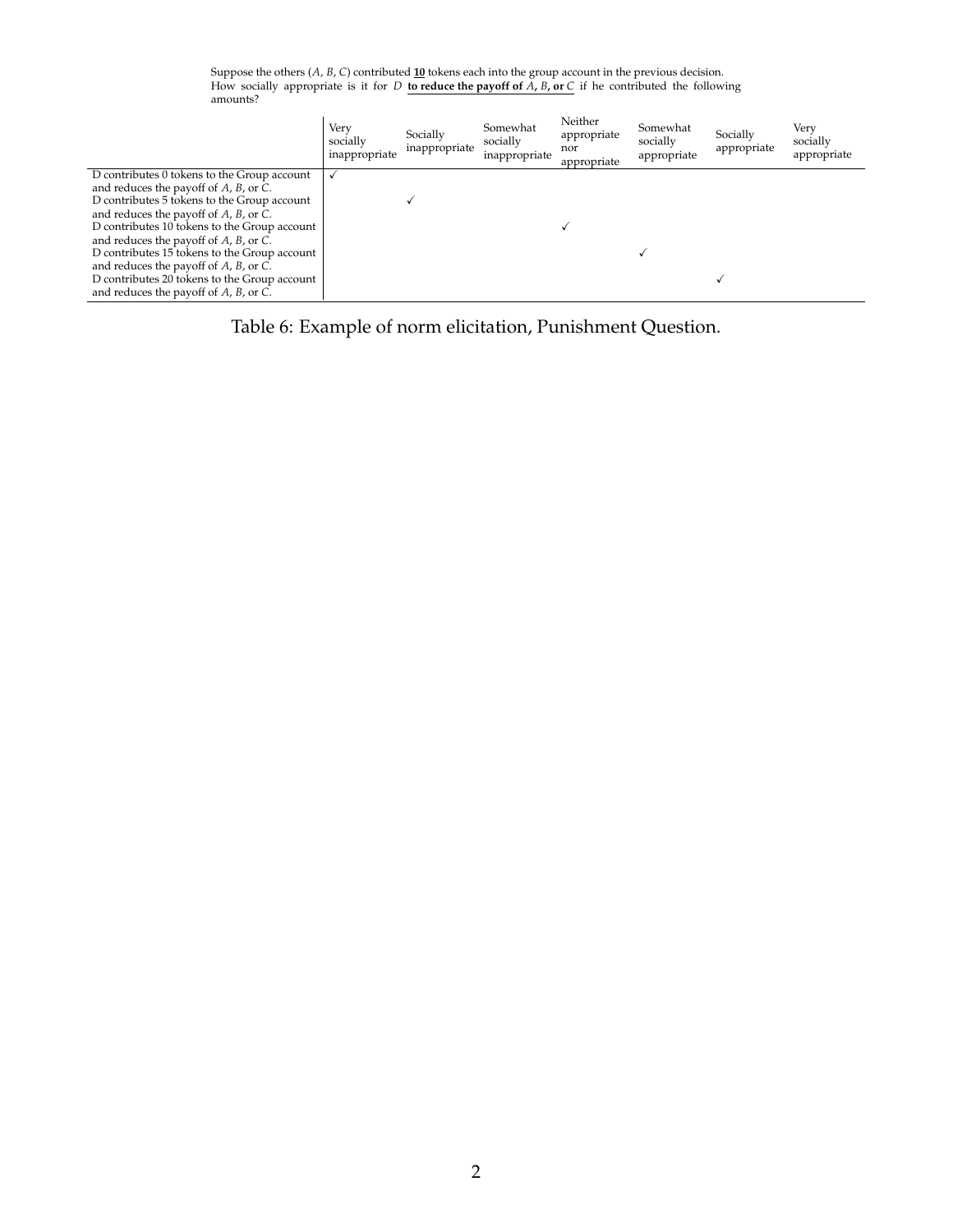# <span id="page-30-0"></span>**B Average Norms and Comparison of Endpoints**

In our analysis we compare norms within and between subjects. In particular, for each subject, each question, and each reference group we compute the *average norm* with average taken over five levels of potential contributions of a punisher. Suppose we choose to compare the norms between two groups of subjects. For Question 20, *if the norms in these two groups are the same at the endpoints* (hypothetical punisher's contributions of 0 and 20), then the average norm becomes a measure of convexity of the norm function, or, in other words, the measure of steepness of the derivative in the vicinity of full contribution. For example, in the left panel of Figure [3,](#page-13-0) the average norm in the good group is smaller than the average norm in the bad group. With the assumption that the endpoints are the same, this implies that a lower average norm is equivalent to having steeper derivative close to full contribution, or, higher contributions according to the norm-dependent utility maximization. A similar argument holds for Question 10. For the Punishment Question the logic is slightly different: punishers do not incur costs when they choose how much to punish, so in this case a lower average norm should automatically imply less punishment.

In order to compare norms in this way, we need to show that for Questions 20 and 10 it is indeed the case that the norms at the endpoints are the same for all groups of subjects that we consider. This Appendix provides the details of the statistical comparison of endpoints for the groups of subjects that we are interested in: good/bad punishers, good/bad victims, and outsiders. With few exceptions, which do not undermine our arguments, we show that there are no reasons to suspect that the endpoints in our groups of interest are different. Therefore, it is legitimate to conduct all analyses using average norms.

We test the hypotheses that for Questions 20 and 10 the norms elicited for the punisher's contributions 0 and 20, the endpoints, are the same across all types of subjects and across all reference groups. Since in the analysis reported in the main text our arguments rely on the comparisons of average norms (average taken over all potential contributions of the punisher), we need to show that the norms are not different at the endpoints. Otherwise, the comparison of average norms might be invalid.

We use Kruskal-Wallis tests to show that the norms for punisher's contributions 0 and 20 are not statistically different. For each of the three questions (Question 20, Question 10, and Punishment Question) we run two sets of tests, one for the punisher's contribution 0 and another for the punisher's contribution 20. Since the Kruskal-Wallis test assumes independence of the compared groups, we can only compare norms in one reference group for each group of subjects. Thus, we consider the answers in own reference group across good/bad groups and outsiders.

For Question 20 we compare norms in own reference group for punisher's contribution 0 in five groups: good punishers, bad punishers, good victims, bad victims, and outsiders. The Kruskal-Wallis test gives a *p*-value of 0.27. Thus, we cannot reject the null hypothesis of equality of distributions of norms for the punisher's contribution 0 in own reference group. Similarly, for the punisher's contribution 20, the Kruskal-Wallis test gives a *p*-value of 0.61. So, for Question 20 and the own reference group we can assume that the endpoints of norms are equal, which validates our average norm comparison reported in the main text. The same tests, run for Question 10, give insignificant *p*-values of 0.58 and 0.43, respectively.

We also perform similar tests for the different reference groups. We take the answers in the own reference group for the punisher's and victim's answers in the punisher's reference group.<sup>[1](#page-30-1)</sup> Thus, the Kruskal-Wallis tests are run on four groups: good punishers, bad punishers, good victims, and bad victims. Similarly, we compare the punisher's answers in the victims' reference group and the victims' answers in the own reference group. Eight tests of this kind for both endpoints are insignificant ( $p > 0.23$ ) except one: the test for Question 20, for the punisher's contribution 0 when comparing the punishers' own reference group and the victims' answer in the punishers' reference group gives a *p*-value of 0.0228. Performing pair-wise comparisons with ranksum tests, we find that the only group that is significantly different here is that of the bad victims, for which the average answer is 1.37 as compared to the outsiders'

<span id="page-30-1"></span> $1$ We do not include the answers of the outsiders here, since in the main text we do not test the differences between the outsiders' answers in the victim's/punisher's reference groups with those of victims and punishers.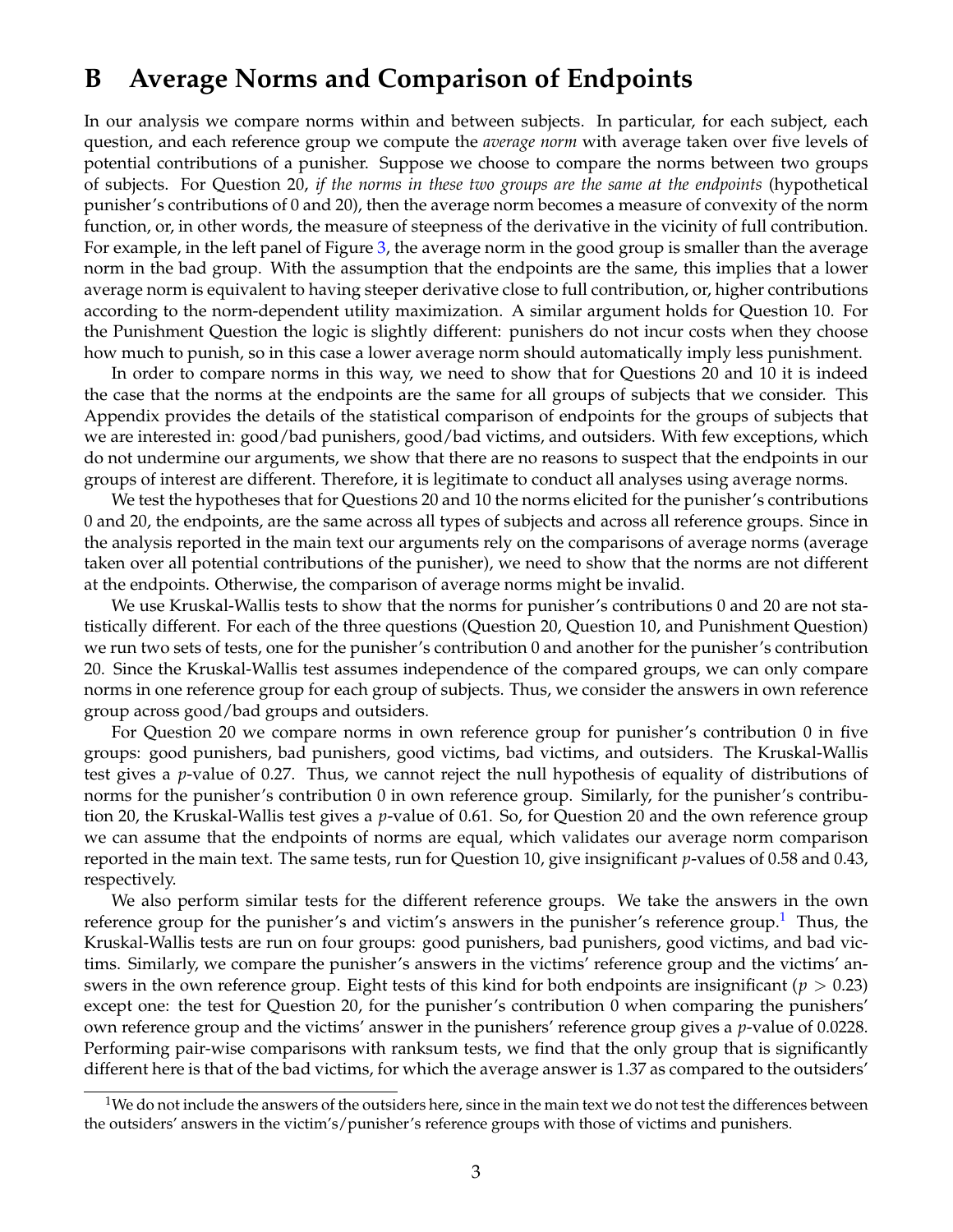group with averages around 1.1. However, this difference does not invalidate our method of comparing average norms, since it makes the derivative of the norm of bad victims smaller, not larger.

To compare endpoints within each group of subjects, we cannot use Kruskal-Wallis tests, since the answers to the questions related to the three reference groups are not independent. Instead we use a Friedman test, designed to make such comparisons. We perform 12 Friedman tests, 4 for each group of subjects (punishers, victims, outsiders), of which 2 are for the two endpoints of Question 20, and 2 for the two endpoints of Question 10. Only two tests out of 12 allow us to reject the null hypothesis that the endpoints are the same: one for Question 10 among punishers for endpoint 20 ( $p = 0.0053$ ) and one for Question 10 among outsiders for endpoint 20 ( $p = 0.0223$ ). This, however, does not invalidate our results in the main text, since we do not report significant differences between any groups of subjects for Question 10.

Therefore, overall, we cannot reject the hypotheses that endpoints for norms in Questions 20 and 10 are different for any relevant comparisons and, thus, our method of comparing average norms is valid.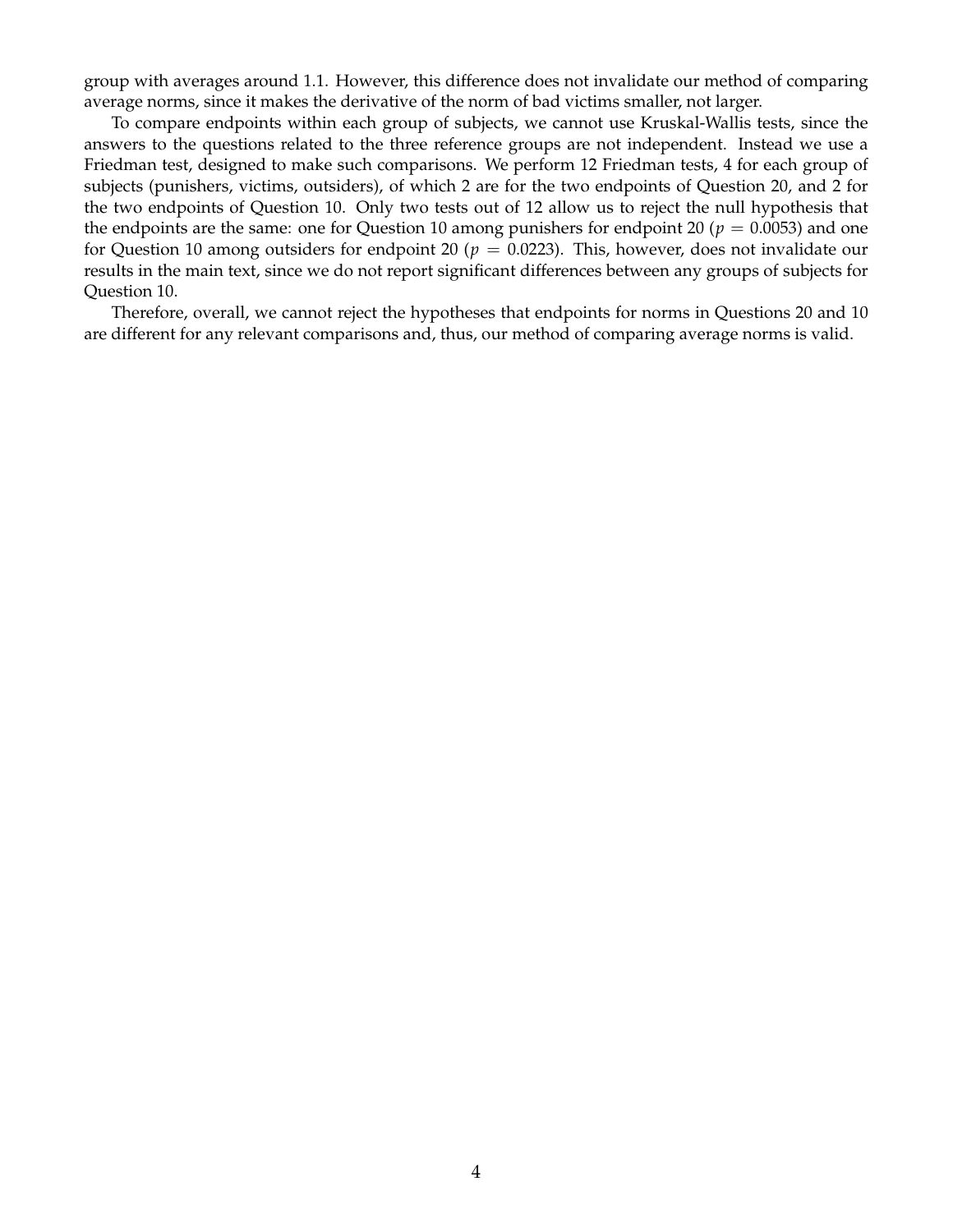# <span id="page-32-0"></span>**C Variables Used in the Regressions**

| Variable                             | Range               | Definition                                                                                                                                                                                                  |
|--------------------------------------|---------------------|-------------------------------------------------------------------------------------------------------------------------------------------------------------------------------------------------------------|
| punishers' average con-<br>tribution | [0, 20]             | Average contribution of a punisher in 15 rounds of the PGG                                                                                                                                                  |
| punishers' total punish-<br>ment     | [0, 30]             | Sum of punishments of three victims averaged over 15 rounds of<br>the PGG                                                                                                                                   |
| victims' average contri-<br>bution   | [0, 20]             | Average contribution of a victim in 15 rounds of the PGG                                                                                                                                                    |
| $xy - q20$                           | $\left[1, 7\right]$ | Average norm in Question 20 expressed by a subject from group<br>$x \in \{p, v, o\}$ (punishers, victims, outsiders) in a reference group<br>$y \in \{p, v, o\}$ (punishers, victims, outsiders)            |
| $xy - q10$                           | $\left[1, 7\right]$ | Average norm in Question 10 expressed by a subject from group<br>$x \in \{p, v, o\}$ (punishers, victims, outsiders) in a reference group<br>$y \in \{p, v, o\}$ (punishers', victims', outsiders')         |
| $xy$ -qpun                           | $\left[1, 7\right]$ | Average norm in Punishment Question expressed by a subject from<br>group $x \in \{p, v, o\}$ (punishers, victims, outsiders) in a reference<br>group $y \in \{p, v, o\}$ (punishers', victims', outsiders') |
| average norm (own ref.<br>group)     | [1, 7]              | Refers to <i>xx</i> -q <i>z</i> , where $x \in \{p, v, o\}$ and $z \in \{20, 10, pun\}$ , depending<br>on the dependent variable                                                                            |
| bad                                  | 0/1                 | Is 1 if subject comes from a bad group, and 0 if she comes from a<br>good group                                                                                                                             |
| punishers                            | 0/1                 | Is 1 for punishers' reference group and 0 for victims' reference group                                                                                                                                      |

Table 7: Variables used in the regressions.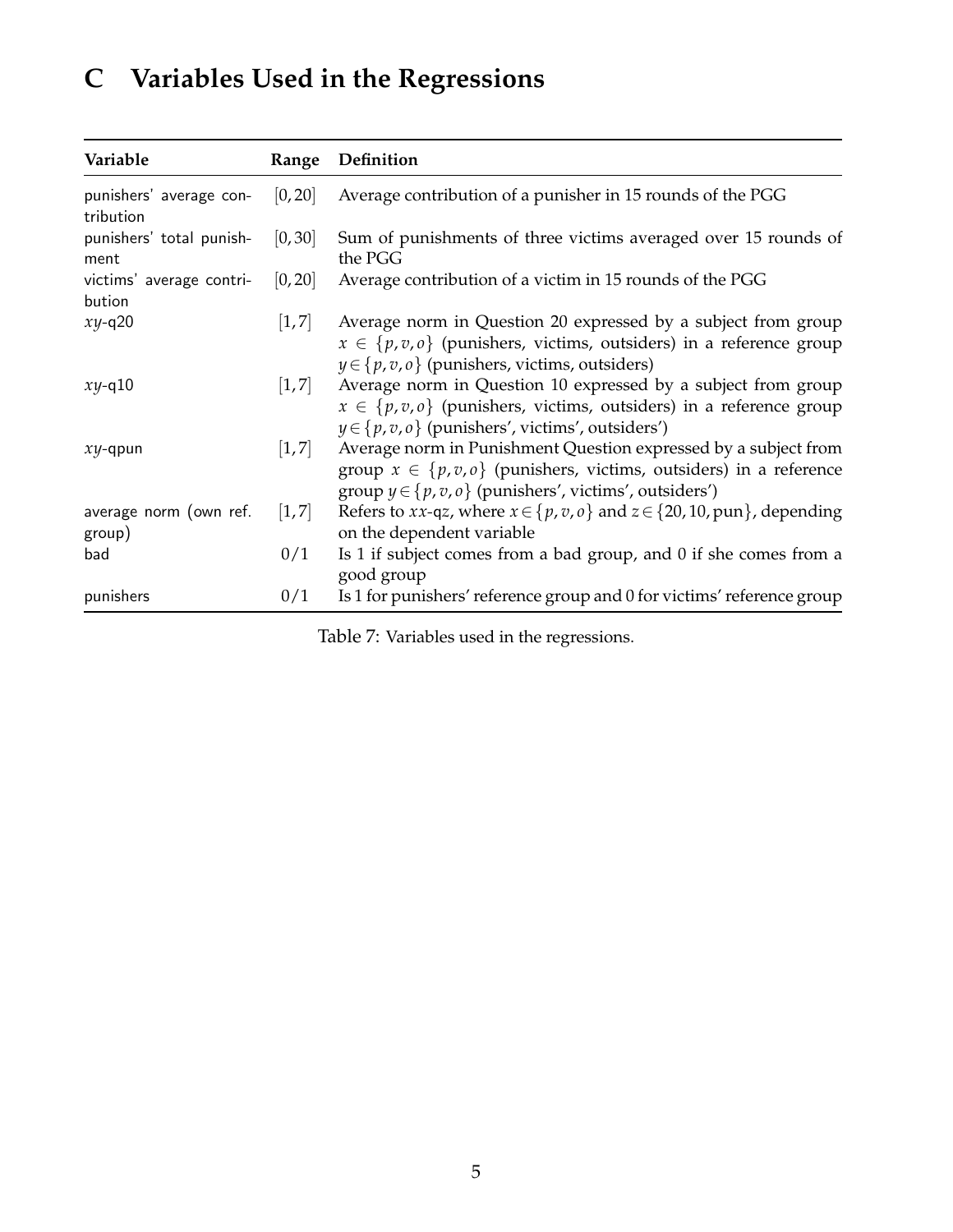# <span id="page-33-1"></span>**D Additional Analyses**



Figure 9: Norms expressed by good and bad victims in their own reference group.

<span id="page-33-2"></span>

| Dependent variable:             | $pp-q20$              | $pp-q10$              | pp-qpun               |
|---------------------------------|-----------------------|-----------------------|-----------------------|
| punisher's average contribution | $-0.038**$<br>(0.016) | $-0.020$<br>(0.013)   | $-0.029$<br>(0.023)   |
| constant                        | $3.976***$<br>(0.270) | $4.628***$<br>(0.196) | $3.513***$<br>(0.381) |
| Spearman's rank correlation     | $-0.319**$            | $-0.332**$            | $-0.257*$             |
| N punishers                     | 53                    | 53                    | 53                    |

<span id="page-33-0"></span>Table 8: OLS regressions and rank correlations of the norms expressed by punishers on the average punisher's contribution. Errors are robust. Standard errors in parentheses. \* – *p* < 0.1; \*\* – *p* < 0.05; \*\*\* –  $p < 0.01$ .

| Dependent variable:             | $vv$ -q $20$ | $vv$ -q $10$ | vv-qpun     |
|---------------------------------|--------------|--------------|-------------|
| punisher's average contribution | $-0.033***$  | $-0.004$     | $-0.032***$ |
|                                 | (0.011)      | (0.008)      | (0.011)     |
| constant                        | $3.817***$   | 4.441***     | $3.367***$  |
|                                 | (0.202)      | (0.138)      | (0.164)     |
| Spearman's rank correlation     | $-0.227***$  | $-0.099$     | $-0.197**$  |
| N victims                       | 159          | 159          | 159         |
| $N$ groups                      | 53           | 53           | 53          |

<span id="page-33-3"></span>Table 9: Random effects regressions and rank correlations of the norms expressed by victims on the average punisher's contribution. Errors are robust and clustered by group. Standard errors in parentheses. \* –  $p < 0.1$ ; \*\* –  $p < 0.05$ ; \*\*\* –  $p < 0.01$ .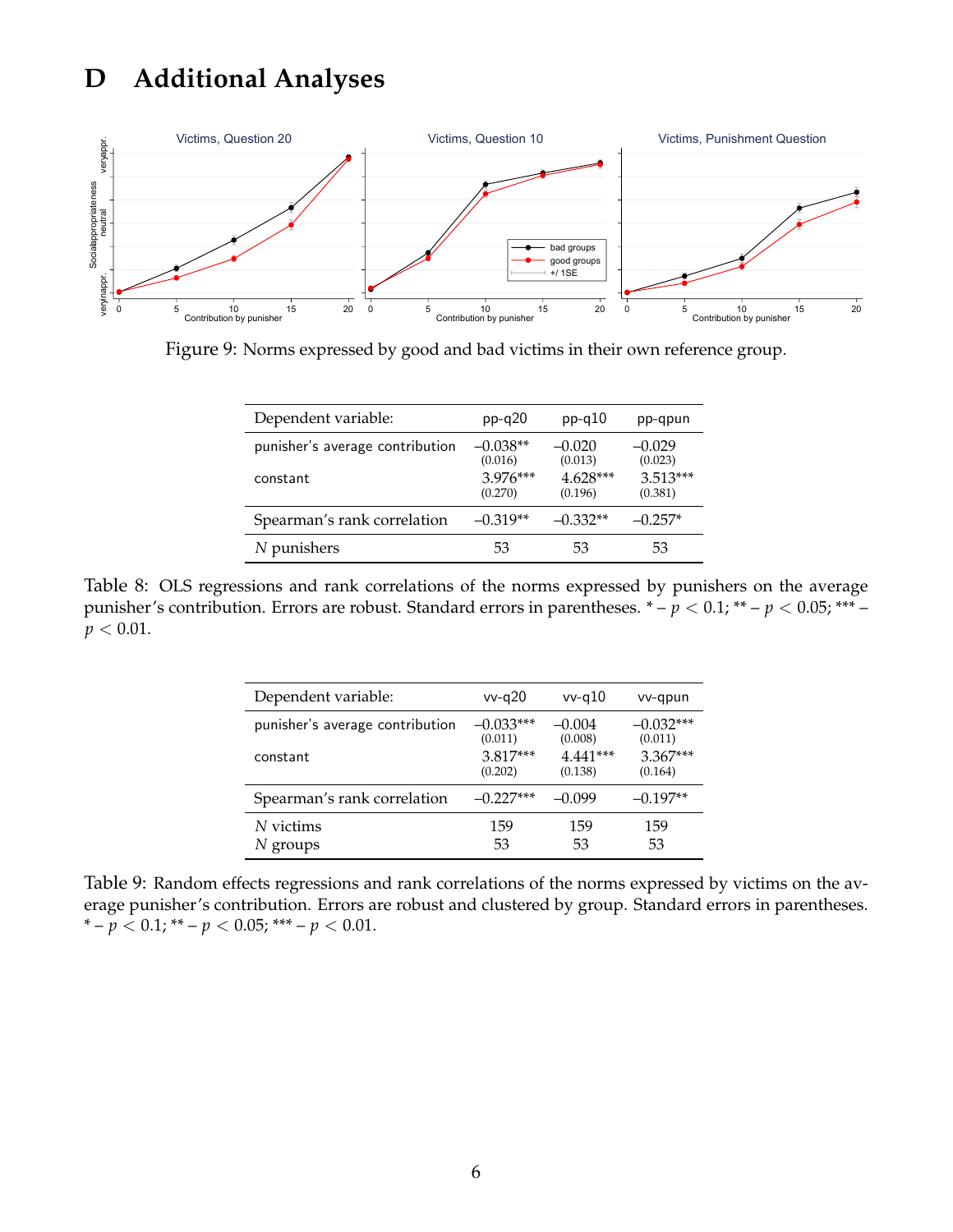|                                     | Punishers             |                       |                       |                       | Victims               |                       |
|-------------------------------------|-----------------------|-----------------------|-----------------------|-----------------------|-----------------------|-----------------------|
| Dependent variable:                 | $pv-q20$              | $pv-q10$              | pv-qpun               | $vp-q20$              | $vp-q10$              | vp-qpun               |
| average norm (own ref. group)       | $0.852***$<br>(0.075) | $0.490***$<br>(0.096) | $0.679***$<br>(0.177) | $0.700***$<br>(0.074) | $0.546***$<br>(0.096) | $0.594***$<br>(0.099) |
| constant                            | 0.270<br>(0.236)      | $2.187***$<br>(0.406) | 0.752<br>(0.480)      | $1.209***$<br>(0.266) | $2.061***$<br>(0.420) | $1.735***$<br>(0.320) |
| N observations/subjects<br>N groups | 53                    | 53                    | 53                    | 159<br>53             | 159<br>53             | 159<br>53             |

<span id="page-34-0"></span>Table 10: For punishers: OLS regressions of average norms in victims' group. Errors are robust. For victims: random effects regressions of average norms in punishers' group. Errors are clustered by group and robust. \*\*\*, \*\*, and \* denote the statistical significance at the 1, 5, and 10 percent level.

|                                       | Punishers             |                       |                       | Victims               |                       |                       |
|---------------------------------------|-----------------------|-----------------------|-----------------------|-----------------------|-----------------------|-----------------------|
| Dependent variable:                   | $po-q20$              | $po-q10$              | po-qpun               | $vo-a20$              | $vo-q10$              | vo-qpun               |
| average norm (own ref. group)         | $0.977***$<br>(0.078) | $0.546***$<br>(0.106) | $0.683***$<br>(0.127) | $0.722***$<br>(0.060) | $0.512***$<br>(0.088) | $0.682***$<br>(0.069) |
| constant                              | $-0.159$<br>(0.245)   | $1.917***$<br>(0.465) | $1.033**$<br>(0.389)  | $0.823***$<br>(0.198) | $2.035***$<br>(0.402) | $1.126***$<br>(0.218) |
| N observations/subjects<br>$N$ groups | 53                    | 53                    | 53                    | 159<br>53             | 159<br>53             | 159<br>53             |

<span id="page-34-1"></span>Table 11: For punishers: OLS regressions of average norms in outsiders' group. Errors are robust. For victims: random effects regressions of average norms in outsiders' group. Errors are clustered by group and robust. \*\*\*, \*\*, and \* denote the statistical significance at the 1, 5, and 10 percent level.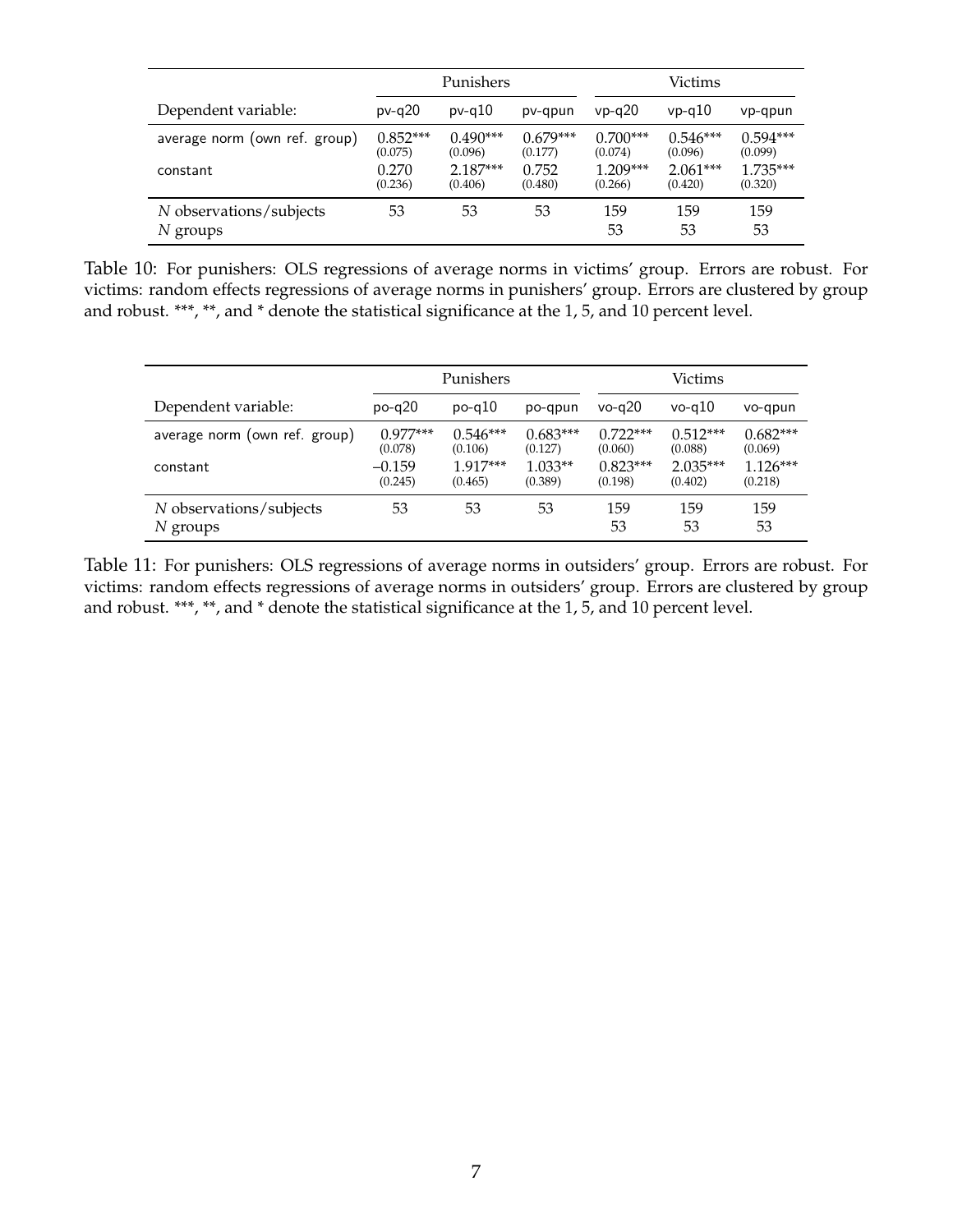

<span id="page-35-0"></span>Figure 10: Estimates of *g<sup>τ</sup>* minus the average norms in own reference group for punishers and victims. Above zero values mean that punishers/victims think that victims/punishers consider actions in a given question more socially appropriate than they themselves do in their own reference group. The significance levels reported are those of the non-linear transformations of the coefficients from the regressions in Table [12](#page-35-1) minus average norm in own reference group. \*\*\*, \*\*, and \* denote the significance at the 1%, 5%, and 10%.

|                                       | Punishers  |            |            | Victims    |            |            |
|---------------------------------------|------------|------------|------------|------------|------------|------------|
| Dependent variable:                   | $pv-q20$   | $pv-q10$   | pv-qpun    | $vp-q20$   | $vp-q10$   | vp-qpun    |
| bad                                   | 0.259      | $-0.001$   | 0.168      | $0.182*$   | 0.146      | 0.216      |
|                                       | (0.182)    | (0.192)    | (0.257)    | (0.109)    | (0.097)    | (0.158)    |
| average norm (own ref. group)         | $0.771***$ | $0.643***$ | $0.635***$ | $0.738***$ | $0.450***$ | $0.593***$ |
|                                       | (0.105)    | (0.190)    | (0.220)    | (0.076)    | (0.108)    | (0.123)    |
| constant                              | 0.523      | $1.544**$  | 0.907      | $0.944***$ | $2.414***$ | $1.545***$ |
|                                       | (0.310)    | (0.720)    | (0.615)    | (0.255)    | (0.472)    | (0.387)    |
| N observations/subjects<br>$N$ groups | 36         | 36         | 36         | 108<br>36  | 108<br>36  | 108<br>36  |

<span id="page-35-1"></span>Table 12: For punishers: OLS regressions of average norms in victims' group. Errors are robust. For victims: random effects regressions of average norms in punishers' group. Errors are clustered by group (of four subjects who play PGG) and robust. \*\*\*, \*\*, and \* denote the statistical significance at the 1, 5, and 10 percent level.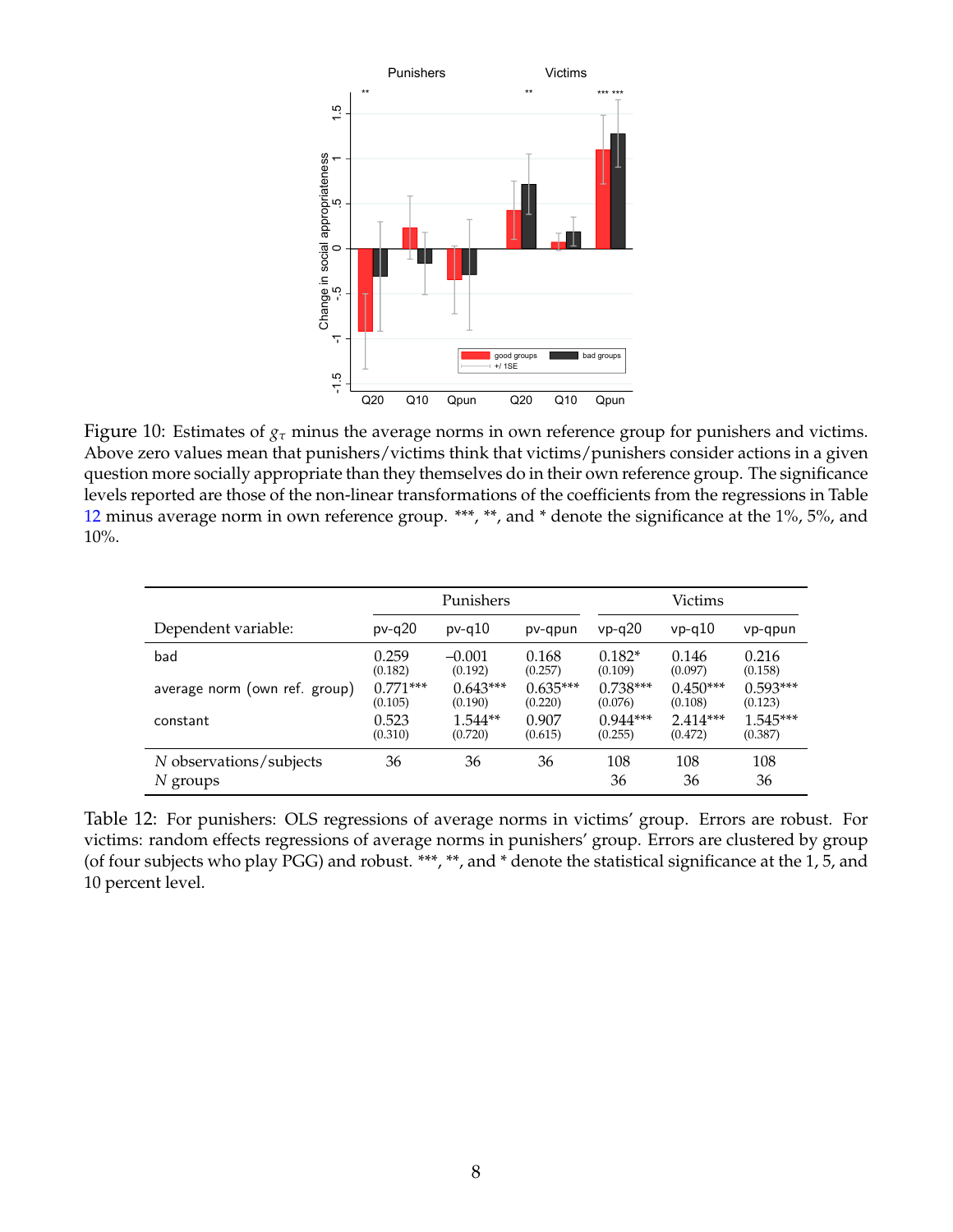| Dependent variable:           | ov-q $20/$ | ov-q $10/$ | $ov-qpun/$ |
|-------------------------------|------------|------------|------------|
|                               | $op-q20$   | $op-q10$   | op-qpun    |
| punishers                     | $0.420***$ | $0.169*$   | $0.739***$ |
|                               | (0.119)    | (0.098)    | (0.107)    |
| average norm (own ref. group) | $0.539***$ | $0.456***$ | $0.811***$ |
|                               | (0.087)    | (0.144)    | (0.072)    |
| constant                      | $1.183***$ | $2.331***$ | 0.271      |
|                               | (0.303)    | (0.663)    | (0.206)    |
| N observations                | 118        | 118        | 118        |
| $N$ subjects                  | 59         | 59         | 59         |

<span id="page-36-0"></span>Table 13: Outsiders: OLS regressions of average norms in victims' and punishers' groups. Errors are robust. \*\*\*, \*\*, and \* denote the statistical significance at the 1, 5, and 10 percent level.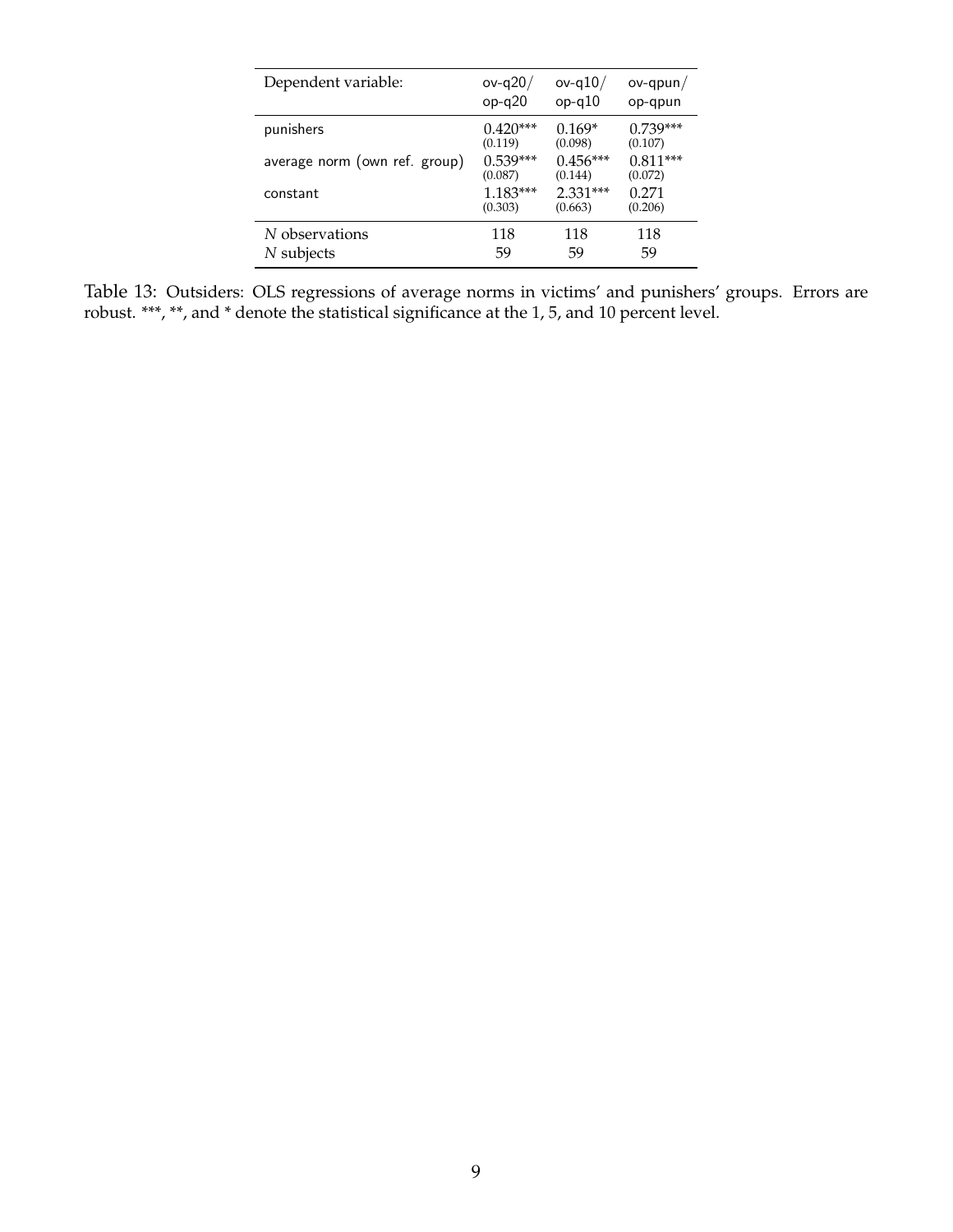

<span id="page-37-0"></span>Figure 11: Estimates of *g<sup>τ</sup>* in the outsiders' reference group minus the average norms in the own reference group for punishers and victims. The significance levels are those of the non-linear transformations of the coefficients from the regressions in Table [14](#page-37-1) minus average norm in own reference group. \*\*\*, \*\*, and \* denote the statistical significance at the 1, 5, and 10 percent level.

|                                     | Punishers  |            | Victims    |            |            |            |
|-------------------------------------|------------|------------|------------|------------|------------|------------|
| Dependent variable:                 | $po-q20$   | $po-q10$   | po-qpun    | $vo-a20$   | $vo-a10$   | vo-qpun    |
| bad                                 | 0.038      | $-0.059$   | $-0.041$   | 0.034      | 0.102      | 0.113      |
|                                     | (0.162)    | (0.148)    | (0.194)    | (0.085)    | (0.080)    | (0.099)    |
| average norm (own ref. group)       | $0.996***$ | $0.721***$ | $0.794***$ | $0.772***$ | $0.452***$ | $0.705***$ |
|                                     | (0.093)    | (0.152)    | (0.134)    | (0.061)    | (0.096)    | (0.080)    |
| constant                            | $-0.178$   | $1.192*$   | $0.826*$   | $0.626***$ | $2.262***$ | $0.938***$ |
|                                     | (0.296)    | (0.643)    | (0.450)    | (0.177)    | (0.434)    | (0.240)    |
| N observations/subjects<br>N groups | 36         | 36         | 36         | 108<br>36  | 108<br>36  | 108<br>36  |

<span id="page-37-1"></span>Table 14: For punishers: OLS regressions of average norms in others' reference group. Errors are robust. For victims: random effects regressions of average norms in others' reference group. Errors are clustered by group (of four subjects who play PGG) and robust. \*\*\*, \*\*, and \* denote the statistical significance at the 1, 5, and 10 percent level.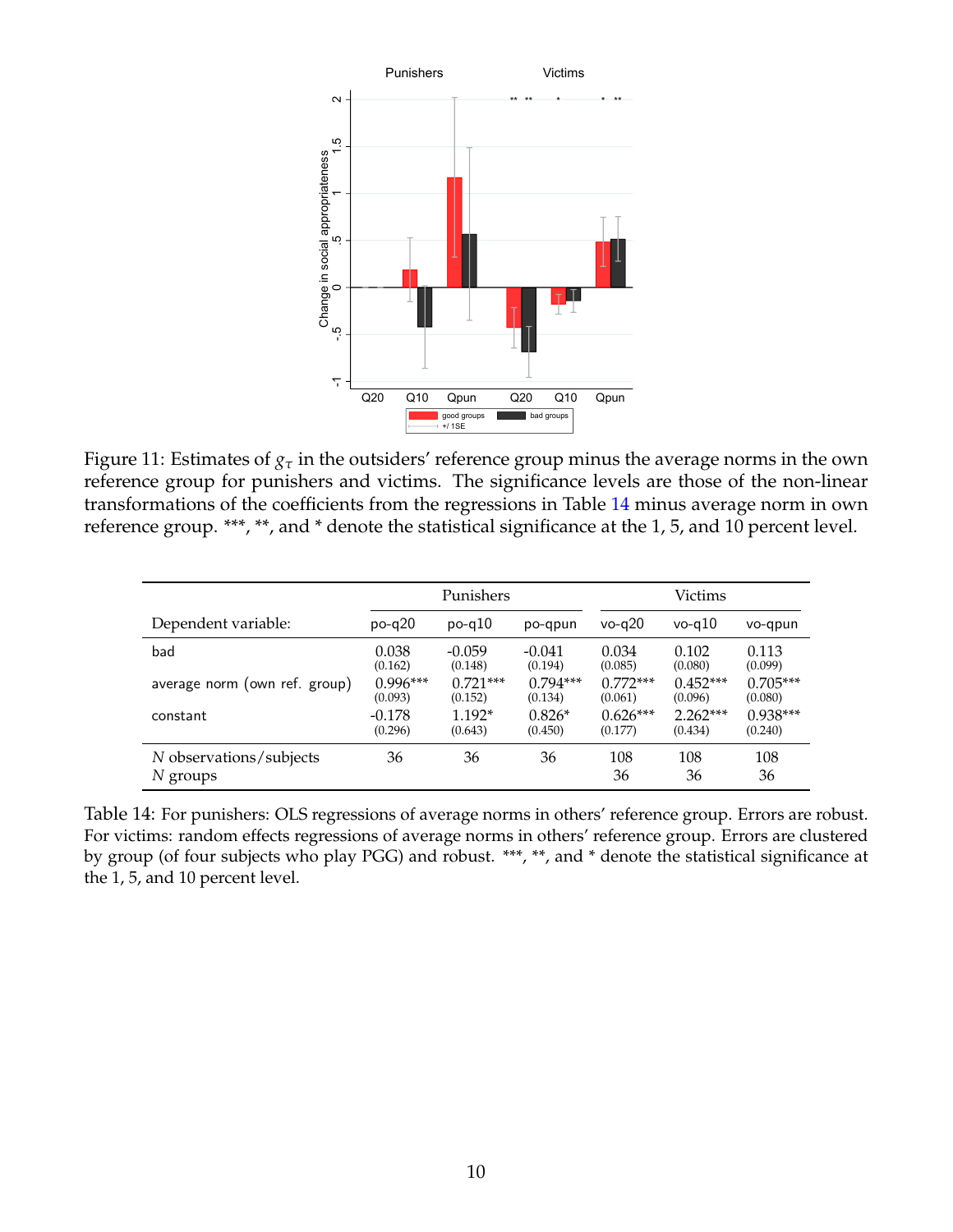# <span id="page-38-0"></span>**E Instructions**

# **E.1 Public Goods Game Instructions**

## **General information**

You are about to participate in a decision-making experiment. If you follow the instructions carefully, you can earn a considerable amount of money depending on your decisions and the decisions of the other participants. Your earnings will be paid to you in cash at the end of the experiment.

This set of instructions is for your private use only. During the experiment, you are not allowed to communicate with anybody. In case of questions, please raise your hand. Then we will come to your seat and answer your questions. Any violation of this rule excludes you immediately from the experiment and all payments. The funds for conducting this experiment have been provided by Max Planck Institute for Research on Collective Goods.

Throughout the experiment, you will make decisions about amounts of tokens. At the end of the experiment, all tokens you have will be converted into Euros at the exchange rate 0.20 Euro per token and paid you in cash in addition to the show-up fee of 5 Euros.

During the experiment, all your decisions will be treated confidentially. This means that none of the other participants will be able to associate your decisions with your personal identity.

## **PART I**

Part I of the experiment will consist of 15 decision-making periods. At the beginning of the experiment, you will be matched with 3 other people in this room. Therefore, there are 4 people, including yourself, participating in your group. You will be matched with the same people during the entire Part I of the experiment. For the purpose of the experiment, you and the other group members will be randomly assigned labels A, B, C, and D, which will identify you and the others throughout Part I of the experiment. None of the participants knows your personal identity in the group.

## **First Stage of a Period**

Before each period, you and each other person in your group, will be given the endowment of 20 tokens. At the first stage of each period, you will be asked to allocate your endowment between a private account and a group account. The other members of your group will be asked to do the same. The tokens that you place in the private account have a return of 1. This means that at the end of the first stage of each period your private account will contain exactly the amount of tokens you put into the private account at the beginning of the period. Nobody except yourself benefits from your private account. The tokens that you place to the group account are added to the tokens that the other three members of your group have placed to the group account. The tokens in the group account have a return of 2. Every member of the group benefits equally from the group account. Specifically, the total amount of tokens placed to the group account by all group members is multiplied by 2 and then is equally divided among the four group members. Hence, your share of the group account is

2 ∗ (sum of tokens in the group account)/4

Thus, at the end of the first stage of each period, the number of tokens that you have is equal to the number of tokens you place in your private account plus your share of the group account.

Payoff = 20 – tokens you put into the group account + 2  $*$  (sum of tokens in the group account)/4

Here are three examples to make this clear:

- 1. Suppose you place 0 tokens to the group account and 20 tokens in the private account, and the other members of your group place a total of 45 tokens to the group account. The sum of tokens in the group account is 45. Your share of the group account would be  $2 * 45 / 4 = 22.5$  tokens. Each other member of the group would also receive a share of the group account equal to 22.5 tokens. The amount of tokens that you have at the end of the first stage is, thus, equal to  $20 + 22.5 = 42.5$  tokens. Each other member of your group receives on average 27.5 tokens.
- 2. Suppose you place 15 tokens to the group account and 5 tokens in the private account, and the other members of your group place a total of 45 tokens to the group account. The sum of tokens in the group account is 60. Your share of the group account would be  $2 * 60 / 4 = 30$  tokens. Each other member of the group would also receive a share of the group account equal to 30 tokens. The amount of tokens that you have at the end of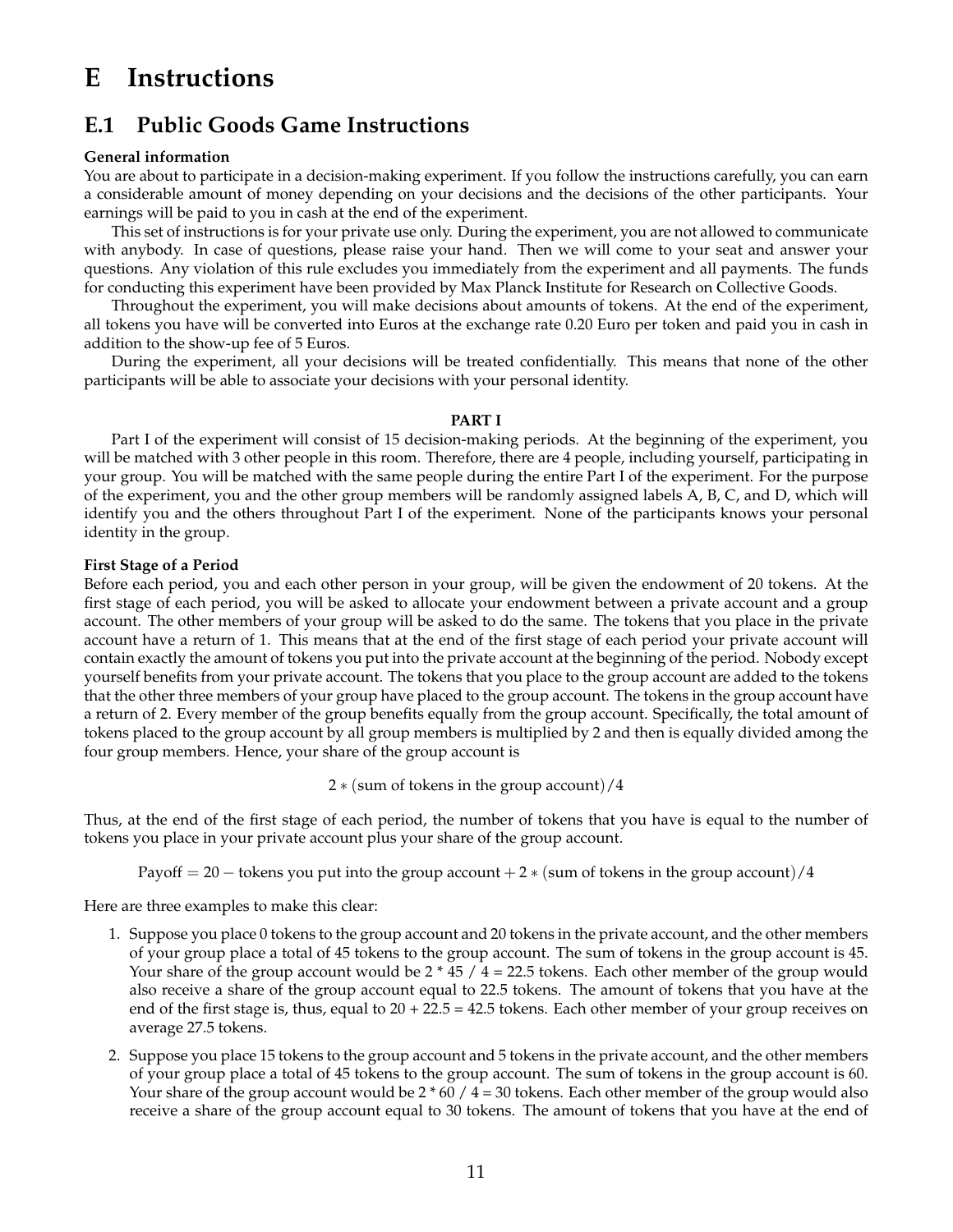the first stage is, thus, equal to  $5 + 30 = 35$  tokens. Each other member of your group receives on average 35 tokens.

3. Suppose you place 15 tokens to the group account and 5 tokens in the private account, and the other members of your group place a total of 10 tokens to the group account. The sum of tokens in the groups account is 25. Your share of the group account would be  $2 \times 25 / 4 = 12.5$  tokens. Each other member of the group would also receive a share of the group account equal to 12.5 tokens. The amount of tokens that you have at the end of the first stage is, thus, equal to  $5 + 12.5 = 17.5$  tokens. Each other member of your group receives on average 29.1 tokens.

## **Second Stage of a Period**

In the second stage of each period, only the member of your group who was labeled D is active. The group members who received labels A, B, and C do not make any decisions in the second stage of each period.

If your label in the group is D, you will be asked to react to the decisions made by group members A, B, and C during the first stage of each period. At this point, you will already know the decisions taken by each group member at the first stage and the number of tokens they have after the first stage. You will decide whether you want to subtract tokens from any other group member or not. The group members that you decide to subtract tokens from will lose the amount of tokens you choose. The decisions you make at this stage will not change the amount of tokens that you have after the first stage.

You may subtract different amounts of tokens from different group members. The total amount of tokens that you choose to subtract from the group members A, B, and C may not exceed 30 tokens. Any group member can only lose maximum the amount of tokens he or she has. For example, if at the end of the first stage group members A, B, and C have 10, 15, and 20 tokens, respectively, and you choose to subtract 15, 10, and 0 tokens from them, then group members A, B, and C will be left with 0, 5, and 20 tokens.

## **Information about the Choices and Tokens in the End of a Period**

At the end of each period, each member of the group will be informed about:

- His/her contribution to the group account;
- The amount of tokens contributed by all group members individually to the group account;
- His/her share of the group account (remember, it is the same for all group members);
- If you are member A, B, or C: how many tokens were subtracted from you by member D;
- If you are member A, B, or C: the number of tokens at the end of the period, which is equal to the number of tokens in the private account plus the share of tokens from the group account minus the number of tokens subtracted by D;
- If you are member D: the number of tokens at the end of the period, which is equal to the number of tokens in the private account plus the share of tokens from the group account.

## **Structure of Part I of the Experiment**

The structure of the experiment in all 15 periods is identical. In the first stage of each period, each group member A, B, C, and D chooses how to split 20 tokens between private and group accounts. Then all group members receive the returns from both accounts. In the second stage of the period, group member D can subtract tokens from group members A, B, and C. At the end of the period, all members are informed about the decisions of others in the group, and the number of tokens they have.

## **Money Earned in Part I of the Experiment**

In the end of the experiment, the computer will randomly choose one period for which you and other members of your group will be paid. Your income at the end of Part I of the experiment is equal to the amount of tokens at the end of this randomly chosen period times the exchange rate of 0.20 Euro for 1 token.

**This is the end of the instructions for Part I. If you have any questions, please raise your hand and an experimenter will come by to answer them.**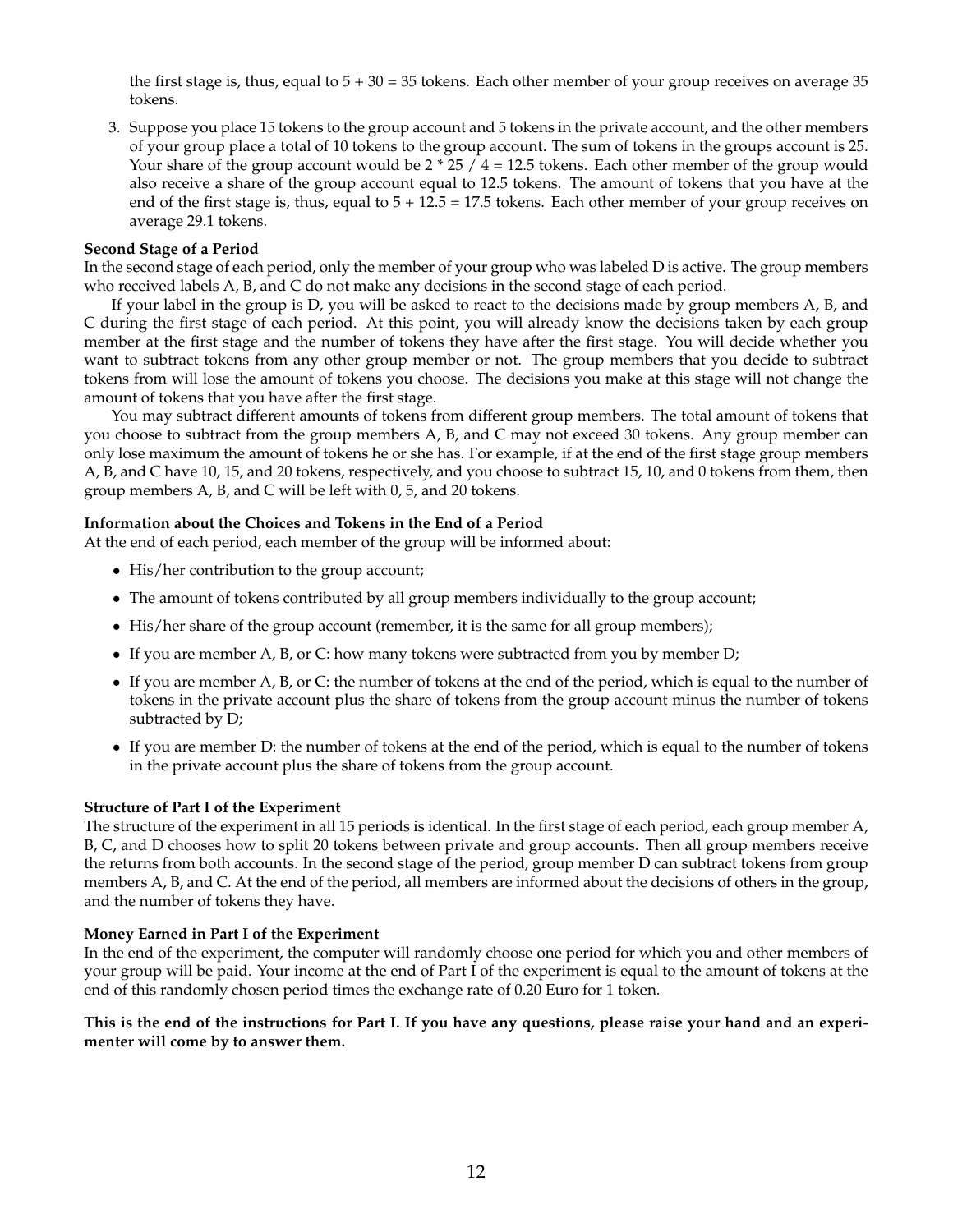# **E.2 Norm Elicitation Instructions for the PGG subjects**

#### **PART II**

## **Description of the Task (Screen 1)**

On the following screens, you will read the descriptions of a series of hypothetical situations that could have taken place in Part I of the experiment. These descriptions correspond to situations in which a person, acting in the role of member D (who will be called Individual D), makes decisions about the amounts of tokens to be placed to the group account and decisions to subtract tokens from members A, B, and C. For each situation, you will be given a description of the decision faced by Individual D. This description will include several possible choices available to this Individual.

After you have read the description of the decision, you will be asked to evaluate the different possible actions available and to decide, for each of the actions, whether taking that action would be "socially appropriate" and "consistent with moral or proper social behavior" or "socially inappropriate" and "inconsistent with moral or proper social behavior." By socially appropriate, we mean behavior that most people agree is the "correct" or "ethical" thing to do. Another way to think about what we mean is that if Individual D were to select a socially inappropriate choice, then someone else might be angry at Individual D for doing so.

In each of your responses, we would like you to answer as truthfully as possible, based on your opinion of what constitutes socially appropriate or socially inappropriate behavior.

To give you an idea of how the experiment will proceed, we will go through an example and show you how you will indicate your responses. On the next screen you will see an example of a situation. Click OK when you are ready to go on.

## **Example Situation (Screen 2)**

Bob is at a cafe. While there, Bob notices that someone has left a wallet at one of the tables. Bob must decide what ´ to do. He has four possible choices: take the wallet, ask others nearby if the wallet belongs to them, leave the wallet where it is, or give the wallet to the bartender. Bob can choose only one of these four options. The table on the right of the screen presents a list of the possible actions available to Bob. For each of the actions, please indicate on the scale from 1 to 7 how socially appropriate you believe choosing that option is. To indicate your response, please click on the corresponding cell. Please make sure you make an assessment for each possible choice in each row of the table.

## **Screen 3**

In what follows, you will be asked to assess the appropriateness of the actions in three situations that could have arisen in Part I of the experiment. For each action in each situation please indicate the extent to which you believe taking that action would be "socially appropriate" and "consistent with moral or proper social behavior" or "socially inappropriate" and "inconsistent with moral or proper social behavior." By socially appropriate we mean behavior that most people agree is the "correct" or "ethical" thing to do.

## **Payment**

For each situation that follows, you will read its description. You will then indicate your appropriateness rating by placing a check mark in the corresponding cell.

At the end of Part II of the experiment, in order to determine your payment, we will randomly select one of the situations. For this situation, we will also randomly select one of the possible choices that Individual D could make. Thus, we will select both a scenario and one possible choice at random. This means that when you make your choices you should make each of them as if it is the one for which you will be paid.

Your payment in this part of the experiment will depend on whether your response to the choice thus selected is the same as the response made by the most people with the same role as you in Part I of the experiment (who are in this room). In particular, if in Part I of the experiment you were member A, B, or C, then your response to a selected choice will be compared to the responses of all people in this room who were members A, B, and C in Part I. If you were member D, then your response to a selected choice will be compared to the responses of all people in this room who were members D. If you give the same response as that most frequently given by other members with the same role, then you will receive  $\epsilon \in S$ . This amount will be paid to you, in cash, at the conclusion of the experiment.

For instance, there are overall *N*/4 participants who were members D in the previous part of the experiment and 3*N*/4 participants who were members A, B, or C (including you). Suppose we were to select the example situation from the last screen and the possible choice "Leave the wallet where it is," and your response had been 3, "somewhat socially inappropriate." Then, if you are member D, you would receive  $\in$  8 if this was the response selected by most of other *N*/4 − 1 members D in today's session. If you were member A, B, or C, you would receive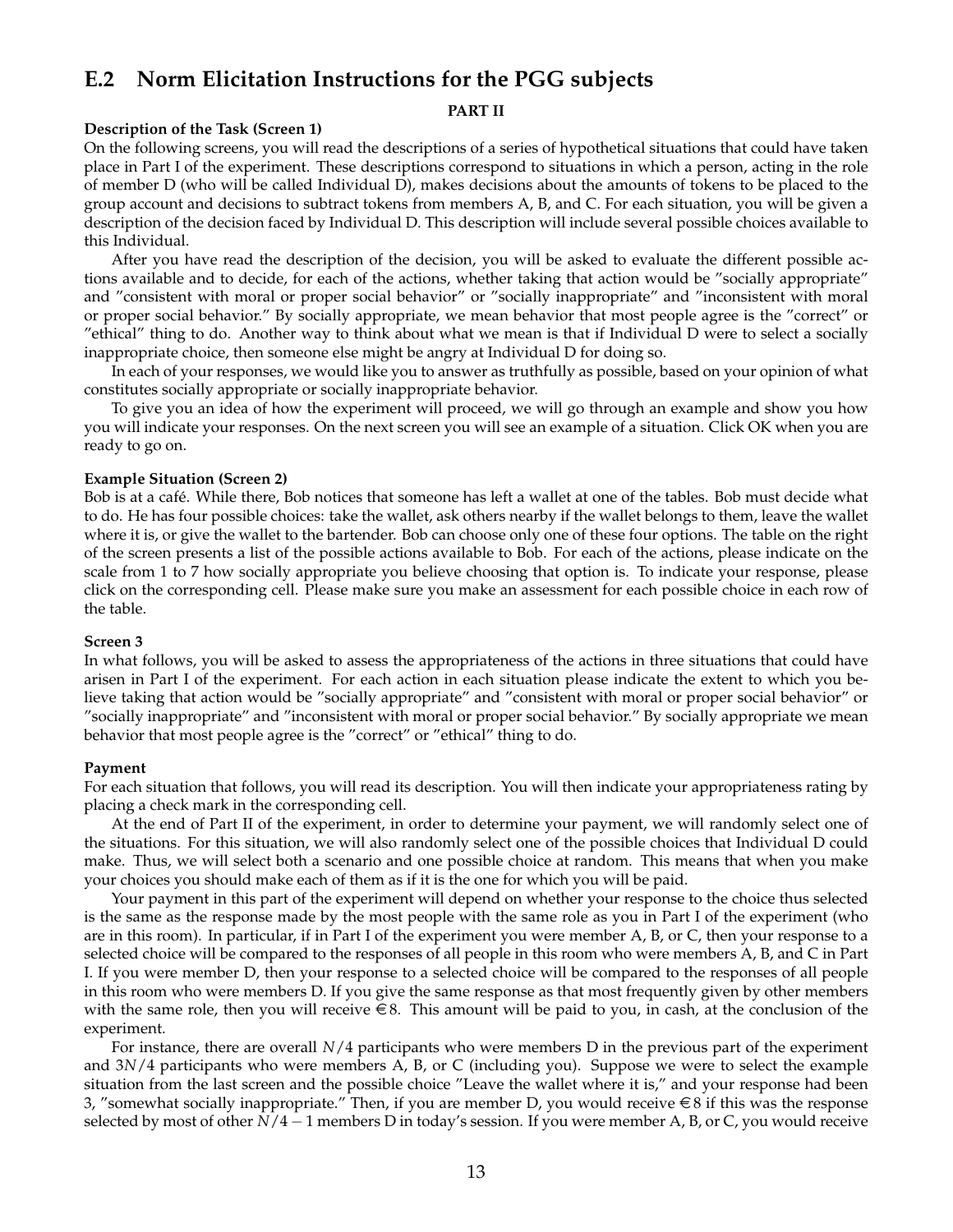e 8 if this was the response selected by most of other 3*N*/4 − 1 members A, B, and C in today's session. If your response is not the same as that of the majority of others with the same role as you, you will receive nothing in this part of the experiment.

Please click OK when you are ready to go on. If you have any questions, please raise your hand and wait for the experimenter to come.

### **Screen 4**

Imagine that members A, B, C have each placed 10 tokens (out of 20) to the group account in the previous period. Look at the table on the right-hand side of the screen and consider five possible amounts that Individual D could place to the group account (presented in rows). Please indicate on the scale from 1 to 7 how socially appropriate you believe choosing each of these amounts to be, given the amounts that others contributed to the group account in the previous period.

Remember: when we select a scenario and an action for payment, you will only receive  $\epsilon \in S$  if your response is the same as the most frequent response made by other  $\langle NUMBER \rangle$  members  $\langle ROLE \rangle$  in this room.

#### **Screen 5**

Imagine that members A, B, C have each placed 20 tokens (out of 20) to the group account in the previous period. Look at the table on the right-hand side of the screen and consider five possible amounts that Individual D could place to the group account (presented in rows). Please indicate on the scale from 1 to 7 how socially appropriate you believe choosing each of these amounts to be, given the amounts that others contributed to the group account in the previous period.

Remember: when we select a scenario and an action for payment, you will only receive  $\epsilon \in S$  if your response is the same as the most frequent response made by other  $\langle NUMBER \rangle$  members  $\langle ROLE \rangle$  in this room.

#### **Screen 6**

Imagine that members A, B, C, and D have made their choices in the first stage of a period. Namely, members A, B, and C placed 10 tokens each to the group account and individual D placed the amount of tokens equal to one of the five options listed on the right part of the screen. For each of the amounts that individual D could have placed to the group account, please indicate how socially appropriate you believe subtracting tokens from individuals A, B, and C is, given the amount that members A, B, C, and D contributed to the group account.

Remember: when we select a scenario and an action for payment, you will only receive  $\epsilon \in S$  if your response is the same as the most frequent response made by other  $\langle NUMBER \rangle$  members  $\langle ROLE \rangle$  in this room.

#### **PART III**

#### **Description of the Task (Screen 1)**

In this final part of the experiment we ask you to evaluate the social appropriateness of actions in the same three situations as before. The only difference is that now you will be paid if your evaluation is the same as the evaluation of the majority of two groups of participants who have already made their evaluation decisions. The first group is the participants who had other role than you (members  $\langle$  OTHER ROLE $\rangle$  in this room) who have just made their evaluations in Part II. The second group is a separate group of other participants who took part in the experiment before and who evaluated the same situations as in the previous part but without actually making real choices as in Part I. In particular, these other participants were given the same instructions of Part I as you did and then evaluated social appropriateness in exactly same way that you just did, with the only difference that for the payment they were matched with everyone in their respective sessions.

#### **Payment (Screen 2)**

As before, for your payment we will choose one random situation and one random action that you evaluate. This means that when you make your choices you should make each of them as if it is the one for which you will be paid. Your payment in this part of the experiment will depend on whether your response to the selected choice is the same as the response made by the most people in a group who have already chosen. For example, if you are matched with members  $\langle$  OTHER ROLE $\rangle$ , then your payment depends on how members  $\langle$  OTHER ROLE $\rangle$  chose in the previous part of the experiment. Remember, the members  $\langle$  OTHER ROLE $\rangle$  when choosing in Part II were paid if they chose the same answer as the majority of other members (OTHER ROLE). The same holds for the separate group of other participants. If you are matched with them, then your payment depends on how they chose in a separate experiment. Remember, these participants were paid if they chose the same answer as the majority of other participants in their session.

If you give the same response as that most frequently given by other members in one of the two groups, then you will receive  $\in$  8. This amount will be paid to you, in cash, at the conclusion of the experiment. Please click OK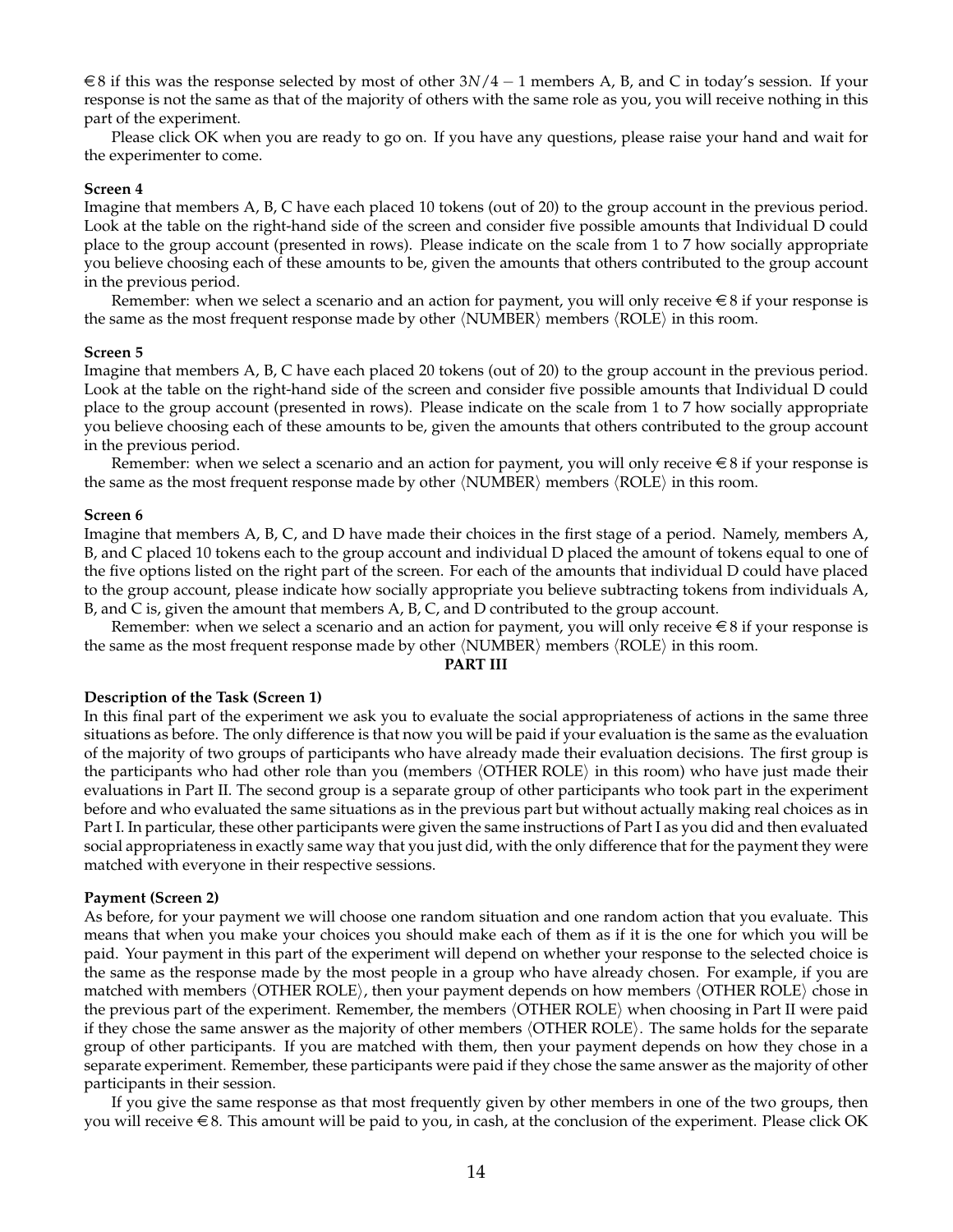when you are ready to go on. If you have any questions, please raise your hand and wait for the experimenter to come.

## **Screen 4**

Put yourself in the shoes of MEMBERS (OTHER ROLE) in this room who have just provided their evaluations of social appropriateness of the actions of Individual D in the following situation that you have also seen. Remember, that they were paid if they guessed as the majority in their own group of members  $\langle$  OTHER ROLE $\rangle$ . Imagine that members A, B, C have each placed 10 tokens (out of 20) to the group account in the previous period. Look at the table on the right-hand side of the screen and consider five possible amounts that Individual D could place to the group account (presented in rows). Please indicate on the scale from 1 to 7 how socially appropriate you believe choosing each of these amounts to be, given the amounts that others contributed to the group account in the previous period.

Remember: when we select a scenario and an action for payment, you will only receive  $\in$  8 if your response is the same as the most frequent response made by MEMBERS  $\langle$  OTHER ROLE $\rangle$  in this room in the previous part of the experiment.

## **Screen 5**

Put yourself in the shoes of MEMBERS (OTHER ROLE) in this room who have just provided their evaluations of social appropriateness of the actions of Individual D in the following situation that you have also seen. Remember, that they were paid if they guessed as the majority in their own group of members  $\langle$  OTHER ROLE $\rangle$ .

Imagine that members A, B, C have each placed 20 tokens (out of 20) to the group account in the previous period. Look at the table on the right-hand side of the screen and consider five possible amounts that Individual D could place to the group account (presented in rows). Please indicate on the scale from 1 to 7 how socially appropriate you believe choosing each of these amounts to be, given the amounts that others contributed to the group account in the previous period.

Remember: when we select a scenario and an action for payment, you will only receive  $\in 8$  if your response is the same as the most frequent response made by MEMBERS  $\langle$  OTHER ROLE $\rangle$  in this room in the previous part of the experiment.

## **Screen 6**

Put yourself in the shoes of MEMBERS (OTHER ROLE) in this room who have just provided their evaluations of social appropriateness of the actions of Individual D in the following situation that you have also seen. Remember, that they were paid if they guessed as the majority in their own group of members  $\langle$  OTHER ROLE $\rangle$ .

Imagine that members A, B, C, and D made their choices in the first stage of a period. Namely, members A, B, and C placed 10 tokens each to the group account and individual D placed the amount of tokens equal to one of the five options listed on the right part of the screen. For each of the amounts that individual D could have placed to the group account, please indicate how socially appropriate you believe subtracting tokens from individuals A, B, and C is, given the amount that they contributed to the group account.

Remember: when we select a scenario and an action for payment, you will only receive  $\in$  8 if your response is the same as the most frequent response made by MEMBERS  $\langle$  OTHER ROLE $\rangle$  in this room in the previous part of the experiment.

## **Screen 7**

Put yourself in the shoes of OTHER PARTICIPANTS who gave evaluations in the previous experiment who have provided their evaluations of social appropriateness of the actions of Individual D in the following situation that you have also seen. Remember, that they were paid if they guessed as the majority in their own group.

Imagine that members A, B, C have each placed 10 tokens (out of 20) to the group account in the previous period. Look at the table on the right-hand side of the screen and consider five possible amounts that Individual D could place to the group account (presented in rows). Please indicate on the scale from 1 to 7 how socially appropriate you believe choosing each of these amounts to be, given the amounts that others contributed to the group account in the previous period.

Remember: when we select a scenario and an action for payment, you will only receive  $\epsilon \in S$  if your response is the same as the most frequent response made by OTHER PARTICIPANTS in a separate the experiment.

## **Screen 8**

Put yourself in the shoes of OTHER PARTICIPANTS who gave evaluations in the previous experiment who have provided their evaluations of social appropriateness of the actions of Individual D in the following situation that you have also seen. Remember, that they were paid if they guessed as the majority in their own group.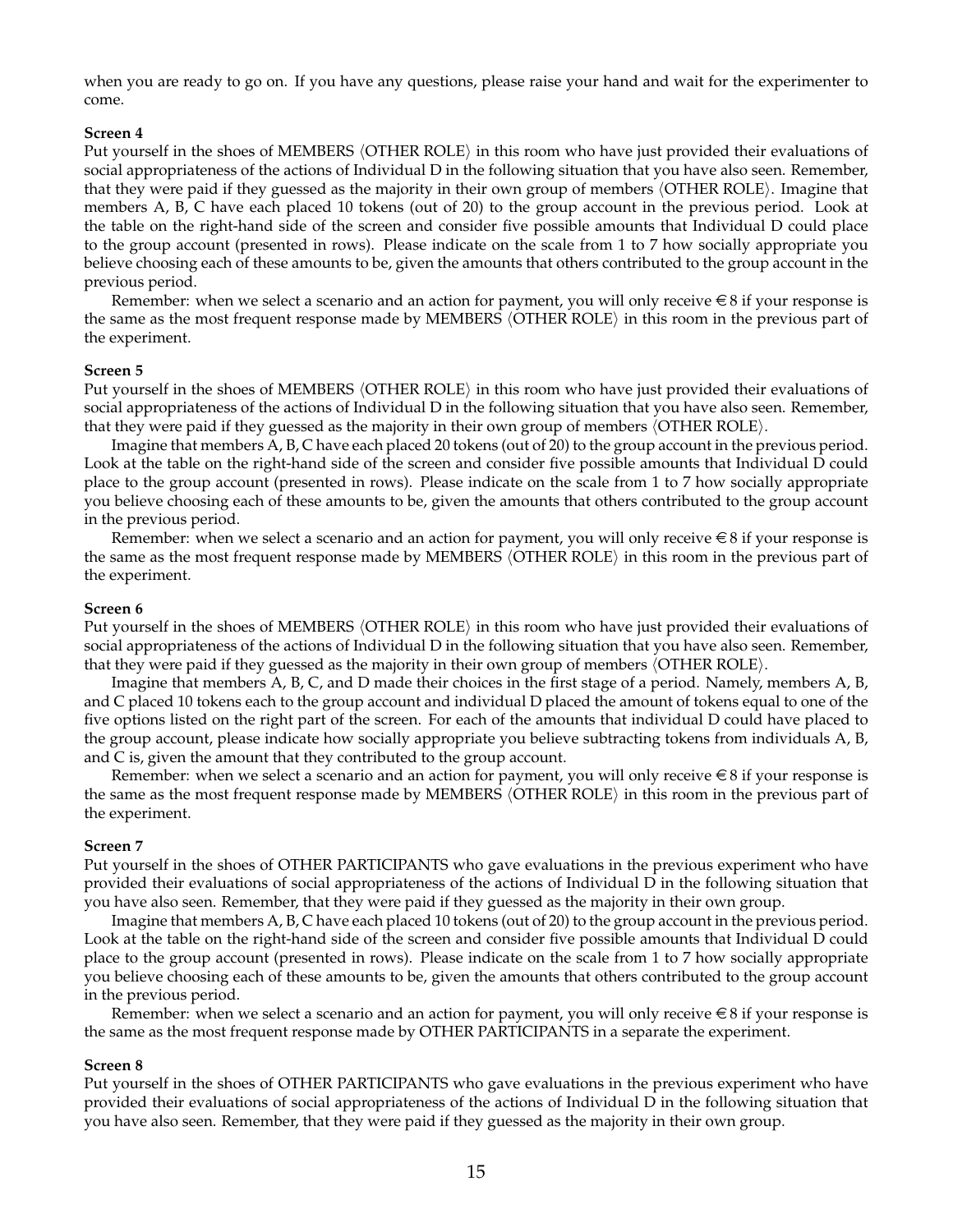Imagine that members A, B, C have each placed 20 tokens (out of 20) to the group account in the previous period. Look at the table on the right-hand side of the screen and consider five possible amounts that Individual D could place to the group account (presented in rows). Please indicate on the scale from 1 to 7 how socially appropriate you believe choosing each of these amounts to be, given the amounts that others contributed to the group account in the previous period.

Remember: when we select a scenario and an action for payment, you will only receive  $\epsilon \in S$  if your response is the same as the most frequent response made by OTHER PARTICIPANTS in a separate the experiment.

#### **Screen 9**

Put yourself in the shoes of OTHER PARTICIPANTS who gave evaluations in the previous experiment who have provided their evaluations of social appropriateness of the actions of Individual D in the following situation that you have also seen. Remember, that they were paid if they guessed as the majority in their own group.

Imagine that members A, B, C, and D made their choices in the first stage of a period. Namely, members A, B, and C placed 10 tokens each to the group account and individual D placed the amount of tokens equal to one of the five options listed on the right part of the screen. For each of the amounts that individual D could have placed to the group account, please indicate how socially appropriate you believe subtracting tokens from individuals A, B, and C is, given the amount that they contributed to the group account.

Remember: when we select a scenario and an action for payment, you will only receive  $\in$  8 if your response is the same as the most frequent response made by OTHER PARTICIPANTS in a separate the experiment.

## **E.3 Instructions for Outsiders**

### **PART I**

#### **Description of the Experiment (Screen 1)**

On the following screens, you will read the descriptions of a series of hypothetical situations. These descriptions correspond to situations in which one person, Individual D, must make a decision. For each situation, you will be given a description of the decision faced by Individual D. This description will include several possible choices available to this Individual.

After you read the description of the decision, you will be asked to evaluate the actions available to Individual D and to decide, for each of the actions, whether taking that action would be "socially appropriate" and "consistent with moral or proper social behavior" or "socially inappropriate" and "inconsistent with moral or proper social behavior." By socially appropriate, we mean behavior that most people agree is the "correct" or "ethical" thing to do. Another way to think about what we mean is that if Individual D were to select a socially inappropriate option, then someone else might be angry at Individual D for doing so.

In each of your responses, we would like you to answer as truthfully as possible, based on your opinions of what constitutes socially appropriate or socially inappropriate behavior.

To give you an idea of how the experiment will proceed, we will go through an example and show you how you will indicate your responses. On the next screen you will see an example of a situation. Click OK when you are ready to go on.

#### **Example Situation (Screen 2)**

Bob is at a café. While there, Bob notices that someone has left a wallet at one of the tables. Bob must decide what to do. He has four possible choices: take the wallet, ask others nearby if the wallet belongs to them, leave the wallet where it is, or give the wallet to the bartender. Bob can choose only one of these four options. The table on the right of the screen presents a list of the possible actions available to Bob (in rows). For each of the actions, please indicate on the scale from 1 to 7 how socially appropriate you believe choosing that option is. To indicate your response, please click on the corresponding cell.

Please make sure you make an assessment for each possible choice in each row of the table.

#### **Screen 3**

In what follows, you will be asked to assess the appropriateness of the actions in three situations similar to the one you have just seen. For each action in each situation please indicate the extent to which you believe taking that action would be "socially appropriate" and "consistent with moral or proper social behavior" or "socially inappropriate" and "inconsistent with moral or proper social behavior." By socially appropriate we mean behavior that most people agree is the "correct" or "ethical" thing to do.

### **Payment**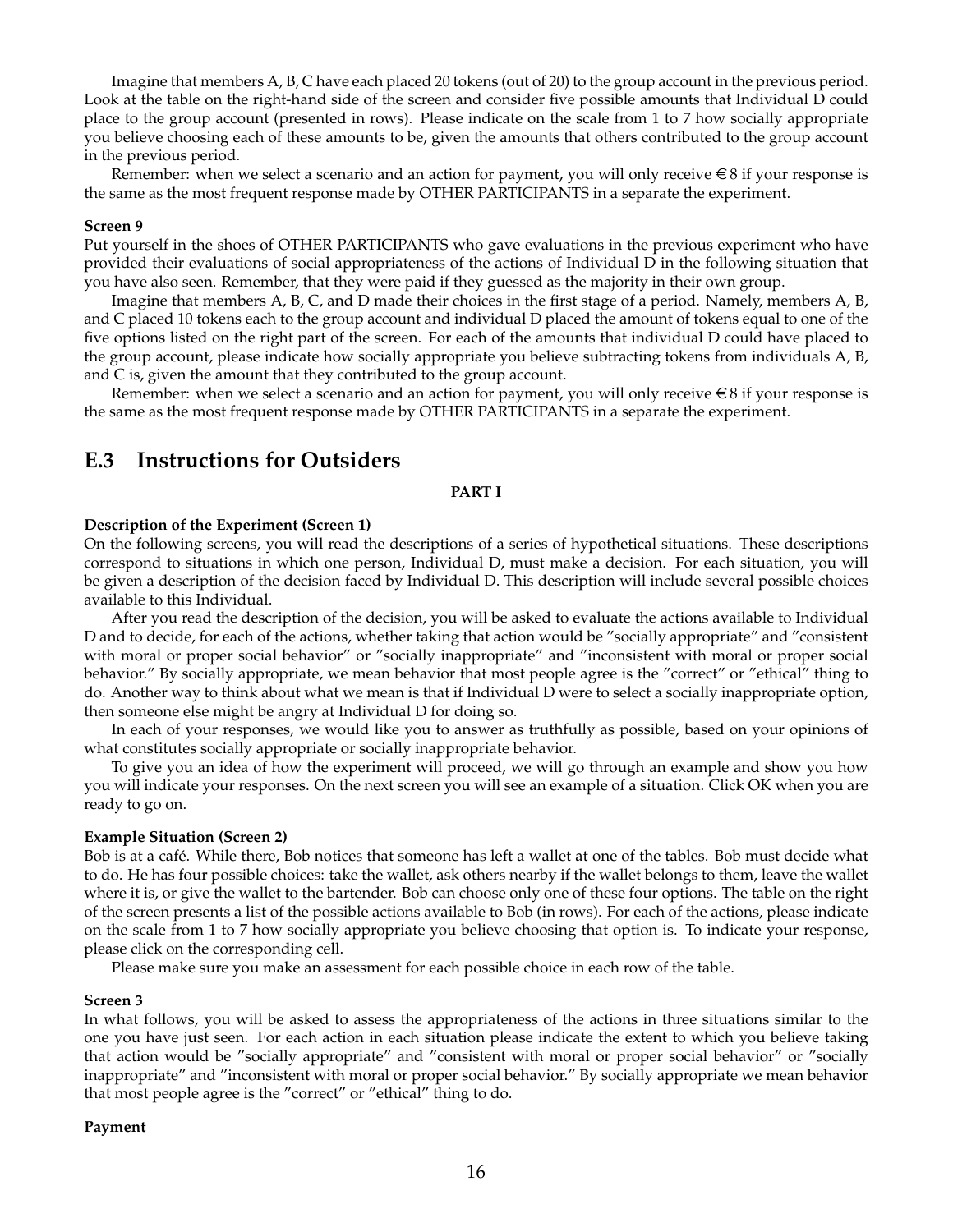For each situation that follows, you will read its description. You will then indicate your appropriateness rating by placing a check mark in the corresponding cell.

At the end of the experiment, in order to determine your payment, we will randomly select one of the situations. For this situation, we will also randomly select one of the possible choices that Individual D could make. Thus, we will select both a scenario and one possible choice at random. This means that when you make your choices you should make each of them as if it is the one for which you will be paid.

Your payment in this part of the experiment will depend on whether your response to the choice thus selected is the same as the response made by the most people in this room.

If you give the same response as that most frequently given by other participants, then you will receive  $\in$  8. This amount will be paid to you, in cash, at the conclusion of the experiment.

For instance, if we were to select the example situation from the last screen and the possible choice "Leave the wallet where it is," and if your response had been 3, "somewhat socially inappropriate," then you would receive  $\epsilon \in S$ , in addition to the  $\epsilon \in S$  participation fee, if this was the response selected by most other people in today's session. Otherwise you would receive only the  $\epsilon$  5 participation fee.

Please click OK when you are ready to go on. If you have any questions, please raise your hand and wait for the experimenter to come.

## **Description of the Situation (Screen 4 and print-out)**

Individual D has been invited to an experiment and placed in a group with three other anonymous people labeled A, B, and C so that no individual will ever know the identity of the other individuals with whom he/she is grouped. In fact, suppose that individuals A, B, C, and D are part of a larger group of people participating in this experiment, exactly as you are now. Individuals A, B, C, and D are given experimental instructions exactly as those you can find on your desk.

In order to understand what decisions Individual D has to make, please read these instructions carefully.

On the following screens you will be asked to evaluate social appropriateness of the actions of Individual D. Each screen will show the description of choices made by individuals A, B, and C and you will be asked to guess how socially appropriate several actions of individual D are.

Please click OK when you have read the instructions and are ready to go on.

#### **Screen 5**

Imagine that individuals A, B, C have each placed 10 tokens (out of 20) to the group account in the previous period. Look at the table on the right-hand side of the screen and consider five possible amounts that Individual D could place to the group account (presented in rows). Please indicate on the scale from 1 to 7 how socially appropriate you believe choosing each of these amounts to be, given the amounts that others contributed to the group account in the previous period.

Remember: when we select a situation and an action for payment, you will only receive  $\in$  8 if your response is the same as the most frequent response made by other participants in this room.

#### **Screen 6**

Imagine that individuals A, B, C have each placed 20 tokens (out of 20) to the group account in the previous period. Look at the table on the right-hand side of the screen and consider five possible amounts that Individual D could place to the group account (presented in rows). Please indicate on the scale from 1 to 7 how socially appropriate you believe choosing each of these amounts to be, given the amounts that others contributed to the group account in the previous period.

Remember: when we select a situation and an action for payment, you will only receive  $\in$  8 if your response is the same as the most frequent response made by other participants in this room.

#### **Screen 7**

Imagine that individuals A, B, C, and D made their choices in the first stage of a period. Namely, individuals A, B, and C placed 10 tokens each to the group account and individual D placed the amount of tokens equal to one of the five options listed on the right part of the screen. For each of the amounts that individual D could have placed to the group account, please indicate how socially appropriate you believe subtracting tokens from individuals A, B, and C is, given the amount that Individuals A, B, C, and D contributed to the group account.

Remember: when we select a situation and an action for payment, you will only receive  $\in$  8 if your response is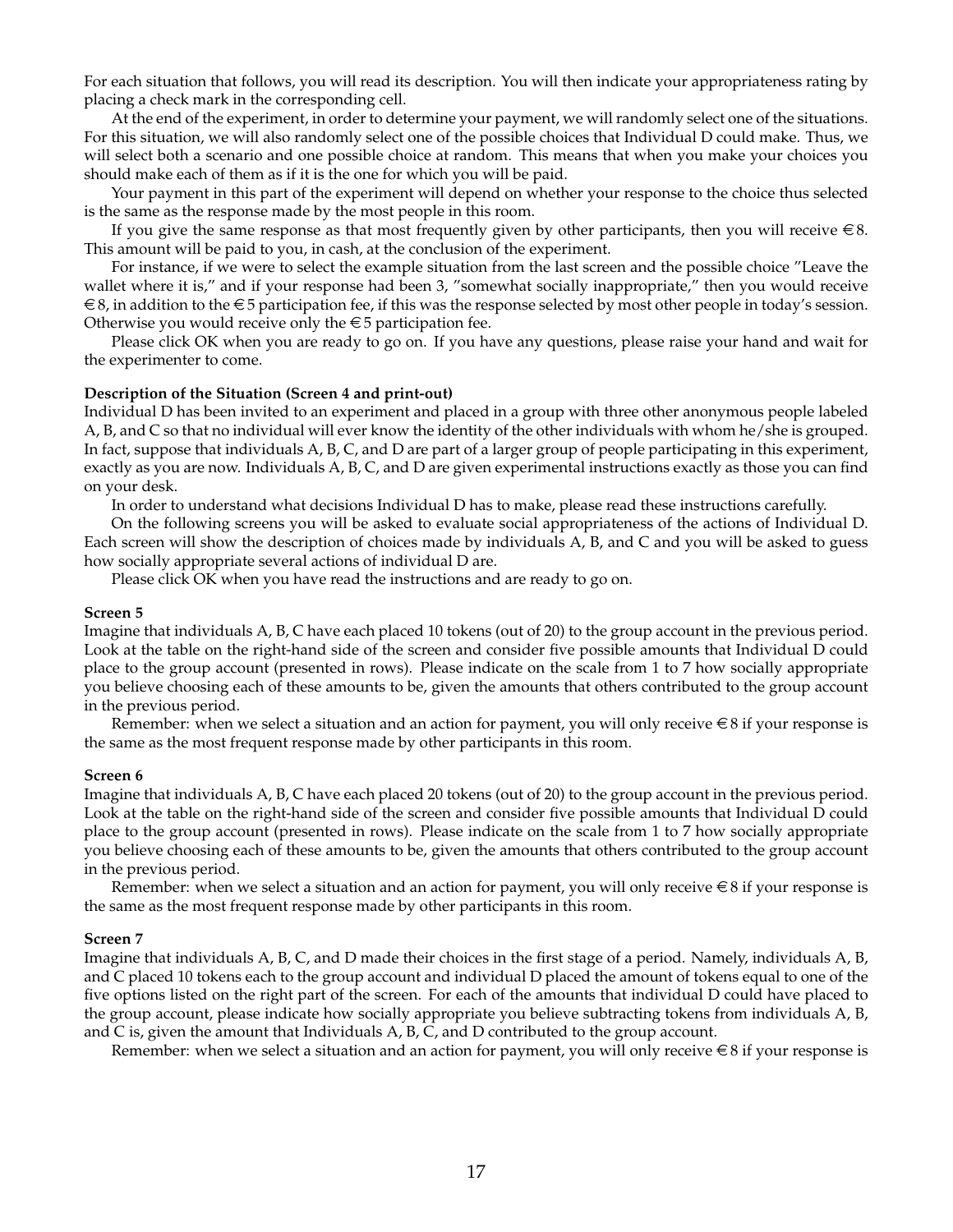the same as the most frequent response made by other participants in this room.

#### **PART II**

#### **Description of the Task (Screen 1)**

In this part of the experiment we ask you to evaluate the social appropriateness of actions in the same three situations as before. The only difference is that now you will be paid if your evaluation is the same as the evaluation of the majority of two distinct groups of participants who have already made their evaluation decisions in a previous experiment.

In the previous sessions that we ran in this lab we had participants who have actually made choices in the experiment described in the instructions on your desk. After that these participants evaluated the appropriateness of the same situations that you have just seen and were paid if their guesses were the same as those given by the majority of participants in the same role. To understand how exactly this was happening, imagine that you are individual D who has just made choices in the experiment described in the instructions on your desk (which has actually happened in previous sessions). After that you are asked to evaluate the appropriateness of the same situations that you have seen in the previous part of the experiment, but you are told that you will be paid only if your evaluation of a randomly chosen action in one of the three situations is the same as the evaluation of the majority of other participants in the role of individual D in the session. Or similarly, imagine that you are individual A, B, or C and you have just made choice in the experiment. Then you are asked to provide evaluations of appropriateness of actions of individual D and you are paid if the majority of other participants in the role of individuals A, B, and C in the session gave the same answers.

To summarize, in what follows you will be asked to evaluate social appropriateness of the same actions in the same situations you have already seen, but your payment will depend on the answers of participants in two distinct groups: 1) participants who actually chose in the experiment as individuals D and were later matched with other individuals D for appropriateness evaluations and 2) participants who actually chose in the experiment as individuals A, B, and C and were later matched with other individuals A, B, and C for appropriateness evaluations.

### **Payment (Screen 2)**

As before, for your payment we will choose one random situation and one random action that you evaluate. This means that when you make your choices you should make each of them as if it is the one for which you will be paid. Your payment in this part of the experiment will depend on whether your response to the selected choice is the same as the response made by the most people in one of the two groups as described on the previous screen. For example, if you are matched with individuals D from previous experiment, then your payment depends on how these individuals evaluated the appropriateness of the same actions when matched with other individuals D in their session. The same holds when you are matched with individuals A, B, and C.

If you give the same response as that most frequently given by other members in one of the two groups, then you will receive  $\in$  8. This amount will be paid to you, in cash, at the conclusion of the experiment.

Please click OK when you are ready to go on. If you have any questions, please raise your hand and wait for the experimenter to come.

#### **Screen 3**

Put yourself in the shoes of INDIVIDUALS D who took part in a previous experiment and have provided their evaluations of social appropriateness of the actions of Individual D in the following situation that you have also seen. Remember, that they were paid if they guessed as the majority of other individuals D in their own group.

Imagine that members A, B, C have each placed 10 tokens (out of 20) to the group account in the previous period. Look at the table on the right-hand side of the screen and consider five possible amounts that Individual D could place to the group account (presented in rows). Please indicate on the scale from 1 to 7 how socially appropriate you believe choosing each of these amounts to be, given the amounts that others contributed to the group account in the previous period.

Remember: when we select a scenario and an action for payment, you will only receive  $\in$  8 if your response is the same as the most frequent response made by INDIVIDUALS D in a separate the experiment.

#### **Screen 4**

Put yourself in the shoes of INDIVIDUALS D who took part in a previous experiment and have provided their evaluations of social appropriateness of the actions of Individual D in the following situation that you have also seen. Remember, that they were paid if they guessed as the majority of other individuals D in their own group.

Imagine that members A, B, C have each placed 20 tokens (out of 20) to the group account in the previous period. Look at the table on the right-hand side of the screen and consider five possible amounts that Individual D could